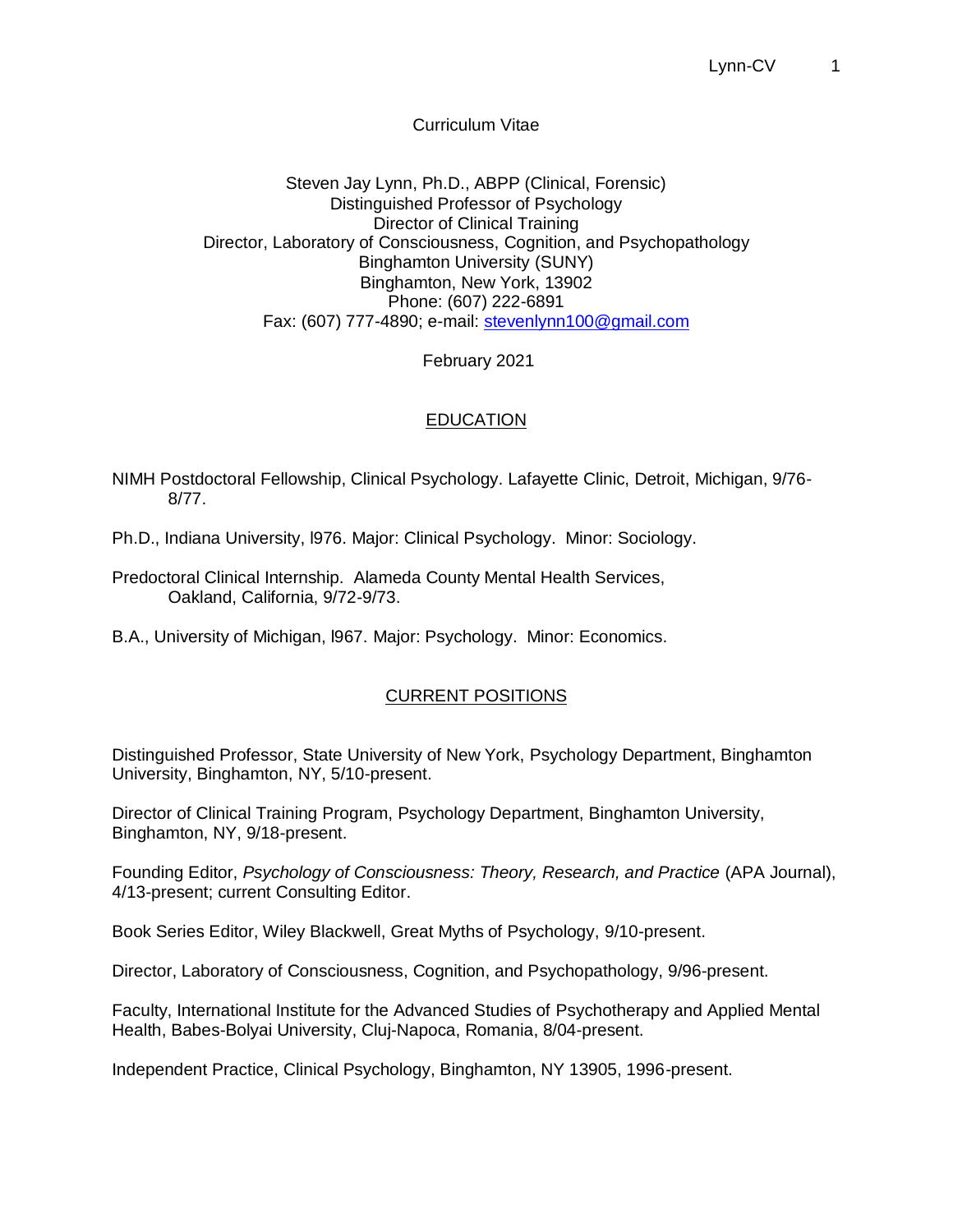## PROFESSIONAL CERTIFICATION AND LICENSES

Diplomate in Clinical Psychology, American Board of Professional Psychology (ABPP), 8/01 present.

Diplomate in Forensic Psychology, American Board of Professional Psychology (ABPP), 8/00 present.

Diplomate in Psychological Hypnosis, American Board of Psychological Hypnosis (ABPH), 11/89-present.

Licensed Psychologist (012996): State of New York, 3/97-present.

Licensed Psychologist: State of Ohio, 10/77-3/97.

### HISTORY OF PROFESSIONAL POSITIONS

Distinguished Professor, State University of New York, Psychology Department, 5/10-present.

Director of Clinical Training Program, Binghamton University Clinical Psychology Program, 9/18 present.

Director, Psychological Clinic, Binghamton University, 1/07-8/16.

Faculty, International Institute for the Advanced Studies of Psychotherapy and Applied Mental Health, Babes-Bolyai University, Cluj-Napoca, Romania, 8/04-present.

Visiting Professor, Maastricht University, Maastricht, Netherlands, 5/10-7/10.

Professor, State University of New York at Binghamton, 9/96-4/10.

Professor, Ohio University, Department of Psychology, 5/86-8/96.

Associate Professor, Ohio University, Department of Psychology, 5/82-4/86.

Assistant Professor, Ohio University, Department of Psychology, 9/77-4/82.

Acting Psychology Director, Health Recovery Services, Athens, Ohio, 7/88-8/88; 7/89-8/89; 6/90-8-90; 7/91-8/91.

Clinical Supervisor, Health Recovery Services, Athens, Ohio, 12/94-2/96.

Clinical Supervisor, Ohio University College of Osteopathic Medicine, 1/92-12/94.

Examiner, Shawnee Forensic Center, Portsmouth, Ohio, 1/93-8/96.

Supervising Psychologist, Athens Mental Health Center, Athens, Ohio, 1978-1992.

Licensed Clinical Psychologist, Independent Practice, Athens, Ohio, 12/77-8/96; Binghamton,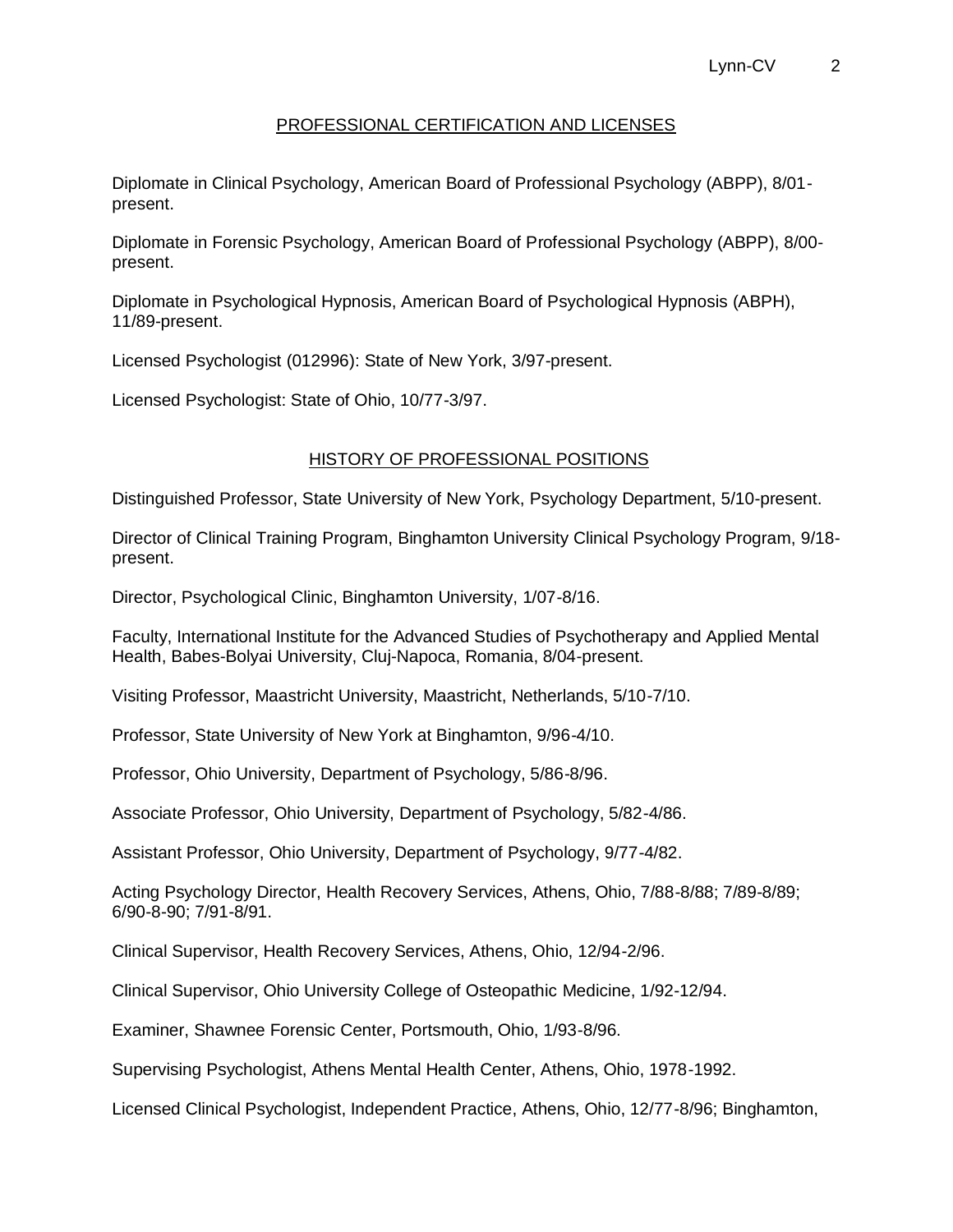New York, 2/97-present.

NIMH Postdoctoral Clinical Fellow, Lafayette Clinic, Detroit, Michigan, 9/76-9/77.

Adjunct Assistant Professor, Wayne State University, Detroit, Michigan, 9/76-9/77.

Visiting Assistant Professor, Indiana University, Department of Psychology, summer, l976.

Executive Director, Monroe County Group Homes, Inc., Bloomington, Indiana, 10/73-5/75.

Psychology Intern, Alameda County Mental Health Services, Oakland, California, 9/72-9/73.

#### HONORS AND DISTINCTIONS

*Awards and Distinctions for Scholarship, Creativity, and Professional Activity*

2020 Lifetime Achievement Alumni Award, Department of Psychological and Brain Sciences, Indiana University.

Arthur Shapiro Award for the Best Book in Hypnosis, 2019. Society of Clinical and Experimental Hypnosis, in recognition of the book, *Cognitive-behavioral therapy, mindfulness, and hypnosis for smoking cessation: A scientifically informed intervention*, J.P. Green and S.J. Lynn, Wiley-Blackwell.

Award for an Important Contribution to Scientific and Professional Psychology, 2019. Babes-Bolyai University, Cluj-Napoca.

Ernest R. Hilgard Award. *American Journal of Clinical Hypnosis*, 2015. Best paper, "Historical Topic on Hypnosis."

Award for Best Theoretical or Applied Paper, Annual Meeting of the American Psychological Association. Division 30 (Society of Psychological Hypnosis), American Psychological Association, 2014.

Clark L. Hull Award. *American Journal of Clinical Hypnosis*, 2014. In recognition of scientific excellence in writing on experimental hypnosis.

Prose Award. The American Publishers Award for Professional and Scholarly Excellence, Honorable Mention, 2010 for *50 great myths of popular psychology: shattering widespread misconceptions about human behavior* (Lilienfeld, Lynn, Ruscio), Wiley-Blackwell.

Ranked 49<sup>th</sup> on list of "Top Producers of Scholarly Publications in Clinical Psychology Ph.D. Programs" out of an initial group of 1,927 faculty. Based on total of books, peer reviewed articles, and chapters (2000-2004) (Steward, Wu, & Roberts, 2007, *Journal of Clinical Psychology*).

William S. Kroger Award. *American Journal of Clinical Hypnosis*, 2010. In recognition of the "Best paper on Hypnosis, Behavioral Medicine, and Health Psychology," published in the *American Journal of Clinical Hypnosis*, 2010.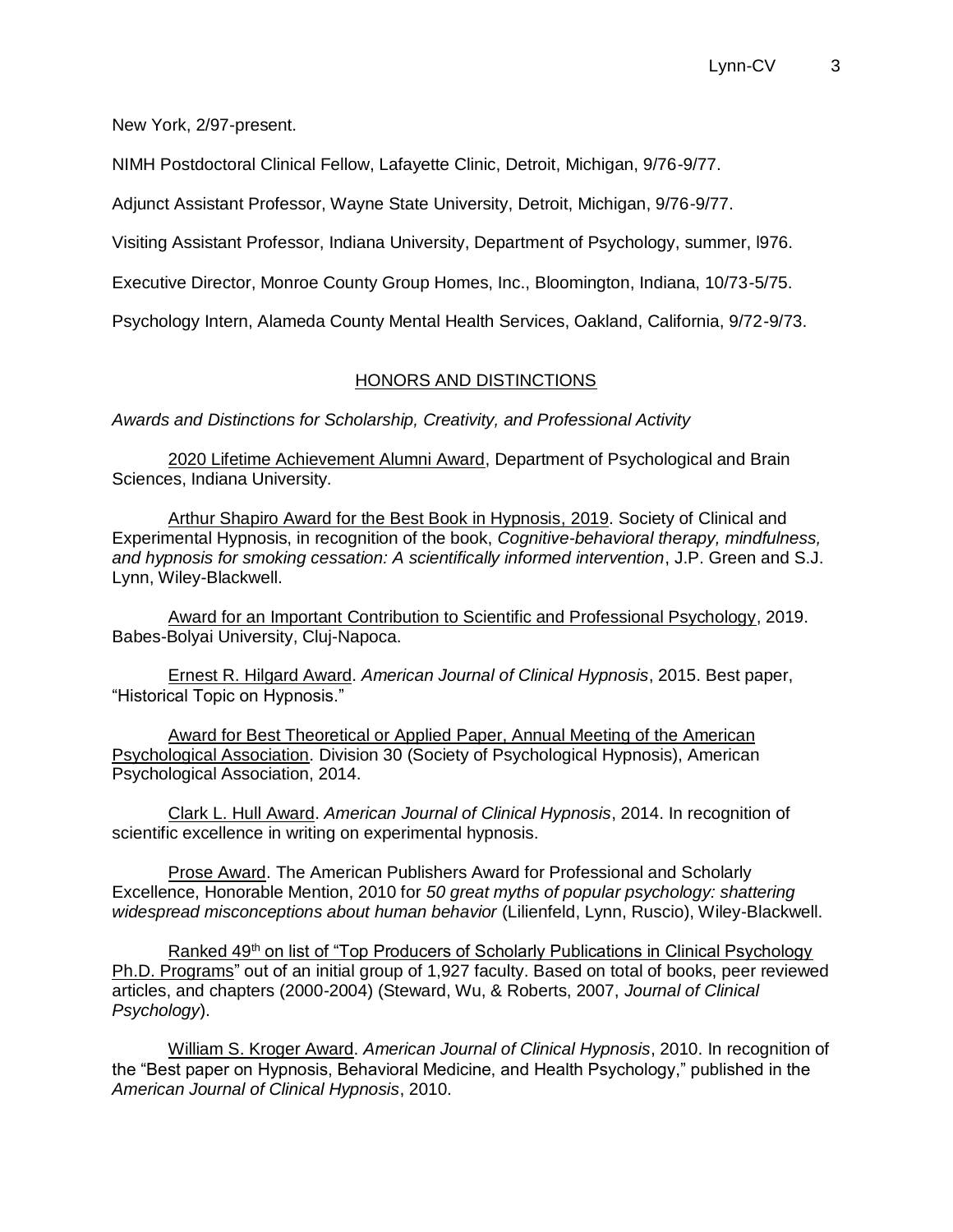Award for Distinguished Contributions to Professional Hypnosis, American Psychological Association, Division 30 (Society of Psychological Hypnosis), 2007. In recognition of "eminent and enduring contributions to the advancement of professional hypnosis."

President's Award for Mentoring*.* Society for Clinical and Experimental Hypnosis (SCEH), 2005.

Chancellor's Award. State University of New York, and *University Award for Excellence in Scholarship and Creative Activities*, 2002-2003.

Award for Excellence in Research and Scholarship. The Research Foundation, State University of New York, 2003.

Award for Distinguished Contributions to Scientific Hypnosis. American Psychological Association, Division 30 (Society of Psychological Hypnosis), 2002. In recognition of "eminent and enduring contributions to the advancement of scientific hypnosis."

President's Award. For "outstanding contributions to the science and practice of hypnosis," SCEH, 1999.

Milton H. Erickson Award for Scientific Excellence. American Society of Clinical Hypnosis, 1995.

Arthur Shapiro Awards, SCEH, for the best book published during l996. *Casebook of clinical hypnosis* (Lynn, Kirsch, & Rhue, 1996); for the best book published during l994, Dissociation*: Clinical and theoretical perspectives* (Lynn & Rhue, 1994), also selected as a main selection of the Behavioral Science Book Service; for the best book published during 1993, *Handbook of clinical hypnosis* (Rhue, Lynn, & Kirsch, 1993), also selected as one of the best health science books of 1993 by Doody's Annual Review; and for the best book published during l991,*Theories of hypnosis* (Lynn & Rhue, 1991).

Best Applied Paper Award. APA Division of Psychological Hypnosis, 2000.

Henry Guze Awards*.* For the best scientific papers published during 1982 and 1986, **SCEH** 

*Fellowship in Professional Organizations and Leadership*

Fellowship in Professional Organizations.

American Psychological Association American Psychological Society (Charter Fellow) American Association for Applied and Preventive Psychology American Academy of Forensic Psychology Society for Clinical and Experimental Hypnosis American Academy of Clinical Psychology Institute for Science in Medicine "Honor Member," Association for the Advancement of Experimental and Applied Hypnosis, Spain.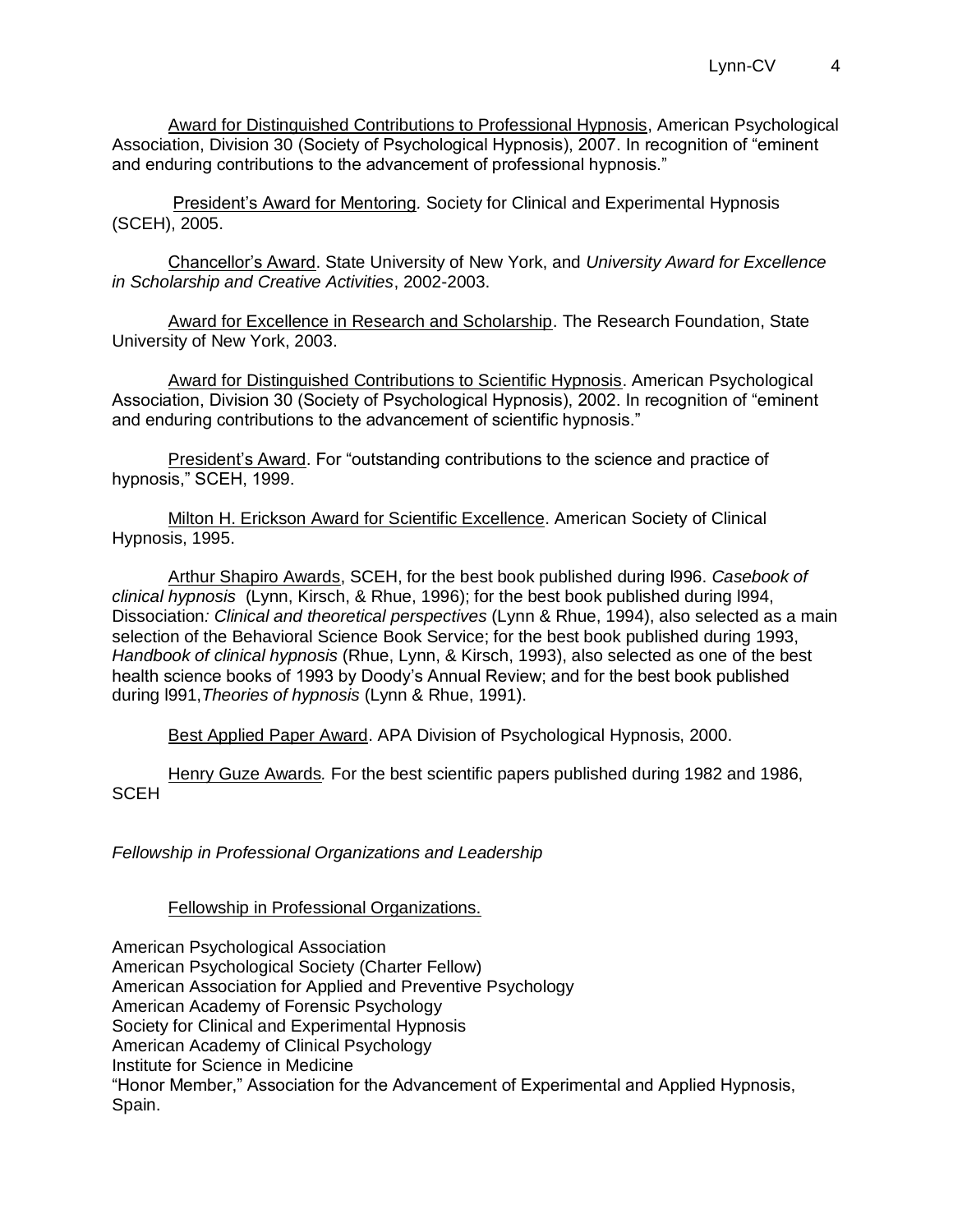President. American Psychological Association, Division 30 (Society of Psychological Hypnosis), 89-90.

### *Editorial and Reviewer Involvements*

| Outgoing Editor                    | 2020                                                                                                                                                                                                                                                                                                                                                                                                                                                                                        | Psychology of Consciousness: Theory, Research, and Practice, 2019-                                                                                                                                                                                                                                                                                                                                                                                                                                                                   |
|------------------------------------|---------------------------------------------------------------------------------------------------------------------------------------------------------------------------------------------------------------------------------------------------------------------------------------------------------------------------------------------------------------------------------------------------------------------------------------------------------------------------------------------|--------------------------------------------------------------------------------------------------------------------------------------------------------------------------------------------------------------------------------------------------------------------------------------------------------------------------------------------------------------------------------------------------------------------------------------------------------------------------------------------------------------------------------------|
|                                    | new APA journal), 2013-Present                                                                                                                                                                                                                                                                                                                                                                                                                                                              | Founding Editor Psychology of Consciousness: Theory, Research, and Practice (initiated                                                                                                                                                                                                                                                                                                                                                                                                                                               |
| Present                            | Consulting Editor, Journal of Abnormal Psychology, 1989-Present<br>Consulting Editor, Clinical Psychological Science, 2016-Present<br>Contemporary Hypnosis, 1987-Present<br>Editorial Board, Imagination, Cognition and Personality, 2000-Present<br>Advisory Editor, American Journal of Clinical Hypnosis, 1994-Present<br>Journal of Cognitive and Behavioral Psychotherapies, 2001-Present<br>Psychopathology, 2003-Present<br>Associate: Behavioral and Brain Sciences, 1996-Present. | Consulting Editor, Psychology of Consciousness: Theory, Research, and Practice, 2020-<br>North American Editor, Contemporary Hypnosis and Integrative Medicine, formerly<br>Associate Editor, International Journal of Clinical and Experimental Hypnosis, 1987- Present<br>Advisory Editorial Board: Journal of Evidence-Based Psychotherapies, formerly<br>Associate Editor, Sleep and Hypnosis: A Journal of Clinical Neuroscience and                                                                                            |
| <b>Past Editorial Appointments</b> |                                                                                                                                                                                                                                                                                                                                                                                                                                                                                             |                                                                                                                                                                                                                                                                                                                                                                                                                                                                                                                                      |
| published)<br>published)           | Clinical Section Editor, American Journal of Clinical Hypnosis, 1996-2002<br>Narratives, Brunner/Mazel, 1995-2004 (no longer published)                                                                                                                                                                                                                                                                                                                                                     | Consulting Editor, Journal of Threat Assessment, 1999-2005 (no longer published)<br>Editorial Board, Scientific Review of Mental Health Practice, 2000-2012 (no longer<br>Editorial Board, Mind-Behavior Self-Regulation (2009-2015, no longer published)<br>Advisory Editor, Current Thinking and Research in Brief Therapy: Solutions, Strategies, and<br>Editorial Board, Open Access Journal of Forensic Psychology (2009-2017, no longer<br>Editorial Advisory Board, Journal of Cultic Studies: Psychological Manipulation and |
| Society, 1995-2009                 | Advisory Editor, Psychological Hypnosis, 1992-95<br>Advisory Board, Hypnosis Internet List, 1996-2004<br>Consultant, Consumer Reports: On Health, 2004-2009                                                                                                                                                                                                                                                                                                                                 |                                                                                                                                                                                                                                                                                                                                                                                                                                                                                                                                      |
|                                    | Guest Editor of Journal Special Issues/Sections                                                                                                                                                                                                                                                                                                                                                                                                                                             |                                                                                                                                                                                                                                                                                                                                                                                                                                                                                                                                      |
|                                    |                                                                                                                                                                                                                                                                                                                                                                                                                                                                                             |                                                                                                                                                                                                                                                                                                                                                                                                                                                                                                                                      |

*Clinical Psychological Science, Special Issue "The Seminal Contributions of Scott O. Lilienfeld"* (in process)

*Psychology of Consciousness: Theory, Research, and Practice: "*Special Section on Enhanced Experience" (in press)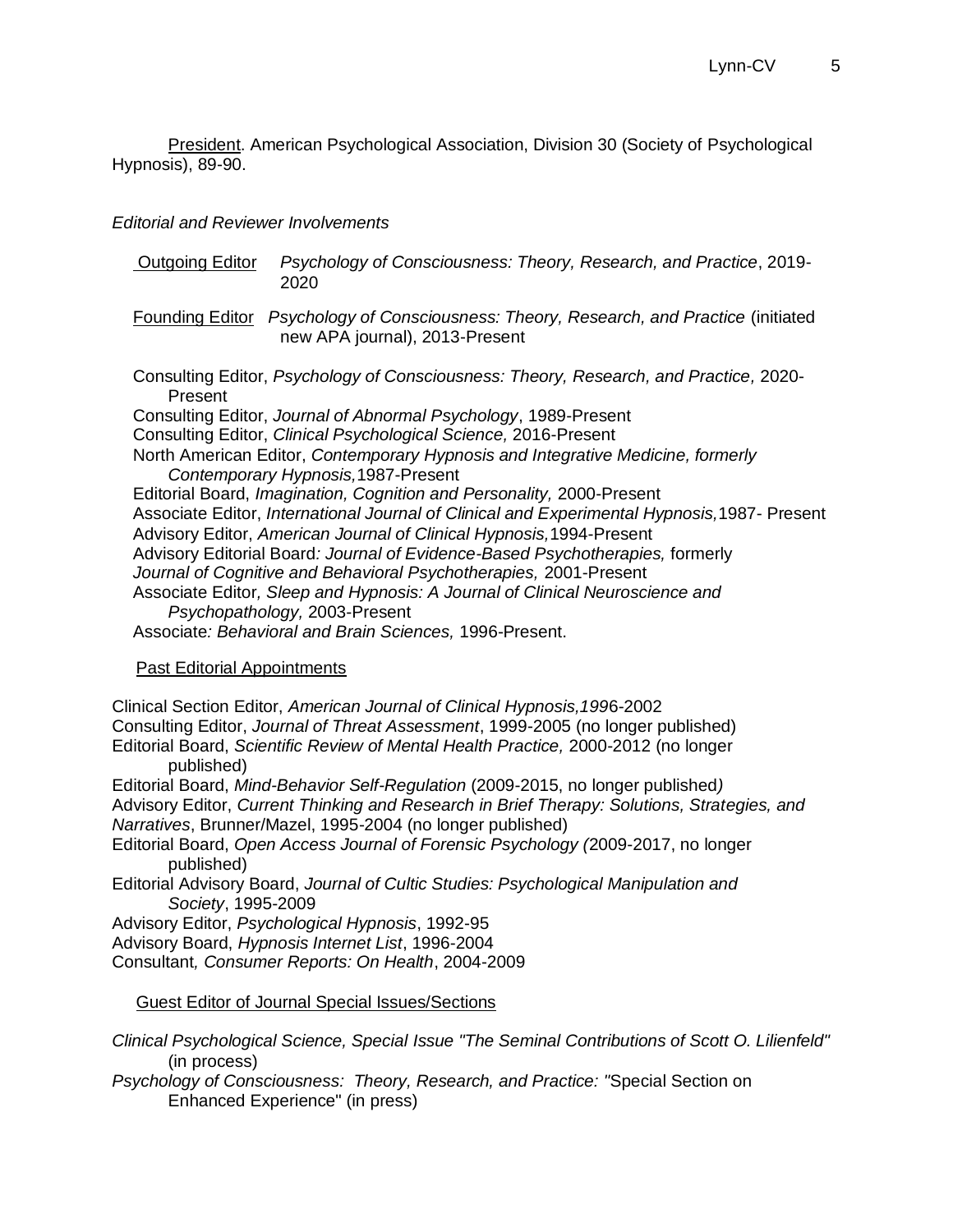*Imagination, Cognition, and Personality* (2010-2011), "Mindfulness and Acceptance" *International Journal of Clinical and Experimental Hypnosis* (2011), "Hypnosis: The Sociocognitive Perspective"

*Contemporary Hypnosis* (2008), "A Festschrift for John Chaves"

*Contemporary Hypnosis* (2008), "The Hidden Observer Reexamined"

*American Journal of Clinical Hypnosis* (2002), "Hypnosis and Assessment"

*International Journal of Clinical and Experimental Hypnosis* (2000), "Hypnosis as an Empirically Validated Treatment"

- *Current Directions in Psychological Science* (1997), "Memory as the Theater of the Past: The Psychology of False Memories"
- *American Journal of Clinical Hypnosis* (1994), "The Interface of Research and Clinical Practice"

Book Series Editor, Wiley Blackwell, Great Myths of Psychology, 2010-present

Book Series Editor. Trauma, Memory, Hypnosis, and Dissociation, American Psychological Association, 1995-1999. Responsible for acquiring and editing four books

Review Panel. NIH (NCCAM), Pain Center Grant Proposals, 11/29-12/1, 2010

## *Major Contributions to the Judicial System*

Provided consultation on an amicus curiae brief filed in the Supreme Court of the United States in Charles Don Flores, Petitioner v. Texas, November 5 2020. I also provided consultation on a petition for a Writ of Certiorari in the Supreme Court of the United States in Charles Don Flores, Petitioner v. Texas, respondent to review the judgment of the Texas Court of Criminal Appeals related to the use of hypnosis to facilitate hypnotically elicited testimony, September 30, 2020. I served as the expert in this case on behalf of the petitioner.

 Expert in case (State of New Jersey versus Clarence McKinley Moore) heard by New Jersey Supreme Court, which overturned their earlier decision to admit hypnotically elicited testimony if procedural guidelines are followed, and ruled to per se bar hypnotically elicited testimony, August 2006. Expert opinion cited in the court ruling.

 *R. v. Robert Baltovich* (2004). Testimony in this case became foundational for the Supreme Court of Canada's decision to ban all hypnotically elicited testimony.

 Namree Louth v. Dr. Pierre LeRoy: Declaration filed, State of Delaware Department of Justice, 1992. Affidavit instrumental in changing the law in Delaware so that doctors can be prosecuted for sexual advances towards patients, even when women do not make their failure to consent known.

## GRANT ACTIVITY

*Funded Grants and Research Support*

Binghamton University, Psychology Department Research Grant Award, \$6515 (2017- 2018).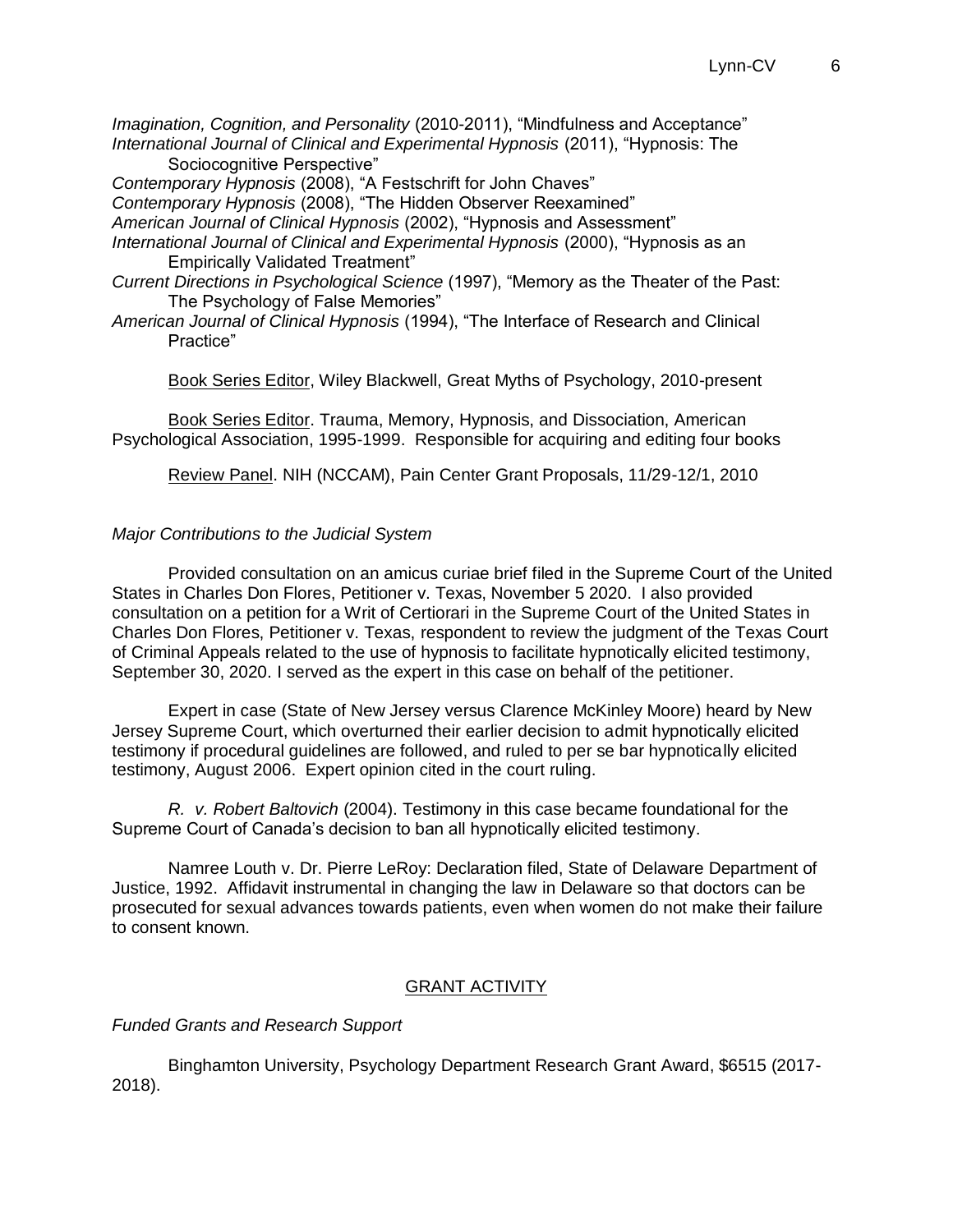Binghamton University Research Incentive Award, \$5,000 (2015-2016).

Co-Investigator, "Advancing collaboration, pedagogy, adaptive infrastructure and the science through the Interdisciplinary Tobacco Use Research Program," Academic Program and Faculty Development Fund, \$44,000 (2010-2012).

PI, "Campus Preschool and Elementary School Mindfulness Research Project," Evo-S, \$28,250 (2011-2012).

Co-Investigator, "Dissociation and Sleep," Zon/Mw, Holland, with Harald Merckelbach and Timo Giesbrecht, \$354,008 (2009-2013).

Faculty Sponsor, "Identifying the Mechanisms of Action in Mindfulness Based Cognitive Therapy," with Sean Barnes (student, PI), Francisco Varlera Grant, Mind-Life Institute, \$15,000 (2009-2010).

Binghamton University Research Incentive Award, \$5,000 (2008-2010).

Evo-S Pilot Research Grant Program, "Mindfulness Based Cognitive Therapy" (\$1,901), "Body Image Modification: Development of a Mindfulness and Hypnosis Treatment" (\$2,250), "Adaptive Responding to Severe Stress: Does Posttraumatic Growth Facilitate Recovery?" (\$1,800) (2009).

Consultant, "Mental Imagery to Reduce Motor Deficits in Stroke." National Institute of Health (NCCAM, 1 R21 AT002138-01A1), \$1,012,000 (2004-2009).

PI, "Enhancing Suggestibility: Compliance vs. Imagery." National Institute of Mental Health (1 R01 MH67483-01), \$376,556 (2003-2005).

Co-Investigator, "Mental Imagery to Reduce Motor Deficits in Stroke: An fMRI Approach," The Emory University Center for Research on Complementary and Alternative Medicine in Neurodegenerative Diseases (NIH NCAM 5P30AT00609), \$35,000 (2002-2003).

Co-PI, "The Ohio University/Binghamton University Sexual Assault Risk Reduction Program," Ohio Department of Mental Health, \$110,607 (1997-1998).

The Society for the Psychological Study of Social Issues, "High risk pregnancy, PTSD, and psychopathology," \$2,000, with student Jane Stafford (2000-2001).

The Society for the Psychological Study of Social Issues, "Children's eyewitness memory for an ecologically valid event," \$2,000, with student Elisa Krackow (1999-2000).

PI, "A Modified Delphi-Poll of Hypnosis Experts," American Psychological Association, Division of Psychological Hypnosis (30), \$3,000 (1997-1998).

#### **BIBLIOGRAPHY**

*Highlights of Publication Activity*

Total publications, including "in press": 418. "Citation classics" (Google Scholar): publications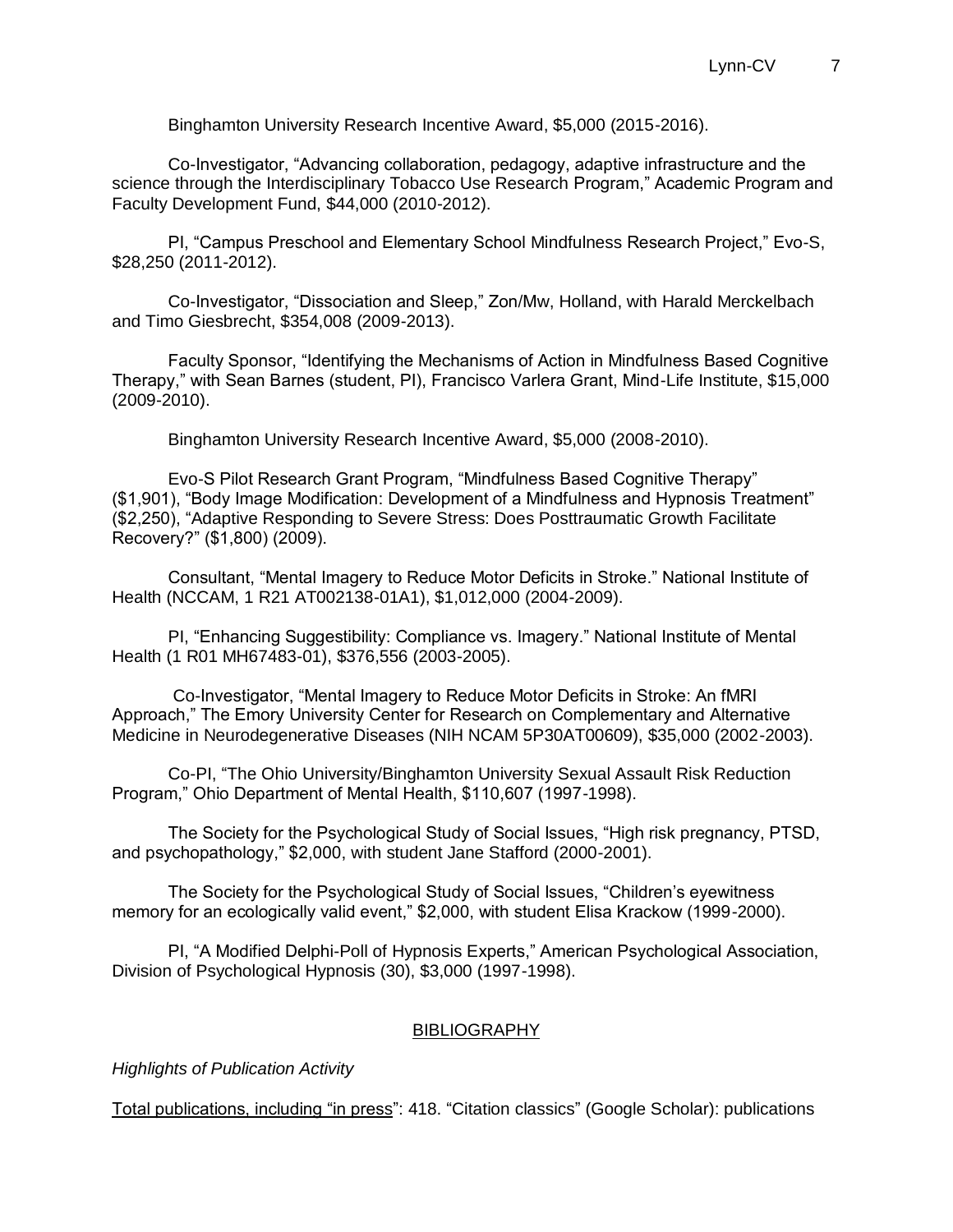cited 100 or more times = 48; *h*-index = 69 (69 publications cited at least 69 times); i-10 index (number of publications cited 10 or more times) =  $250$ . ResearchGate. Net Score =  $43.49$  (97.5) percentile).

Featured publications: *Psychological Review* (1); *Psychological Bulletin* (6; 3 major articles and 3 commentaries/replies); *American Psychologist* (4; including invited "Science Watch" article and invited obituary); *Perspectives on Psychological Science* (6, including two comments); *Journal of Abnormal Psychology* (13); *Journal of Personality and Social Psychology* (8); *Current Directions in Psychological Science* (3+Preface to Special Issue); *Clinical Psychology Review* (4), *Journal of Consulting and Clinical Psychology* (1); *Review of General Psychology* (1); *Clinical Psychological Science* (1 invited commentary, 1 regular article); *Journal of Experimental Psychology: General* (2 data-based commentaries); *Behavioral and Brain Sciences* (4 commentaries); *Neuroscience & Biobehavioral Reviews* (2); *Frontiers in Psychology* (4); *Cognitive Therapy and Research* (1).

Books (20; 27, including multiple editions); Peer reviewed articles (243); Encyclopedia entries (25); Chapters (103); Editorials, prefaces, obituaries (16). Publications based on undergraduate honor's thesis, master's theses, and doctoral dissertations mentored (52).

Note: \*indicates a student or former student co-author.

#### *Books*

Cobb, C., Lynn, S.J., & O'Donohue, W., & Satel, S. (Eds.) (under contract). *Toward a science of clinical psychology: A tribute to the life and works of Scott O. Lilienfeld*. Newbury Park, CA: Sage.

Lilienfeld, S.O, & Lynn, S.J. (under contract). *Scientific thinking in clinical practice: 15 guiding principles for mental health professionals--A primer for psychiatrists, social workers, counselors, psychiatric nurses, and marriage and family therapists*. New York: W.W. Norton & Company.

Lilienfeld, S., Lynn, S.J., Ruscio, J, & Beyerstein, B. (under contract). *50 great myths of popular psychology: Shattering widespread myths and misconceptions about human behavior 2 nd ed*. Hoboken, NJ: Wiley-Blackwell*.*

Lynn, S.J., & Lilienfeld, S.O. (under contract). *Off the rails: Psychotherapy gone wrong and the road to evidence-based treatment*. Hoboken, NJ: Wiley-Blackwell.

\*Green, J.P., & Lynn, S.J. (2019). *Cognitive-behavioral therapy, hypnosis, and mindfulness for smoking cessation: A scientifically informed intervention.* Chichester, UK: Wiley.

David, D., Lynn, S.J., & Montgomery, G. (Eds.) (2018). *Evidence-based psychotherapy: The state of the science and practice*. Hoboken, NJ: Wiley-Blackwell.

Lilienfeld, S.O., Lynn, S.J., & Namy, L (2017). *Psychology: From Inquiry to understandin*g (4rd Ed.). Boston: Pearson.

Lynn, S. J. O'Donohue, W., & Lilienfeld, S. O. (Eds.) (2015). *Health, happiness, and well-being: Better living through psychological science*. New York: SAGE.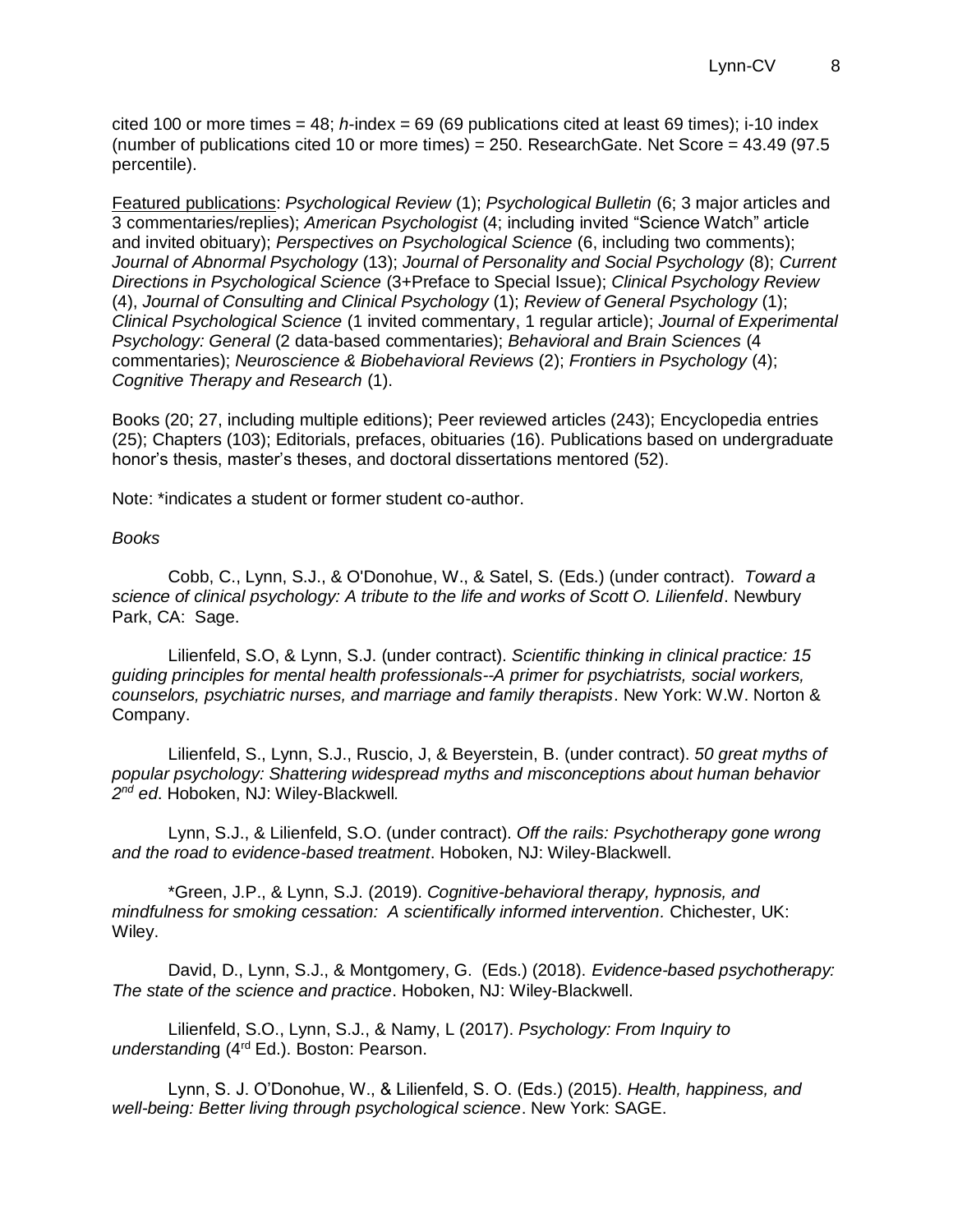Lilienfeld, S.O, Lynn, S.J., & Lohr, J. (Eds.) (2015). *Science and pseudoscience in*  clinical psychology 2<sup>nd</sup> ed. New York: Guilford Press.

Cardeña, E., Lynn, S. J., & Krippner, S. (Eds.) (2014). *Varieties of anomalous experience: The state of the science, 2nd ed*. of *Varieties of anomalous experience: Examining the scientific evidence*. Washington, DC: American Psychological Association.

Lilienfeld, S.O., Lynn, S.J., Namy, L., & Wolf, N. (2014). *Psychology: From Inquiry to understandin*g (3rd Ed.). Boston: Pearson.

Lilienfeld, S. O., Lynn, S. J., Namy, L., & Wolf. N. (2011)*. Psychology: From inquiry to understanding (2nd Ed.).* Boston: Pearson.

Lynn, S. J., Rhue, J., & Kirsch, I. (2010)*. Handbook of clinical hypnosis, 2nd ed*. Washington, D.C.: American Psychological Association.

David, D., Lynn, S. J., & Ellis, A. (2010). *Rational and irrational beliefs: Clinical, research, and theoretical perspectives*. New York: Oxford Press.

Lilienfeld, S., Lynn, S.J., Ruscio, J, & Beyerstein, B. (2009). *50 great myths of popular psychology: Shattering widespread myths and misconceptions about human behavior* New York: Wiley-Blackwell. (translated into Arabic, Chinese, Hungarian, Spanish (two versions), Romanian, Japanese, Portuguese, Korean, Russian/Cyrillic, Vietnamese, German, Dutch, Polish, Czech, Italian, Turkish, Indonesian, Greek, Bulgarian, Croatian)*.*

Lilienfeld, S., Lynn, S.J., Namy, L., & Wolf, N. (2009)*. Psychology: A framework for everyday thinking.* Boston: Pearson.

Lilienfeld, S., Lynn, S.J., Namy, L., & Wolf, N. (2009)*. Psychology: From inquiry to understanding*. Boston: Pearson. (translated into Spanish, adopted at more than 120 colleges and universities)

Lilienfeld, S., Ruscio, J., & Lynn, S. J. (2008). Navigating *the mindfield*: *A user's guide to separating science from pseudoscience in mental health*. Amherst, NY: Prometheus Books.

Pintar, J. & Lynn, S. J. (2008). *A brief history of hypnosis*. Chichester, UK: Wiley-Blackwell. Translated into Romanian.

Lynn, S.J., & Kirsch, I. (2006). *Essentials of clinical hypnosis: An evidence-based approach.* Washington, D.C.: American Psychological Association. (translated into Russian)

Mellinger, D., & Lynn, S.J. (2003). *The monster in the cave: How to face your fears and anxieties and live your life.* New York: Berkeley/Putnam-Penguin. (Presents an empirically grounded, cognitive-behavioral, self-directed approach to the treatment of anxiety disorders and conditions)

Lilienfeld, S., Lynn, S.J., & Lohr, J. (Eds.), (2003). *Science and pseudoscience in clinical psychology.* New York: Guilford Press. Alternate selection, Behavioral Science Book Service.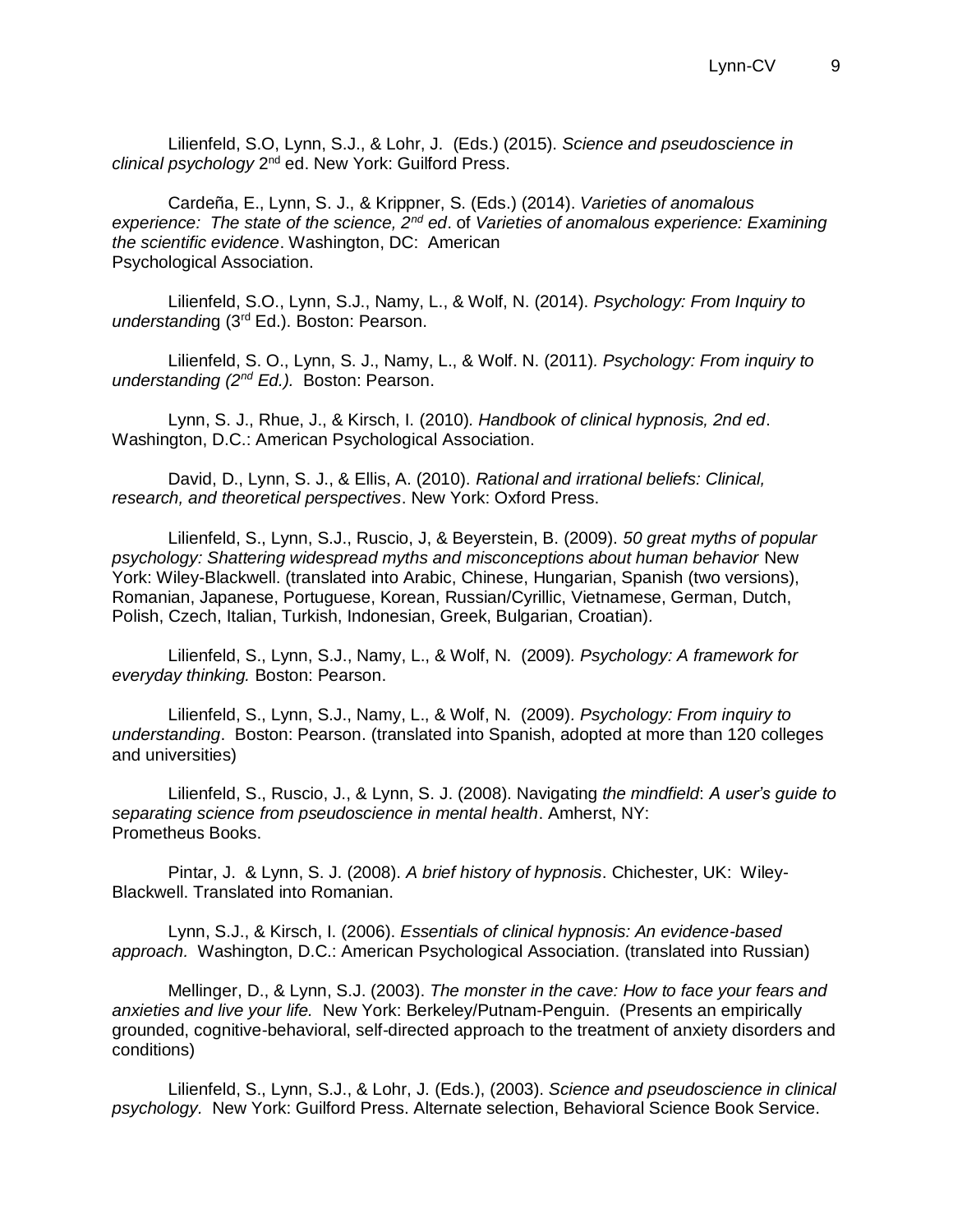(translated into Japanese)

Cardeña, E., Lynn, S.J., & Krippner, S. (Eds.) (2000). *Varieties of anomalous experience*: *Examining the scientific evidence*. Washington, D.C.: American Psychological Association. (translated into Portuguese)

Lynn, S.J., & McConkey, K. (Eds.), (1998). *Truth in memory*. New York: Guilford Press. Main Selection, Behavior Science Book Service.

Lynn, S.J., Kirsch, I., & Rhue, J.W. (Eds.), (1996). *A casebook of clinical hypnosis*. Washington, D.C.: American Psychological Association.

Lynn, S.J., & Rhue, J. (Eds.), (1994). *Dissociation: Clinical and theoretical perspectives*. New York: Guilford Press.

Rhue, J., Lynn, S.J., & Kirsch, I. (Eds.), (l993). *Handbook of clinical hypnosis*. Washington, D.C.: American Psychological Association.

Lynn, S.J., & Rhue, J. (Eds.), (l991). *Theories of hypnosis: Current models and perspectives*. New York: Guilford Press.

Price, R, & Lynn, S.J. (l986). *Abnormal psychology* in the human context (2nd Edition). Homewood, Ill.: Dorsey Press.

Lynn, S.J., & Garske, J. (Eds.), (l985). *Contemporary psychotherapies: Models and methods*. Columbus: Charles E. Merrill Publishing Co. (Translated into Dutch)

Price, R., & Lynn, S.J. (l981). *Abnormal psychology in the human context*. Homewood, Ill.: Dorsey Press.

## *Encyclopedia Entries*

Lynn, S. J., \*Polizzi, C. P, & Lilienfeld, S. O. (2020). Dissociative disorders. In B. J. Carducci (Editor-in-Chief) & J. S. Mio & R. E. Riggio (Vol. Eds.), *The Wiley-Blackwell Encyclopedia of Personality and Individual Differences: Vol. IV. Clinical, applied, and crosscultural research.* Hoboken, NJ: John Wiley & Sons.

Lynn, S.J., \*Polizzi, C., \*Green, J.P., \*Aksen, D.E., \*Gautam, A., & Evans, J. (2020). Hypnosis and health psychology. In L. Cohen (Ed.), The Wiley Encyclopedia of Health Psychology, Vol. 3. Hoboken, NJ: Wiley.

\*Green, J.P., & Lynn, S.J. (2017). Hypnosis: Theory, research, and practice. In A. Wenzel (Ed.). *Sage Encyclopedia of Abnormal and Clinical Psychology*. New York: Sage.

Lilienfeld, S.O., & Lynn, S.J. (2017). Pseudoscience and clinical psychology. In A. Wenzel (Ed.). *Sage Encyclopedia of Abnormal and Clinical Psychology*. New York: Sage.

\*Green, J.P., & Lynn, S.J. (2016). Hypnosis. In H. Miller (Ed.), *Encyclopedia of Theory in Psychology*. New York: Sage.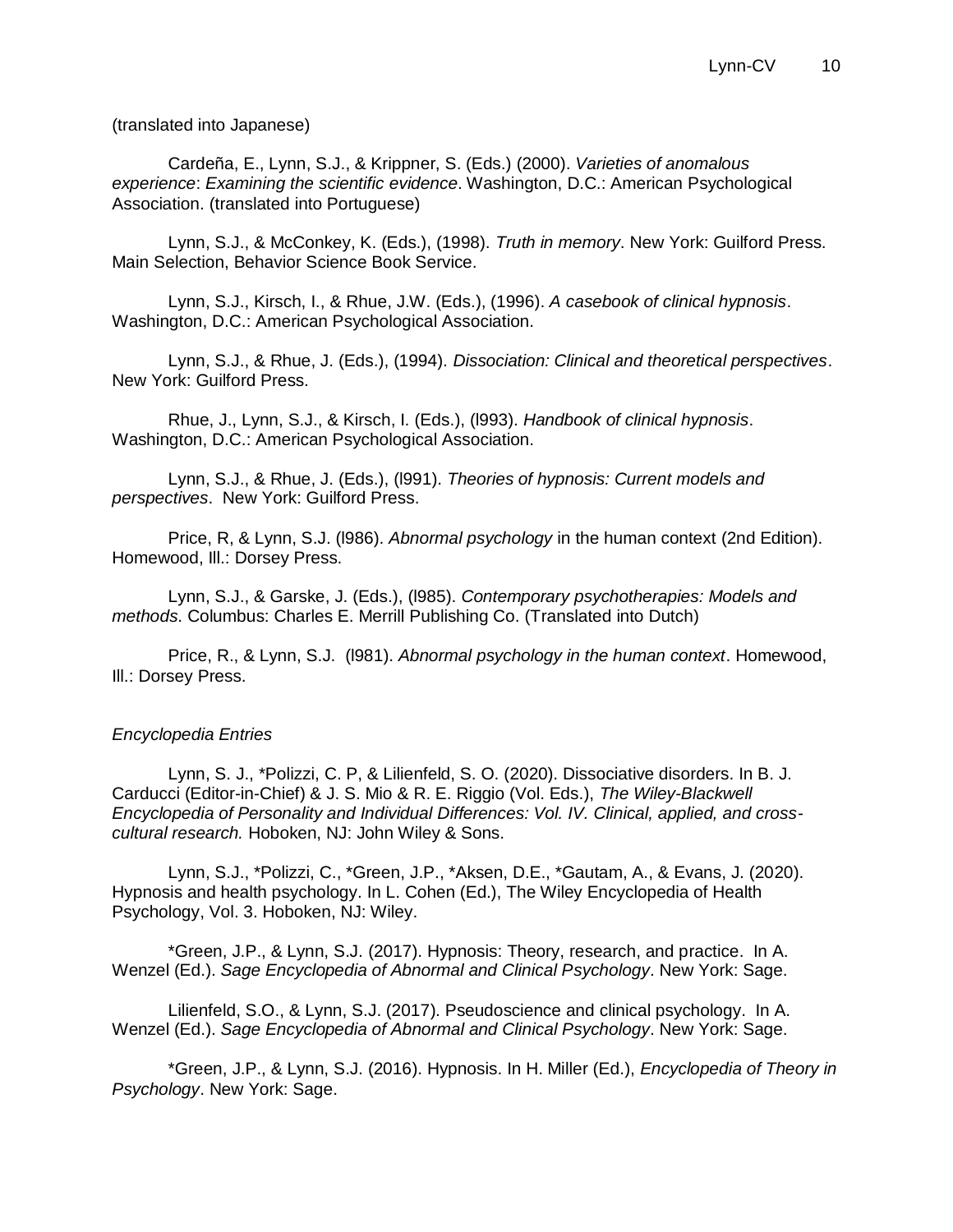Lynn, S. J., & \*Baltman, J. (2016). Recovered memories. In N. Naples (Ed.), *Encyclopedia of Gender and Sexuality Studies*. Hoboken, NJ: Wiley-Blackwell.

Lynn, S.J., Merckelbach, H., Giesbrecht, T., Lilienfeld, S.O., & van Heughten, D. (2016). Dissociative disorders. In H. Miller (Ed.), *Encyclopedia of Theory in Psychology*. New York: Sage.

\*Accardi, M., & Lynn, S.J. (2015). Pain disorder/somatic symptom disorder. In R. Cautin, & S. O. Lilienfeld (Eds.), *Encyclopedia of Clinical Psychology*. Hoboken, NJ: Wiley.

Lilienfeld, S.O., & Lynn, S.J. (2015). Errors/biases in clinical decision making. R. Cautin, & S. O. Lilienfeld (Eds.), *Encyclopedia of Clinical Psychology*. Hoboken, NJ: Wiley Online Library.

Lilienfeld, S.O., Lynn, S.J., & Ammirati, R.J. (2015). Science versus pseudoscience. In R. Cautin, & S. O. Lilienfeld (Eds.), *Encyclopedia of Clinical Psychology*. Hoboken, NJ: Wiley Online Library.

Lilienfeld, S.O., Ritschel, L.A., Lynn, S.J., Cautin, R.L., & Latzman, R.D. (2015). *The science-practice gap*. In R. Cautin, & S. O. Lilienfeld (Eds.), Encyclopedia of Clinical Psychology. Hoboken, NJ: Wiley Online Library.

Lynn, S.J., \*Condon, L., Giesbrecht, T., Merckelbach, H., van der Kloet, D., & Lilienfeld, S.O. (2015). Depersonalization/derealization disorder. In R. Cautin, & S.O. Lilienfeld (Eds.), *Encyclopedia of Clinical Psychology*. Hoboken, NJ: Wiley-Blackwell.

Lynn, S.J., Merckelbach, H., Giesbrecht, T., Lilienfeld, S.O., \*Condon, L., & Van der Kloet, D. (2015). *Dissociative disorders*. In H. Friedman (Ed.), *Encyclopedia of Mental Health* 2<sup>nd</sup> ed. Oxford: Elsevier.

Lynn, S.J., & Kirsch, I. (2015). Clinical hypnosis. In R. Cautin, & S.O. Lilienfeld (Eds.), *Encyclopedia of Clinical Psychology.* Hoboken, NJ: Wiley Online Library.

Lynn, S.J., \*Lemons, P., \*Green, J.P, Mazzoni, G., Lilienfeld, S.O., & Kirsch, I. (2015). Forensic hypnosis. In R. Cautin, & S.O. Lilienfeld (Ed.), *Encyclopedia of Clinical Psychology* (pp. 1262-1264). Hoboken, NJ: Wiley.

Lynn, S.J., Merckelbach, H., Giesbrecht, T., Lilienfeld, S.O., \*Lemons, P., & van der Kloet, D. (2015). *Dissociative disorders*. In R. Cautin, & S.O. Lilienfeld (Eds.), *Encyclopedia of Clinical Psychology* (pp. 917-921). Hoboken, NJ: Wiley.

\*Malaktaris, A., McNally, R., Bryant, R., & Lynn, S.J. (2015). Acute stress disorder. In R. Cautin, & S.O. Lilienfeld (Eds.), *Encyclopedia of Clinical Psychology*, (pp. 49-51). Hoboken, NJ: Wiley.

Lynn, S.J., \*Malaktaris, A., \*Barnes, S., & \*Matthews, A. (2013, updated). Hypnosis and memory in the forensic context. In A. Jamieson, & A. Moenssens (Eds.), *Wiley Encyclopedia of Forensic Science* (Online). Hoboken, NJ: Wiley.

Lynn, S. J. (2012). Hypnosis. In V. S. Ramchandran (Ed.), *Encyclopedia of Human Behavior (2nd ed).* San Diego, CA*:* Elsevier.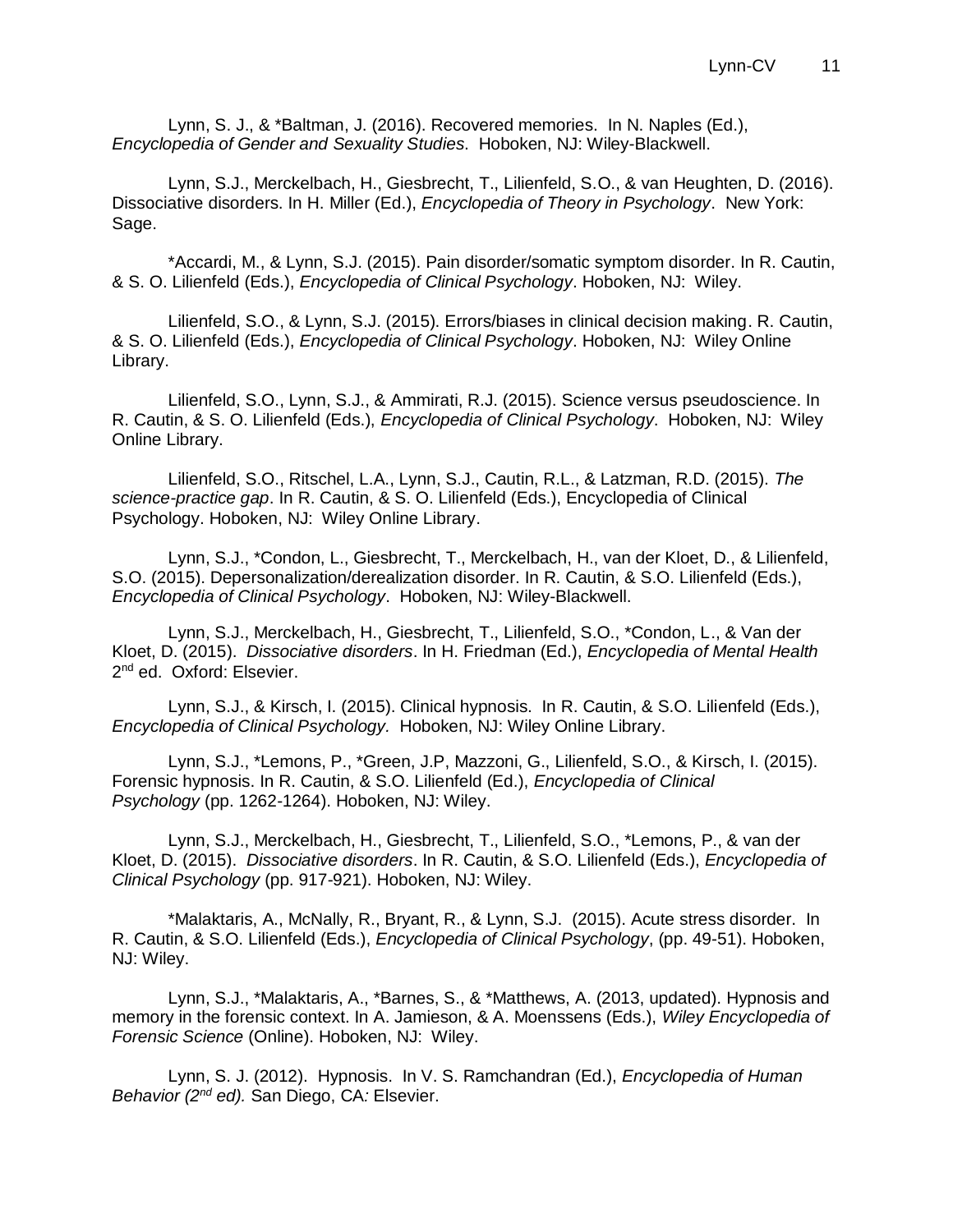Lynn, S. J., \*Boycheva, E. & \*Barnes, S. (2010). Hypnosis. In I. Weiner, & E. Craighead (Eds.), *Corsini's Encyclopedia of Psychology* 4<sup>th</sup> Ed., Volume 2 (pp. 792-794) Hoboken, NJ: Wiley.

Lynn, S.J., Kirsch, I., Rhue, J.W., & Green, J.P. (2006). Hypnosis and suggestion. *Encyclopedia of Cognitive Science.* Wiley Online Library.

Lynn, S. J., \* Barnes, S., & \*Matthews, A. (2009). Hypnosis and memory. *In C. Edwards (Ed.), Wiley Encyclopedia of Forensic Science.* Hoboken, NJ: Wiley.

Lilienfeld, S.O., & Lynn, S.J. (2003). Multiple personality disorder. In M. Shermer (Ed.). *Skeptic's Encyclopedia* of *Pseudoscience*. New York: ABC-CLIO.

Lynn, S.J., Kirsch, I., \*Green, J.P., & \*Rhue, J.R. (2002). Hypnosis. In Nadel, L. (Ed.) *Encyclopedia of Cognitive Science*. Vol. 2. London: Nature Publishing Group: London.

Lynn, S.J., \*Rhue, J.W., & Spanos, N.P. (1994). Hypnosis. In I. Ramachadran (Ed.), *Encyclopedia of Human Behavior*. Hoboken, NJ: Wiley Press.

#### *Articles and Chapters*

#### Theoretical Contributions and Reviews

Lynn, S.J., Cardeña, E., \*Green, J.P., Laurence, J-R. (in press). The case for clinical hypnosis: Theory and research-based do's and dont's for clinical practice. *Psychology of Consciousness: Theory, Research, and Practice* (for special issue on theory and new developments in hypnosis).

Merckelbach, H., Otgaar, H., & Lynn, S.J. (in press). Empirical research on fantasy proneness and its correlates 2000-2018: A meta-analysis. *Psychology of Consciousness: Theory, Research, and Practice.*

Otgaar, H., Howe, M.L., Dodier, O., Lilienfeld, S.O., Loftus, E.F., Lynn, S.J., Merckelbach, & Patihis, L. (in press). Belief in unconscious repression persists: A comment on Brewin, C. (in press). *Perspectives on Psychological Science*.

Otgaar, H., Wang, J., Howe, M.L., Lilienfeld, S.O., Loftus, E.F., Lynn, S.J., Merckelbach, H., & Patihis, L. (in press). Belief in unconscious repressed memory is widespread: A comment on Brewin, Li, Ntarantana, Unsworth, & McNeilis (in press). *Journal of Experimental Psychology: General*.

\*Polizzi, C., & Lynn, S.J. (in press). Regulating emotionality to manage adversity: A systematic review of the relation between emotion regulation and psychological resilience. *Cognitive Therapy and Research*. (Based on master's thesis)

\*Aksen, D. E., \*Polizzi, C., & Lynn, S. J. (2020). Correlates and mediators of dissociation: Towards a transtheoretical perspective. *Imagination, Cognition and Personality*, 0276236620956284.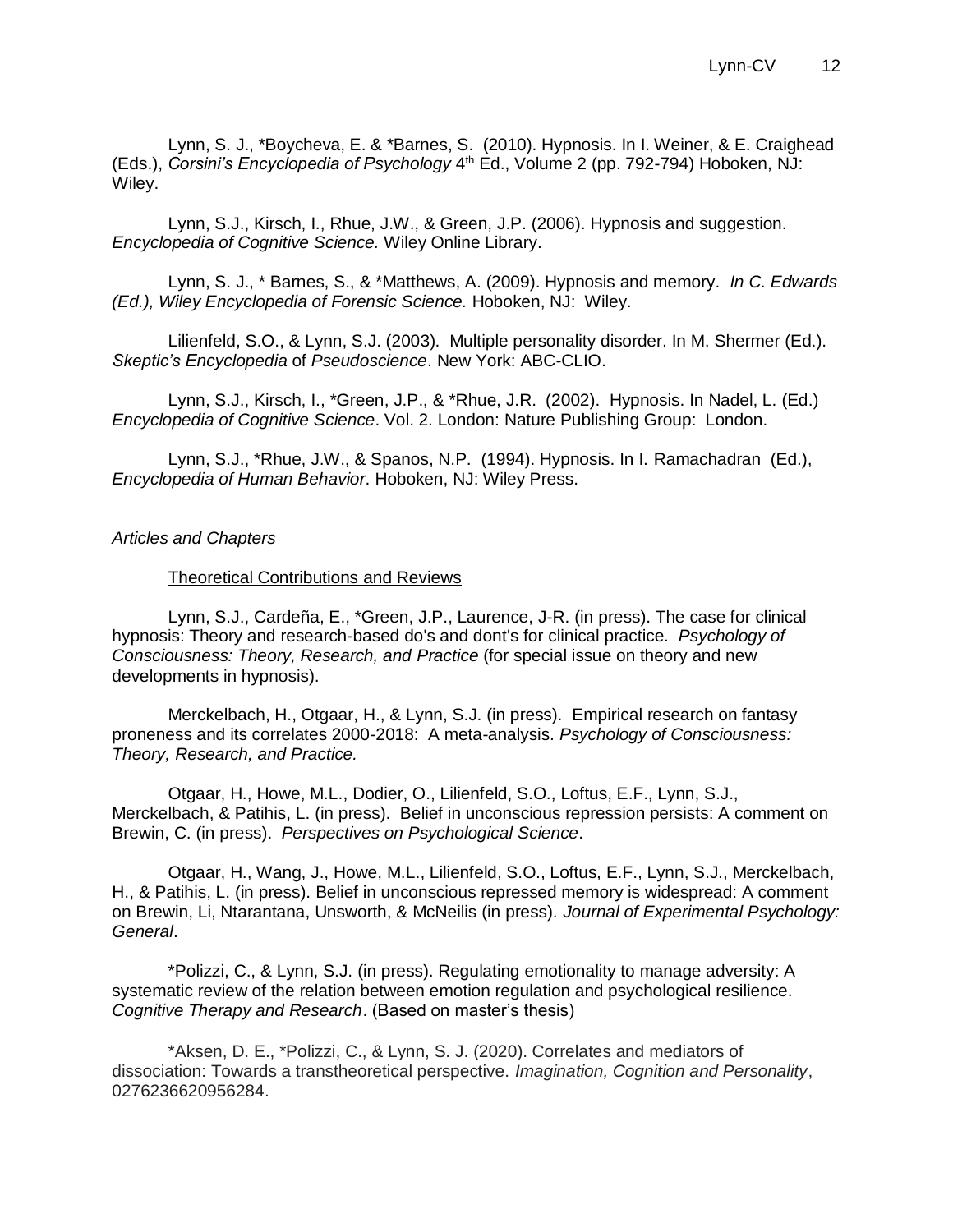Caputo, G.B., Lynn, S.J., & Houran, J. (2020). Mirror-and eye-gazing: An integrative review of induced altered and anomalous experiences. *Imagination, Cognition, and Personality*. [https://doi.org/10.1177/0276236620969632](https://doi.org/10.1177%2F0276236620969632)

Lynn, S. J., Kirsch, I., Terhune, D. B., & Green, J. P. (2020). Myths and misconceptions about hypnosis and suggestion: Separating fact and fiction. *Applied Cognitive Psychology*, *34*(6), 1253-1264.

Otgaar, H., Wang, J., Dodier, O., Howe, M. L., Lilienfeld, S. O., Loftus, E. F., Lynn, S. J., Merckelbach, H., & Patihis, L. (2020). Skirting the issue: What does believing in repression mean? *Journal of Experimental Psychology: General, 149*(10), 2005– 2006. [https://doi.org/10.1037/xge0000982](https://psycnet.apa.org/doi/10.1037/xge0000982)

Otgaar, H., Howe, M., Patihis, L., Merckelbach, H., Lynn, S.J., Lilienfeld, S., & Loftus, E. (2019). The return of the repressed: The persistent and problematic claims of long-forgotten trauma. *Perspectives in Psychological Science*, 14(6), 1072-1095

Lange, R., Houran, J., \*Evans, J., & Lynn, S.J. (2019). A review and re-evaluation of the Revised Transliminality Scale. *Psychology of Consciousness*: *Theory, Research, and Practice*, 6(1), 67-89.

Lynn, S.J., \*Green, J.P., \*Polizzi, C., \*Ellenberg, S., & \*Aksen, D. (2019). Hypnosis, hypnotic phenomena, and hypnotic responsiveness: Clinical and research foundations—A 40- Year Perspective. *International Journal of Clinical and Experimental Hypnosis*, 67(4), 475-511. (Invited)

Lynn, S.J., \*Maxwell, R., Merckelbach, H., Lilienfeld, S., van-Heugten van der Kloet, D., & Miskovic, V. (2019). Dissociation and its disorders: Competing models, future directions, and a way forward. *Clinical Psychology Review*. 101755.

\*Maxwell, R., Lynn, S.J., & Strauss, G. (2019). Trait emotion regulation predicts individual differences in momentary emotions and experience. *Imagination, Cognition, and Personality, 38*(4), 349-377*.*

Miskovic, V., Lynn, S.J., \*O'Bagg, J. Pouliot, J.J. Rios, M., & Wackermann, J. (2019). Perceptual phenomena in destructured sensory fields: Probing the brain's intrinsic functional architectures. *Neuroscience and Biobehavioral Reviews*.

Lynn, S.J., \*Maxwell, R., & \*Green, J.P. (2017). The hypnotic induction in the broad scheme of hypnosis: Toward understanding how hypnosis works. *American Journal of Clinical Hypnosis*, 59 (4), 363-384. Re-published in V.K. Kumar & S. R. Lankton (2017). *Hypnotic induction: Perspectives, strategies, and concerns*. NY, NY: Taylor and Francis/Routledge.

Merckelbach, H., Boskovic, I., Dalsklev, M., & Lynn, S.J. (2017). Dissociative symptoms and overreporting: A qualitative review. *Consciousness and Cognition*, 49, 132-144.

Terhune, D., Cleermans, A., Raz, A., Lynn, S. J. (2017). Hypnosis and top-down regulation of consciousness. *Neuroscience & Biobehavioral Reviews*. <https://doi.org/10.1016/j.neubiorev.2017.02.002>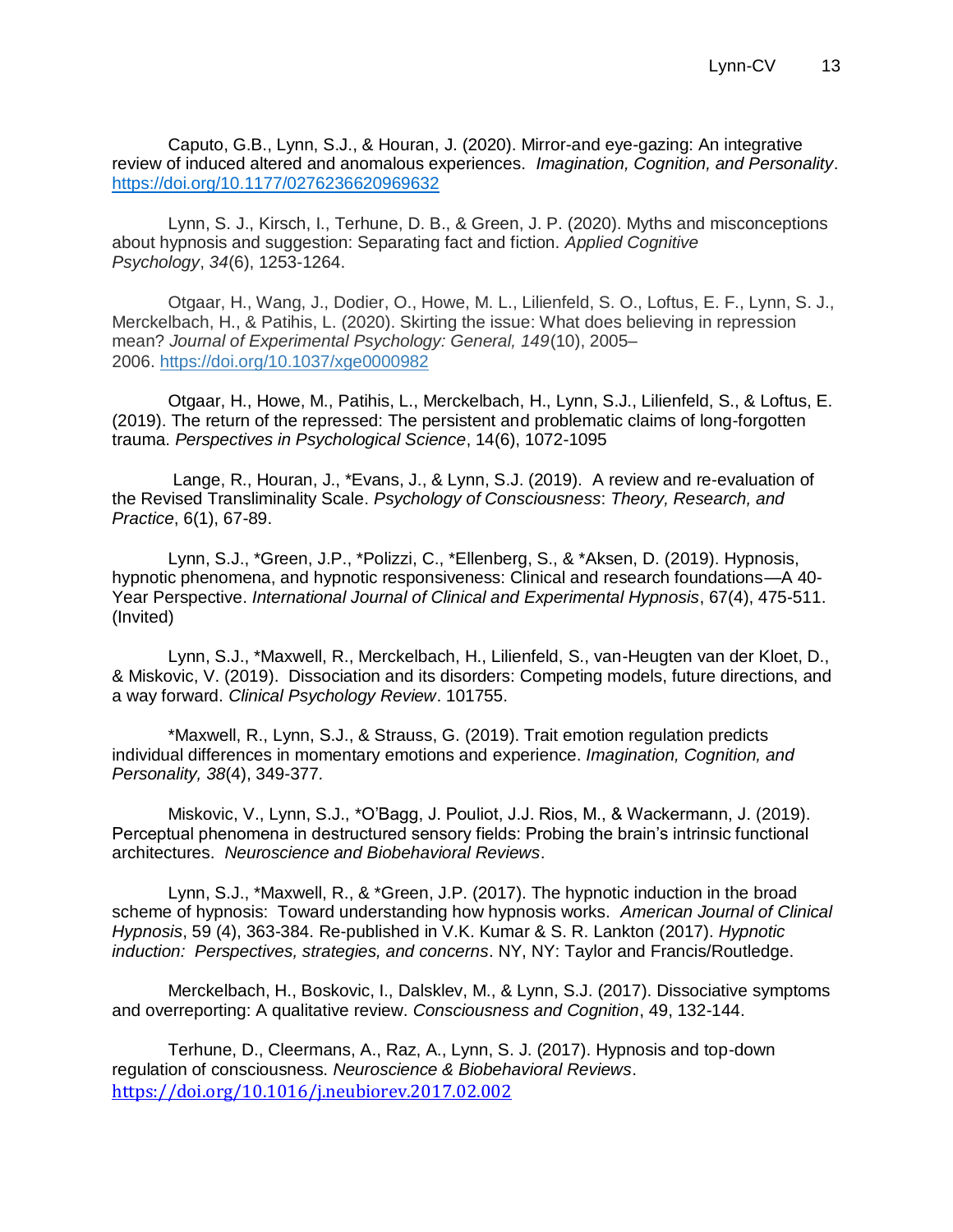Lynn, S.J., Laurence, J-R., & Kirsch, I. (2015). Hypnosis, suggestion, and suggestibility: An integrative model. *American Journal of Clinical Hypnosis, 57(3), 314-329.* (Invited article for special issue on hypnosis and neurophysiology).

Lilienfeld, S. O., Ritschel, L.A., Lynn, S. J., Cautin, R. L., & Latzman, R. D. (2014). Why ineffective psychotherapies can appear to work: A taxonomy of causes of spurious therapeutic effectiveness. *Perspectives on Psychological Science*, 9(4), 355-387.

Lynn, S.J., Lilienfeld, S.O., Merckelbach, H., Giesbrecht, T., McNally, R., Loftus, E., Bruck, M., Garry, M., & Malaktaris, A. (2014). The trauma model of dissociation: Inconvenient truths and stubborn fictions: Comment on Dalenberg et al. (2012). *Psychological Bulletin*, *14*0(3), 896-910.

*\**Hallquist, M. N., Jensen, M., Patterson, D., Lynn, S. J., & Montgomery, G. (2013). Clinical hypnosis for acute pain (Protocol). *Cochrane Database of Systematic Reviews.* CD006599

Lilienfeld, S. O., Ritschel, L.A., Lynn, S. J., Cautin, R. L., & Latzman, R. D. (2013). Why many clinical psychologists are resistant to evidence-based practice: Root causes and constructive remedies. *Clinical Psychology Review* (invited article for special issue on empirically based psychotherapy), *33*(7), 883-900.

Merckelbach, H., van der Kloet, D., & Lynn, S.J. (2013). Dissociative symptoms and REM sleep. Commentary on S. Llewellyn. "Such stuff as dreams are made of? Elaborative encoding, the ancient art of memory, and the hippocampus." *Behavioral and Brain Sciences*, 36(6), 630-631.

Lynn, S. J., Lilienfeld, S.O., Merckelbach, H., Giesbrecht, T., & van der Kloet, D. (2012). Dissociation and dissociative disorders: Challenging conventional wisdom. *Current Directions in Psychological Science*, *21*(1), 48-53.

Lynn, S.J., \*Malaktaris, A., \*Maxwell, R., Mellinger, D., & van der Kloet, D. (2012). Do hypnosis and mindfulness practices inhabit the same domain? Research, clinical, and forensic implications. *Mind-Behavior Self-Regulation*, *12*, 12-26. (Invited)

Van der Kloet, D., Merckelbach, H., Giesbrecht, T., & Lynn, S. J. (2012). Fragmented sleep, fragmented mind: The role of sleep in dissociative symptoms. *Perspectives on Psychological Science*, *7*, 159-175.

Lynn, S. J., & \*Green, J. P. (2011). The sociocognitive and dissociation theories of hypnosis: Toward a rapprochement. *International Journal of Clinical and Experimental Hypnosis*, *59*, 277-293 (Special issue on the sociocognitive perspective)

Giesbrecht, T., Lynn, S. J., Lilienfeld, S., & Merckelbach, H. (2010). Cognitive processes, trauma, and dissociation: Misconceptions and misrepresentations (Reply to Bremner, 2009). *Psychological Bulletin*, *136*, 7-11.

Wagstaff, G., David, D., Kirsch, I., & Lynn, S. J. (2010). Hypnosis: The cognitivebehavioral model. In S. J. Lynn, I. Kirsch, & J. W. Rhue (Eds.), *Handbook of Clinical Hypnosis, 2 nd Ed*. Washington, D.C.: American Psychological Association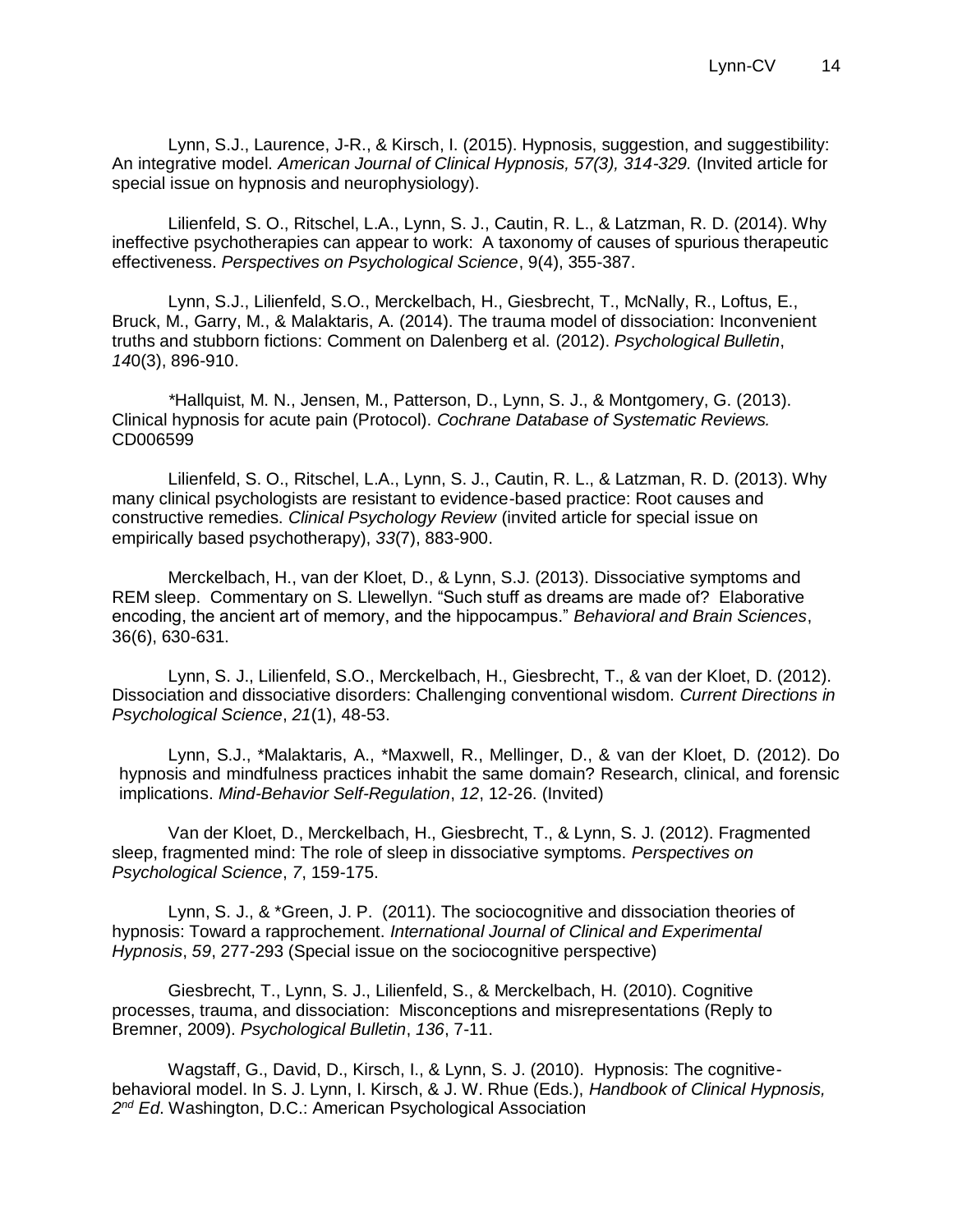Lynn, S.J., & \*O'Hagen, S. (2009). The sociocognitive and conditioning and inhibition theories of hypnosis*. Contemporary Hypnosis, 25, 65-69. (Invited Commentary)* 

Giesbrecht, T., Lynn, S. J., Lilienfeld, S., & Merckelbach, H. (2008). Cognitive processes in dissociation: An analysis of core theoretical assumptions. *Psychological Bulletin, 134,* 617- 647.

Lynn, S. J., Kirsch, I., & \*Hallquist, M. (2007). Social cognitive theories of hypnosis. In M. R. Nash, & A. Barnier (Eds.), *The Oxford handbook of hypnosis*. New York/United Kingdom: Oxford University Press.

Lynn, S. J., Kirsch, I., \*Knox, J., & Lilienfeld, S. (2006). Hypnosis and neuroscience: Implications for the altered state debate. In G. Jamieson (Ed.), *Hypnosis and conscious states: The cognitive-neuroscience perspective*. New York/United Kingdom: Oxford University Press.

Pintar, J., & Lynn, S. J. (2006). Social incoherence and the narrative construction of memory. *Behavioral and Brain Sciences, 29, 529.* {Comment on Erdelyi's, "The return of the repressed"}

Lynn, S. J., \*Fassler, O., & \*Knox, J. (2005). Hypnosis and the altered state debate: Something more or nothing more? *Contemporary Hypnosis, 22,* 39-45*. (Invited commentary)*

Lynn, S.J., & Kirsch, I. (2005). Theories of hypnosis. *Papeles del Psicologo*, *25*, 9-15 (Invited)

Kirsch, I., & Lynn, S.J. (2004). Hypnosis and will. *Behavioral and Brain Sciences.*  {Commentary on The Illusion of Conscious Will, by Daniel Wegner}, *27,* 667-668*.*

Kirsch, I., Lynn, S.J., Vigorito, M., & Miller, R. (2004). The role of cognition in classical and operant conditioning. *Journal of Clinical Psychology*, *60*, 369-392. (Invited article, special issue on cognition in clinical psychology and psychotherapy).

Lynn, S.J., & \*Hallquist, M. (2004). Toward a scientific understanding of Milton Erickson's strategies and tactics: Hypnosis, response sets, and common factors. Contemporary Hypnosis*, 21,* 63-78*. (Invited)*

Lynn, S.J., \*MacKillop, J., & \*Meyer, E. (2004). Systematic study of negative effects in stage, research, and clinical hypnosis. *Contemporary Hypnosis, 53, 313-329.*

Lynn, S.J., \*Green, J.P., \*Jacquith, L., & \*Gasior, D. (2003). Hypnosis and performance standards*. International Journal of Clinical and Experimental Hypnosis, 51, 5-65.*

Lynn, S.J., \*Fassler, O., & \*Hallquist, M. (2003). An evaluation of Woodard's perceptually oriented theory of hypnosis*. Psychological Reports, 93,* 87-90*.* (Invited commentary)

Lynn, S.J., Pintar, J., \*Sandberg, D., \*Fite, \*Ecklund, K., & \*Stafford, J. (2003). Towards a social narrative model of revictimization. In L. Koenig, A. O'Leary, L. Doll, & W. Pequenat (Eds.), *From child sexual assault to adult sexual risk: Trauma, revictimization, and intervention*.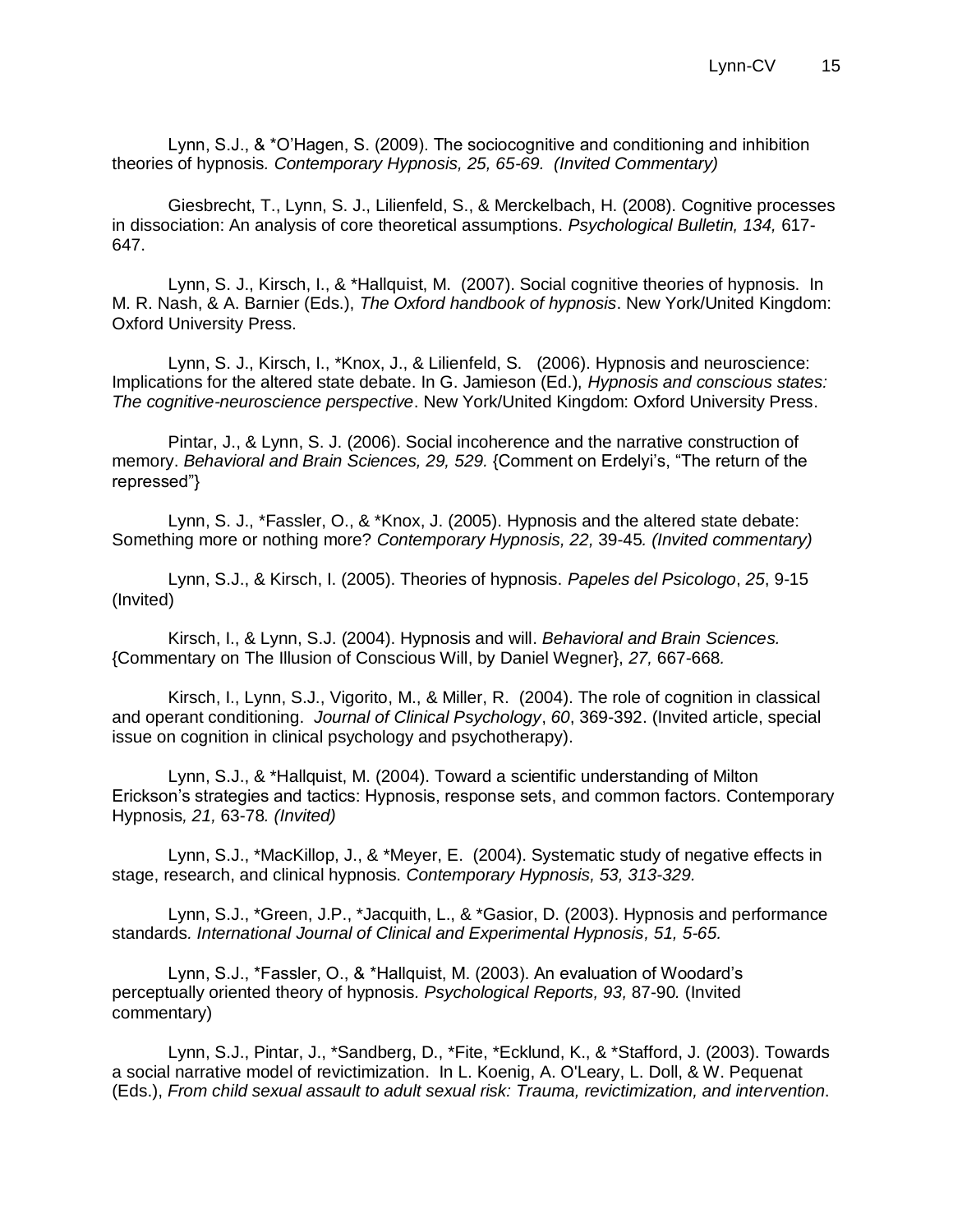Washington, D.C.: American Psychological Association.

Eisen, M., & Lynn, S.J. (2001). Memory, suggestibility, and dissociation in children and adults. *Applied Cognitive Psychology, 15, 49-73*. (Invited article in special issue on memory and dissociation)

\*Aronoff, J., Lynn, S.J., & \*Malinoski, P. (2000). Are cultic environments psychologically harmful? *Clinical Psychology Review*, *20*, 91-111. Reprinted in *Cultic Studies Review*, 2003, Volume 1. (Based on master's thesis)

Lynn, S.J., Kirsch, I., Barabasz, A., Cardena, E., & Patterson, D. (2000). Hypnosis as an empirically supported clinical intervention: The state of the evidence. *International Journal of Clinical and Experimental Hypnosis*, *48*, 343-361. (In special issue on hypnosis as an empirically supported technique)

Lynn, S.J., Lilienfeld, S., & \*Rhue, J.W. (2000). An evaluation of T.X. Barber's threedimensional theory of hypnosis: Promise and pitfalls. *Contemporary Hypnosis, 16,* 160-164*.*  (Invited commentary)

Lynn, S.J., & Sherman, S.J. (2000). The clinical importance of sociocognitive models of hypnosis: Response set theory and Erickson's strategic interventions. *American Journal of Clinical Hypnosis, 42,* 294-315. Invited article, special issue on theories of hypnosis*.*

Kirsch, I., & Lynn, S.J. (1999). The automaticity of behavior and clinical psychology. *American Psychologist*, *54*, 504-515. Invited "Science Watch" article in a special issue on automaticity and information processing.

Lilienfeld, S., Lynn, S.J., Kirsch, I., Chaves, J., Sarbin, T., Ganaway, G., & Powell, R. (1999). Dissociative identity disorder and the sociocognitive model: Recalling the lessons of the past. *Psychological Bulletin*,*125*, 507-523.

Kirsch, I., & Lynn, S.J. (1998). Dissociating the wheat from the chaff in theories of hypnosis. Reply to Kihlstrom (1998) and Woody and Sadler (1998). *Psychological Bulletin, 123,*  198-202*.*

Kirsch, I., & Lynn, S.J. (1998). Social-cognitive alternatives to dissociation theories of hypnotic involuntariness. *Review of General Psychology, 2,* 66-80.

Kirsch, I., & Lynn, S.J. (1998). Dissociation theories of hypnosis*. Psychological Bulletin, 123,* 100-115*.*

Kirsch, I., & Lynn, S.J. (1997). Hypnotic involuntariness and the automaticity of everyday life. *American Journal of Clinical Hypnosis, 40, 329-348* (Invited). Reprinted in I. Kirsch, A. Capafons, S. Amigo, & E. Cardena (Eds.). Clinical hypnosis and self-regulation therapy: A cognitive-behavioral perspective. Washington, DC: American Psychological Association.

Lynn, S.J. (1997). Automaticity and hypnosis: A sociocognitive account. *International Journal of Clinical and Experimental Hypnosis, 45, 239-250.* (Invited)

Lynn, S.J., \*Lock, T., \*Myers, B., & Payne, D. (1997). Recalling the unrecallable: Should hypnosis be used for memory recovery in psychotherapy? *Current Directions in Psychological*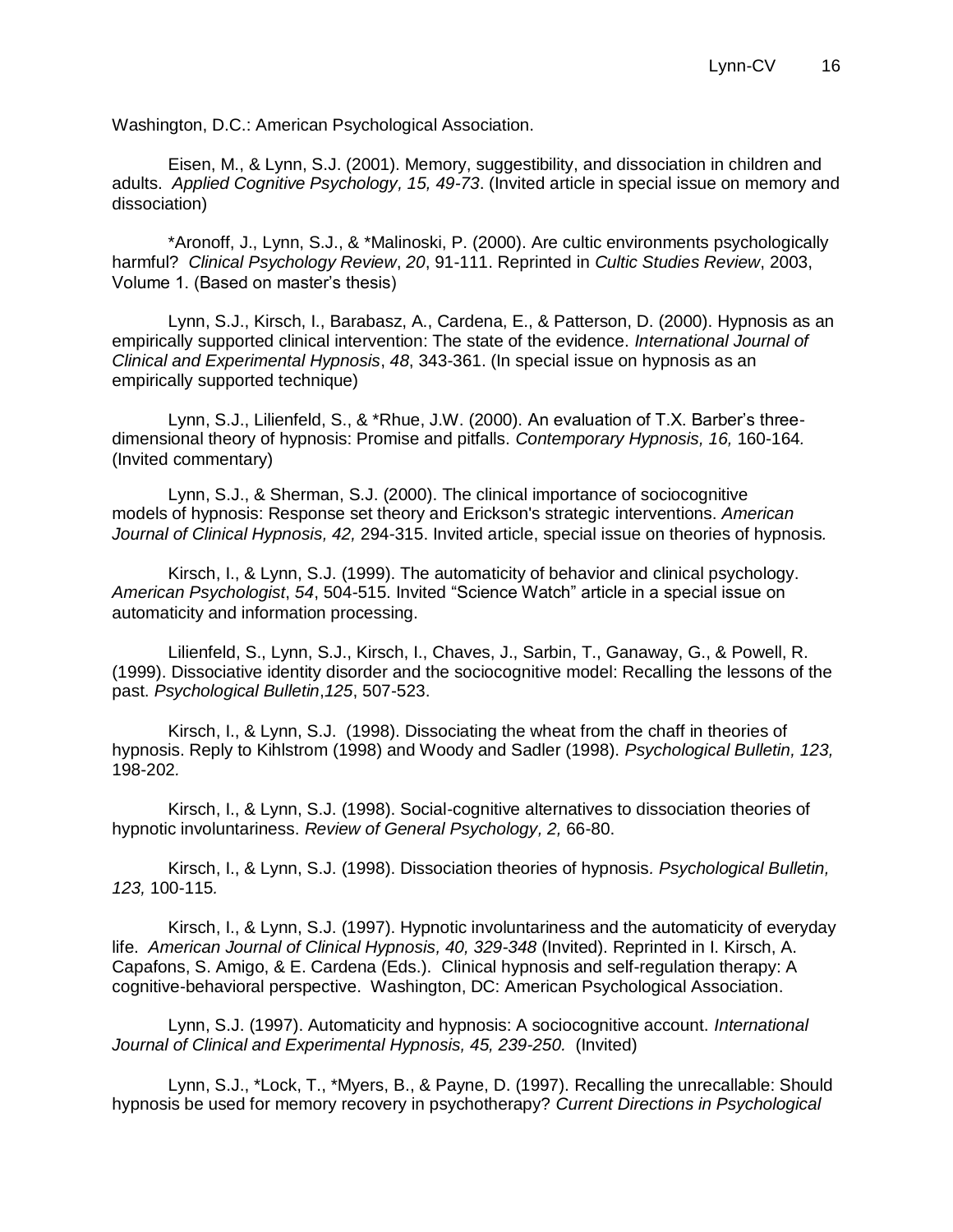*Science*, 6, 79-83. Reprinted in Heap, M., & Kirsch, I. (in press). Hypnosis: The essential papers. Aldershot, UK: Ashgate Publishers.

Lynn, S.J., & Pintar, J. (1997). The social construction of multiple personality disorder. In D. Read, & S. Lindsay (Eds.), *Recollections of trauma: Scientific studies and clinical practice*. Plenum Press: New York.

Lynn, S.J., & Pintar, J. (1997). A social narrative model of dissociative identity disorder. *Australian Journal of Clinical and Experimental Hypnosis*, *25*,1-7. (Invited).

Lynn, S.J., Pintar, J., & Rhue, J.W. (1997). Fantasy proneness, dissociation, and narrative construction. In S. Krippner, & S.M. Powers (Eds.), *Broken images, broken selves: Dissociative narratives in clinical practice*. New York: Brunner/Mazel.

Payne, D., \*Neuschatz, J., Lampinen, J.M., & Lynn, S.J. (1997). Compelling memory illusions: The phenomenological qualities of false memories*. Current Directions in Psychological Science, 6,* 56-60.

\*Green, J.P., & Lynn, S.J. (1995). Hypnosis, dissociation, and simultaneous task performance. *Journal of Personality and Social Psychology*, *61*, 728-735. (Based on doctoral dissertation)

Kirsch, I., & Lynn, S.J. (1995). The altered state of hypnosis: Changes in the theoretical landscape. *American Psychologist*, *50*(1), 846-858.

*\**Sivec, H., & Lynn, S.J. (1995). Dissociative and neuropsychological symptoms: The question of differential diagnosis*. Clinical Psychology Review, 15,* 297-316*.*

Lynn, S.J., \*Neufeld, V.R., & \*Mare, C. (l993). Direct versus indirect suggestions: A conceptual and methodological review*. International Journal of Clinical and Experimental Hypnosis, 41,* 124-152*.*

Lynn, S.J. (1992). A nonstate view of hypnotic involuntariness. *Contemporary Hypnosis, 9,* 21-27*.*

Lynn, S.J., & \*Sivec, H. (l992). The hypnotizable subject as creative problem- solving agent. In E. Fromm, & M. Nash (Eds.), *Contemporary perspectives in hypnosis research*. New York: Guilford Press.

Lynn, S.J., & \*Rhue, J.W. (l991). An integrative model of hypnosis. In S.J. Lynn, & J.W. Rhue (Eds.)*, Theories of hypnosis: Current models and perspectives*. New York: Guilford.

Lynn, S.J., & \*Rhue, J.W. (l991). Hypnosis theories: Themes, variations, and research directions. In S.J. Lynn, & J.W. Rhue (Eds.), *Theories of hypnosis: Current models and perspectives*. New York: Guilford.

Lynn, S.J., & \*Rhue, J.W. (l991). Theories of hypnosis: An introduction. In S.J. Lynn, & J.W. Rhue (Eds.), *Theories of hypnosis: Current models and perspectives*. New York: *Guilford.*

*\**Green, J.P., Lynn, S.J., \*Weekes, J.R., Carlson, B., \*Brentar, J., \*Latham, L., & Kurzhals, R. (l990). Literalism as a marker of hypnotic "trance": Disconfirming evidence. *Journal*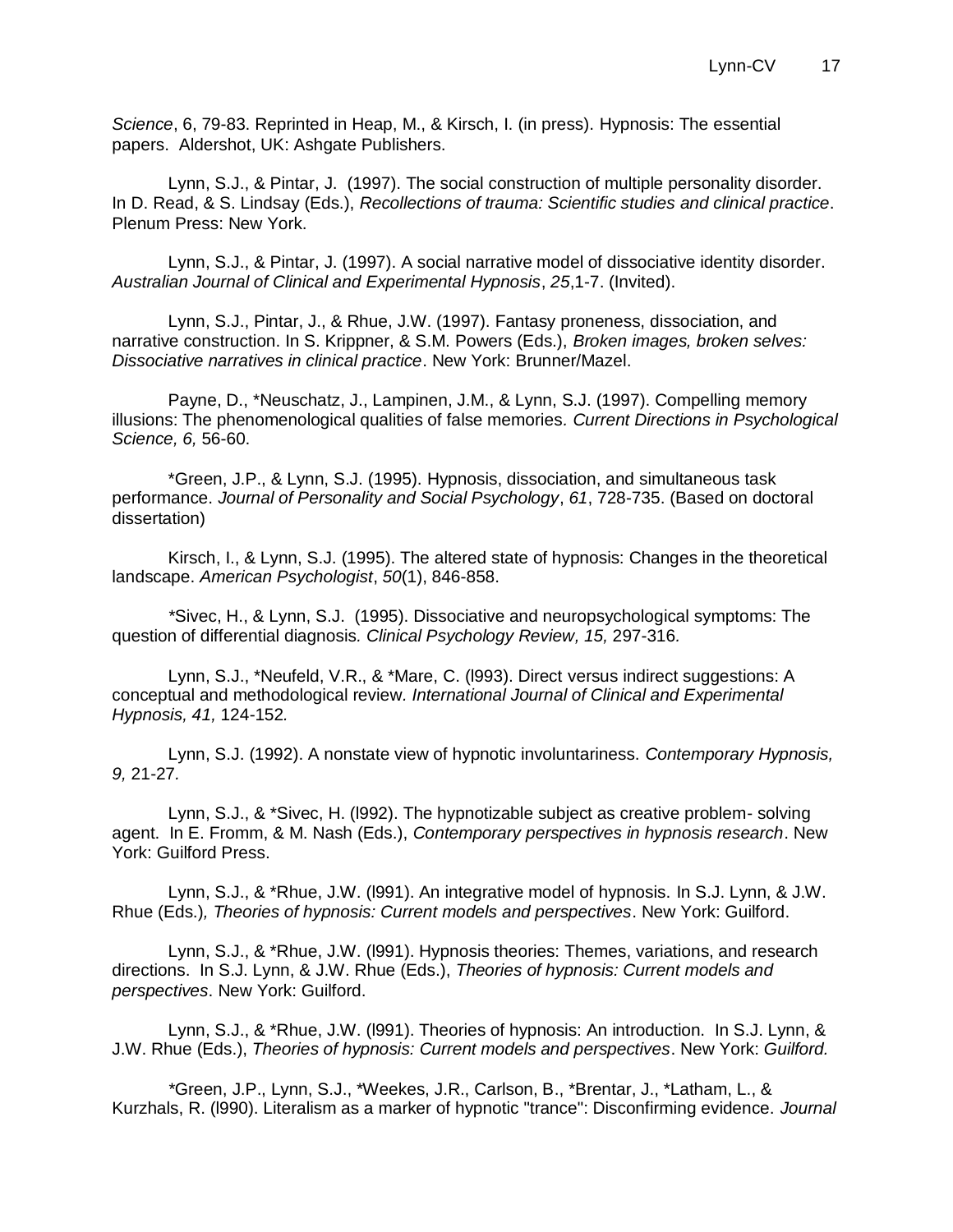*of Abnormal Psychology, 99,* 16-21. (Based on master's thesis)

Sherman, S.J., & Lynn, S.J. (l990). Social psychological principles in Milton Erickson's psychotherapy*. British Journal of Experimental and Clinical Hypnosis, 7,* 37-46.

Lynn, S.J., \*Rhue, J., & \*Weekes, J. R. (l989). Hypnosis and experienced nonvolition: An integrative social-cognitive model. In N.P. Spanos, & J. Chaves (Eds.), *Hypnosis: A cognitivebehavioral perspective*. Prometheus Press.

Lynn, S.J., & \*Rhue, J. (l988). Fantasy-proneness: Hypnosis, developmental antecedents, and psychopathology. American Psychologist, 43, 35-44. Reprinted in Heap, M., & Kirsch, I. *(in press). Hypnosis: The essential papers.* Aldershot, UK: Ashgate Publishers.

Lynn, S.J., \*Nash, M.R., \*Rhue, J., \*Frauman, D., & \*Sweeney, C. (l984). Nonvolition, expectancies, and hypnotic rapport. *Journal of Abnormal Psychology*, *93*, 295-303.

Lynn, S.J. (l978). Three theories of self-disclosure exchange. *Journal of Experimental Social Psychology,* l*4*, 466-479.

#### Dissociation, Imagination, Daydreaming, and Fantasy-Proneness

\*Green, J.P., Lynn, S.J., Green, O, Bradford, V.R., & Rasekhy, R. (in press). Hypnotic responsiveness and dissociation: A multi-variable analysis. *OBM Integrative and Complimentary Medicine* (Special issue, invited).

\*Polizzi, C., \*Aksen, D., & Lynn, S.J. (in press). Quality of life, emotion regulation, and dissociation. Evaluating unique relations in an undergraduate sample and a probable PTSD sample. *Psychological Trauma: Theory, Research, Practice, and Policy*.

Van Heugten-van der Kloet, D., & Lynn, S.J. (2020). Dreams and dissociation: Commonalities as a basis for future research and clinical innovations. *Frontiers in Psychology, 11, Article 745.* doi: 10.3389/fpsyg.2020.00745

\*Evans, J., Lange, R., Houran, J., & Lynn, S.J. (2019). Further psychometric evaluation of the Revised Transliminality Scale. *Psychology of Consciousness: Theory, Research, and Practice*, 6(4), 417-438.

Lynn, S.J., Lilienfeld, S.O., Merckelbach, H., \*Maxwell, R., \*Aksen, D., \*Baltman, J., & Giesbrecht, T. (2019). Dissociative disorders. In J. Maddux, & B. Winstead (Eds.). Psychopathology: Foundations for a contemporary understanding 5<sup>th</sup> Ed. London: Routledge.

Mohajerin, B., Lynn, S.J., Bakhtiyar, M., & Dolatshah, B. (2019). Evaluating the unified protocol in the treatment of dissociative identity disorder. *Cognitive and Behavioral Practice*. <https://doi.org/10.1016/j.cbpra.2019.07.012>

\*Maxwell, R, Merckelbach, H., Lilienfeld, S.O., & Lynn, S.J. (2018). The treatment of dissociation: An evaluation of effectiveness and potential mechanisms. In D. David, S.J. Lynn, & G. Montgomery (Eds.), *Evidence-based psychotherapy: The state of the science and practice*.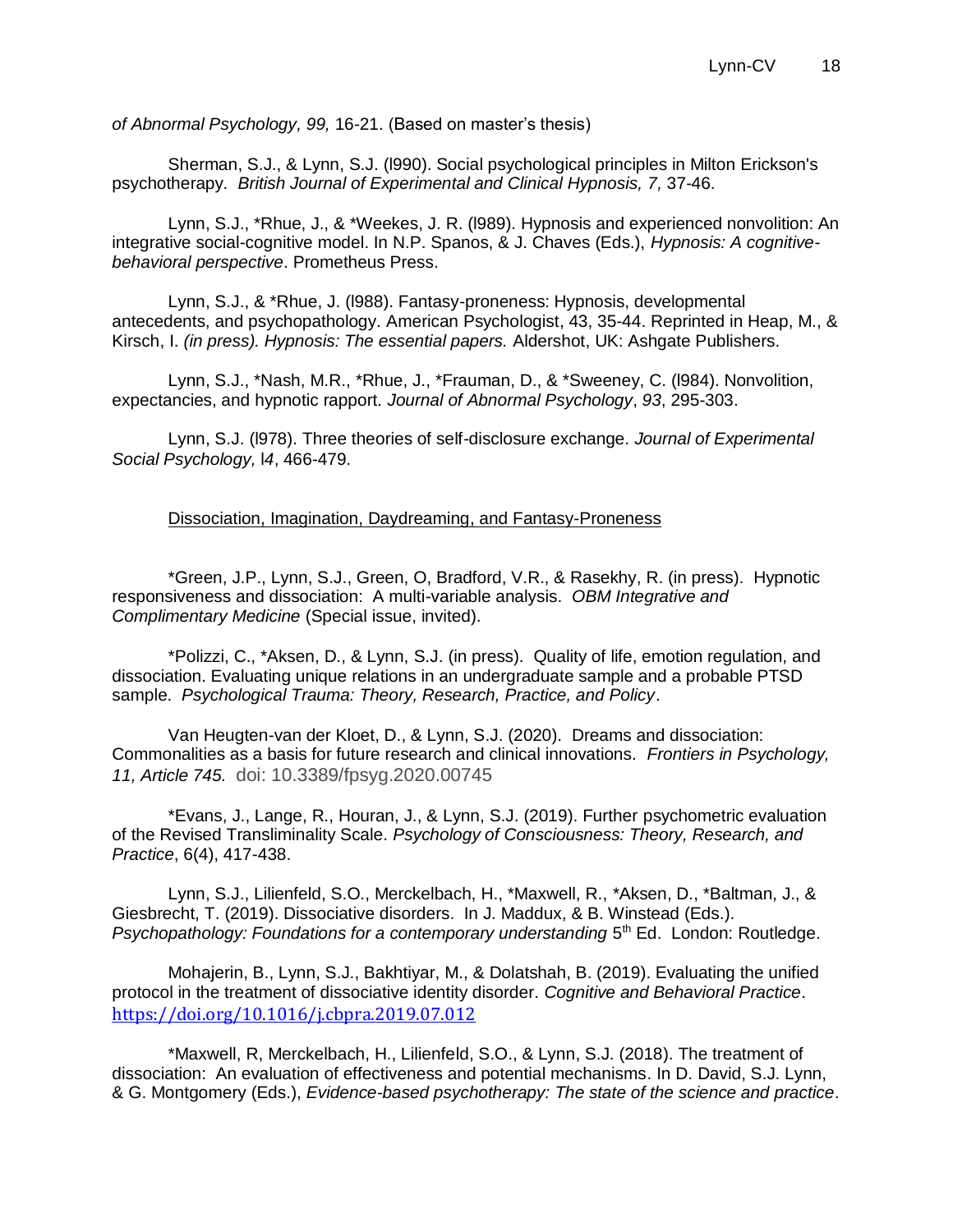Hoboken, NJ: Wiley-Blackwell.

\*Maxwell, R., Lynn, S.J., & Lilienfeld, S.O. (2017). Failures to imagine: Mental imagery in psychopathy and emotion regulation difficulties. *Imagination, Cognition, and Personality*, 36, 270-282. (Based on master's thesis)

Patihis, L., & Lynn, S.J. (2017). Psychometric comparison of the Dissociative Experiences Scale II and C: Evaluating the trauma-dissociation link. *Applied Cognitive Psychology*, 31, 392-403.

\*Lemons, P., & Lynn, S.J. (2016). Self-reports of trauma and dissociation: The role of context effects. *Consciousness and Cognition*, 44, 8-19. (Based on master's thesis)

Merckelbach, H., Lynn, S.J., & Lilienfeld, S.O. (2016). Vissia et al. (2016) claim that DID is trauma-based. But how strong is their evidence? *Acta Psychiatrica Scandinavica*, 134(6), 559-560.

Otgaar, H., \*Cleere, C., Merckelbach, H., Peters, M., Jelicic, M., & Lynn, S.J. (2016). On the alleged memory-undermining effects of daydreaming. *Consciousness and Cognition*, 39, 8- 17.

Lynn, S.J., Lilienfeld, S.O., Merckelbach, H., \*Maxwell, R., \*Baltman, J., & Giesbrecht, T. (2016). Dissociative disorders. In J. Maddux, & B. Winstead (Eds.). *Psychopathology:*  Foundations for a contemporary understanding 4<sup>th</sup> Ed. London: Routledge.

Lynn, S.J., \*Maxwell, R., \*Malaktaris, A., \*Cleere, C., \*Lemons, P., \*Condon, L., & \*Baltman, J. (2015). *Dissociative disorders*. Oxford Online Bibliographies.

Van Heugten-Van Der Kloet, D., Cosgrave, J., Merckelbach, H., Haines, R., Golodetz, S, & Lynn, S.J. (2015). Imagining the impossible before breakfast: The relation between creativity, dissociation, and sleep. *Frontiers in Psychology, section Psychopathology*, 6.

\*Condon, L., & Lynn, S.J. (2014). State versus trait dissociation: Convergent and discriminant validity*. Imagination, Cognition, and Personality, 34(1), 25-37.* (Based on master's thesis)

\*Knox, J., & Lynn, S.J. (2014). Sleep experiences, dissociation, imaginal experiences, and schizotypy: The role of context. *Consciousness and Cognition*, *22*, 22-31. (Based on master's thesis)

Lynn, S. J., Berg, J., Lilienfeld, S. O., Merckelbach, H., Giesbrecht, T., \*Accardi, M., & \*Cleere, C. (2014). Dissociative disorders. In M. Hersen, S. Turner, & D. Beidel (Eds.). *Adult psychopathology and diagnosis 7th ed*. Hoboken, NJ: Wiley.

Lilienfeld, S, O., & Lynn, S.J. (2014). Dissociative identity disorder: A contemporary scientific perspective. In S.O. Lilienfeld, S.J. Lynn, & J. Lohr (Eds.), *Science and pseudoscience in clinical psychology 2nd Ed*. New York: Guilford.

Lynn, S.J., \*Condon, L., & Colletti, G. (2013). The treatment of dissociative identity disorder: An evidence-based approach. In W. O'Donohue, & S. O. Lilienfeld (Eds.), *Case studies in clinical science*. New York: Oxford.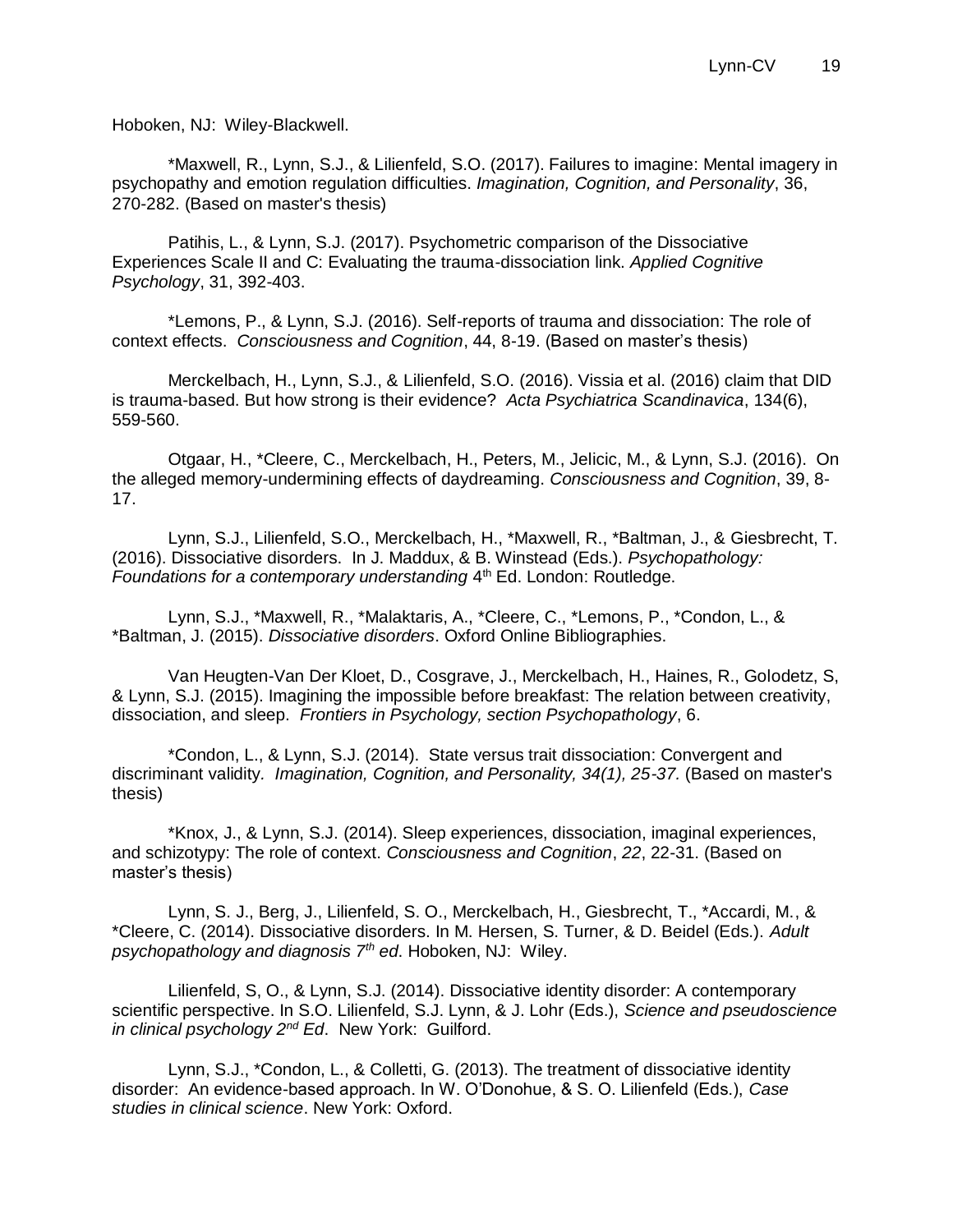Lynn, S.J., \*Condon, L., & Colletti, G. (2013). The treatment of dissociative identity disorder: Questions and considerations. In W. O'Donohue, & S. O. Lilienfeld (Eds.), *Case studies in clinical science*. New York: Oxford.

Lynn, S. J., Berg, J., Lilienfeld, S. O., Merckelbach, H., Giesbrecht, T., \*Accardi, M., & \*Cleere, C. (2012). Dissociative disorders. In M. Hersen, S. Turner, & D. Beidel (Eds.). *Adult psychopathology and diagnosis 6th ed*. Hoboken, NJ: Wiley.

Van der Kloet, D., Giesbrecht, T., Lynn, S.J., Merckelbach, H., & de Zutter, A. (2012). Sleep normalization and decrease in dissociative experiences: Evaluation in an inpatient sample. *Journal of Abnormal Psychology, 121*(1), 140-150.

Colletti, G., Lynn, S. J., & Laurence, J-R. (2010). Hypnosis and the treatment of dissociative identity disorder. In S. J. Lynn, I. Kirsch, & J. W. Rhue (Eds.), *Handbook of clinical hypnosis*, 2nd Ed. Washington, DC: American Psychological Association.

\*Green, J. P., & Lynn, S.J. (2010). Hypnotic responsiveness: Expectancy, attitudes, fantasy-proneness, absorption, and gender. *International Journal of Clinical and Experimental Hypnosis, 59*, 103-121*.*

Lynn, S. J., & \*Deming, A. (2010). The "Sybil tapes:" Exposing the myth of dissociative identity disorder*. Theory and Psychology, 20,* 289-291*.* (Invited)

Lynn, S. J., \*Fassler, O., \*Knox, J., & Lilienfeld, S.O. (2010). Dissociation and dissociative identity disorders: Treatment guidelines and cautions. In J. Fisher, & W. O'Donohue (Eds.), *Practitioner's guide to evidence-based psychotherapy*. New York: Kluwer Academic Publications.

\*Green, J. P., & Lynn, S. J. (2008). Fantasy-proneness and hypnotizability: Another look*. Contemporary Hypnosis, 25,* 156-164*.* 

\*Fassler, O., \*Knox, J., & Lynn, S. J. (2006). The Iowa Sleep Survey: Hypnotizability, absorption, and dissociation*. Personality and Individual Differences, 41,* 675-684*.*

Lilienfeld, S.O., & Lynn, S.J. (2003). Dissociative identity disorder: Multiple personality, multiple controversies. In Lilienfeld, S.O, Lohr, J. M., & Lynn, S.J. (Eds.), *Science and pseudoscience in clinical psychology*. New York: Guilford Press.

\*Rauschenberger, S., & Lynn, S.J. (2002-2003). Fantasy-proneness, negative affect, and psychopathology. *Imagination, Cognition, and Personality*, *22*, 237-253. (Based on doctoral dissertation)

\*Stafford, J., & Lynn, S.J. (2002). Cultural scripts, memories of childhood abuse, and multiple identities: A study of role-played enactments*. International Journal of Clinical and Experimental Hypnosis, 50,* 67-85*. (Based on master's thesis)*

*\**Sandberg, D., \*Matorin, A., & Lynn, S.J. (1999). Dissociation, posttraumatic symptomatology, and sexual revictimization: A prospective examination of mediator and moderator effects. *Journal of Traumatic Stress, 12,* 127-138*. (Based on doctoral dissertation)*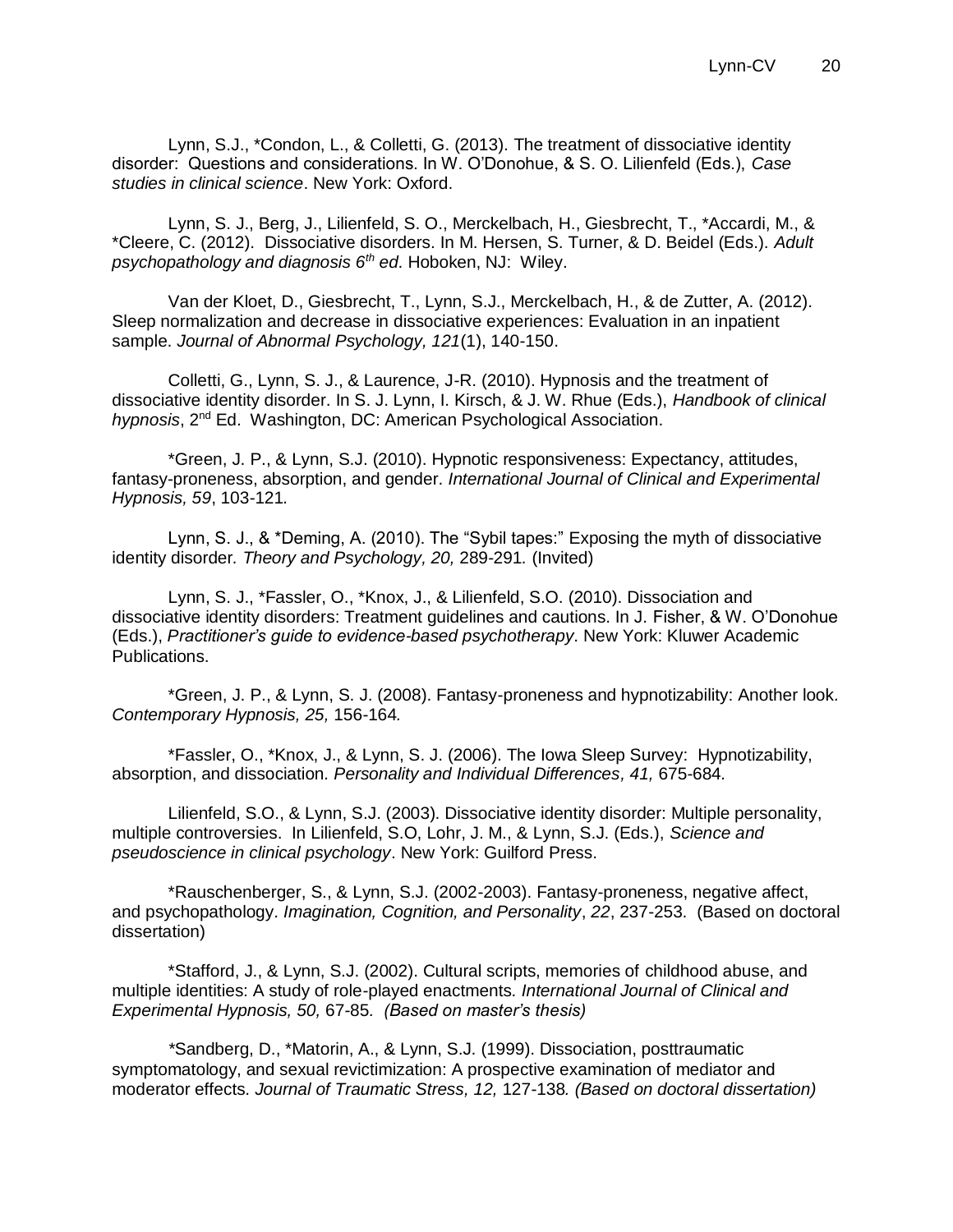*\**Jaquith, L., \*Rhue, J., Lynn, S.J., & \*Seevaratnam, J. (1996). Cross-cultural aspects of hypnotizability and imagination*. Contemporary Hypnosis, 13,* 74-79*.* 

Lynn, S.J., & \*Neufeld, V. (1996). Fantasy styles, hypnotic dreaming, and fantasyproneness. *Contemporary Hypnosis, 13, 4-12.* 

Lynn, S.J., \*Neufeld, V., \*Green, J., \*Rhue, J., & \*Sandberg, D. (1996). Daydreaming, fantasy, and psychopathology. In *R. Kunzendorf, N. Spanos, & B. Wallace (Eds.), Hypnosis and Imagination. New Jersey: Baywood Press.*

 \*Rhue, J., Lynn, S., & Pintar, J. (1996). Narrative and imaginative storytelling: Treatment of a sexually abused child. In S.J. Lynn, I. Kirsch, & J.W. Rhue (Eds.), *Casebook of clinical hypnosis*. Washington, DC: American Psychological Association.

\*Rauschenberger, S., & Lynn, S.J. (1995). Fantasy-proneness, DSM-III-R Axis I psychopathology, and dissociation. *Journal of Abnormal Psychology*, *104*, 373-380. (Based on master's thesis)

*\**Rhue, J., Lynn, S.J., & \*Sandberg, D. (1995). Dissociation, imagination, and fantasy in childhood: A comparison of sexually abused, physically abused, and nonabused children*. Contemporary Hypnosis,12,* 131-136 *(Invited).*

Lynn, S.J., & \*Rhue, J. (1994). Dissociation and dissociative disorders in perspective. In S.J. Lynn, & J. Rhue (Eds.). *Dissociation: Clinical and theoretical perspectives*. New York. Guilford Press

Ogles, B., Lynn, S.J., Masters, K.S., \*Hoefel, T.D., \*& Marsden, K.A. (1994). Runners' cognitive strategies and motivation: Absorption, fantasy style, and dissociative experiences. *Imagination, Cognition, and Personality, 13,* 163-174*.*

\*Sandberg, D., Lynn, S.J., & \*Green, J. (1994). Sexual abuse and revictimization: Mastery, dysfunctional learning, and dissociation. In Lynn, S.J., & Rhue, J. (Eds.), *Dissociation: Clinical and theoretical perspectives*. New York: Guilford Press.

\*Pihlgren, E., Gidycz, C. A., Lynn, S.J. (l992-93). Impact of adulthood and adolescent rape experiences on subsequent sexual fantasies. I*magination, Cognition, and Personality*, *12*, 321-339. (Based on doctoral dissertation)

\*Segal, D., & Lynn, S.J. (l992-93). Predicting dissociative experiences: Imagination, hypnotizability, psychopathology, and alcohol use. *Imagination, Cognition, and Personality*, *12*, 287-300.

\*Rhue, J., & Lynn, S.J. (l991). Fantasy-proneness, developmental antecedents, and multiple personality. In Schumaker, R. (Ed.), *Suggestibility in everyday life*. London: Routledge.

\*Rhue, J., & Lynn, S.J. (1991). Fantasy-proneness: An update on hypnotizability, psychopathology, and paranormal experiences. In M. Heap (Ed.), *Hypnotic contributions*. Sheffield: BSECH.

\*Rhue, J., Lynn, S.J., Boyd, P., Bukh, K., & Henry, J. (l990-l991). Imagination, hypnosis, and child abuse. *Imagination, Cognition, and Personality*,*10*, 53-63.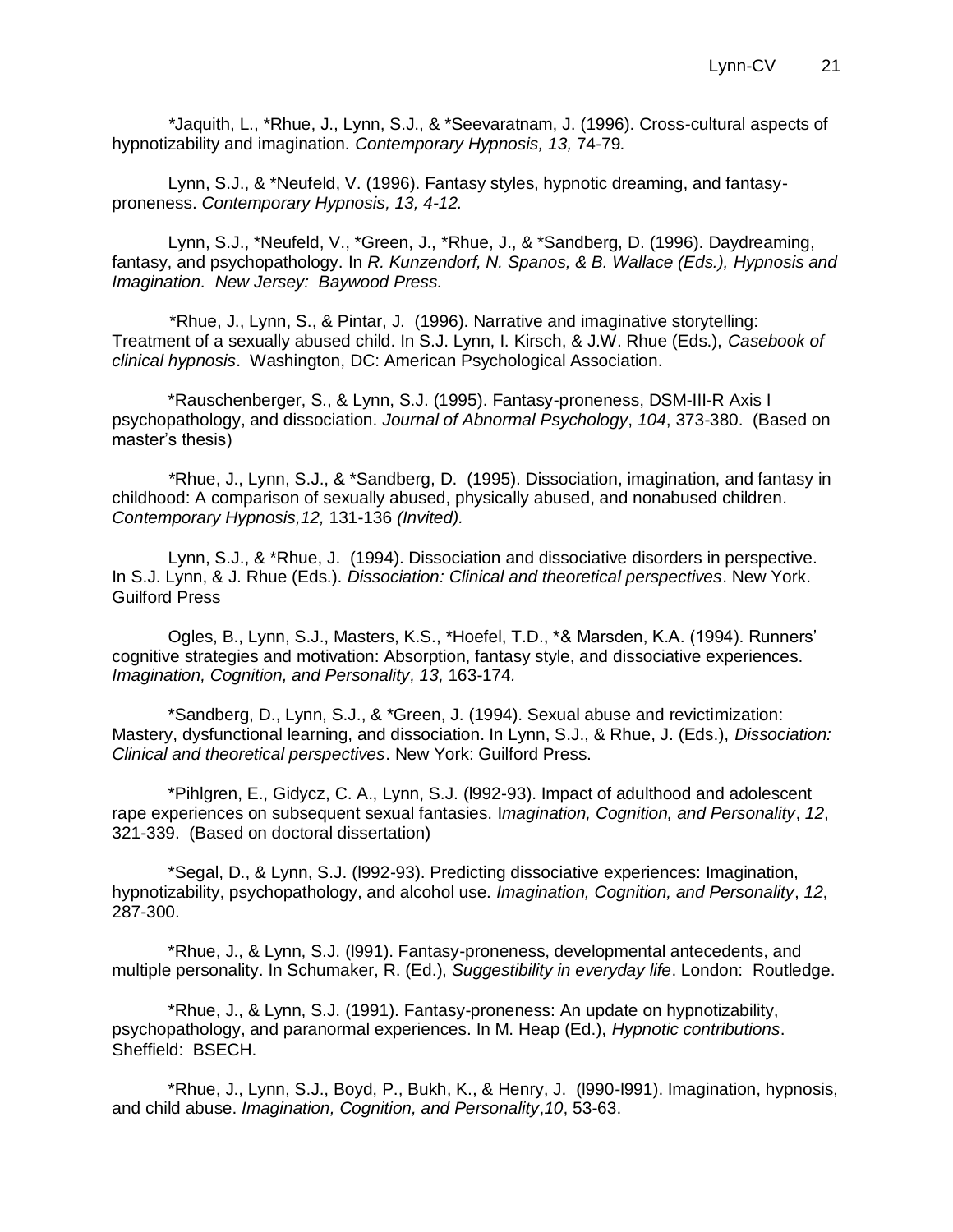\*Rhue, J., & Lynn, S.J. (l990). Hypnosis and beyond: Research on the fantasy prone person. *Hypnos: Swedish Journal of Hypnosis in Psychotherapy and Psychosomatic Medicine*, *16*, 175-187. (Invited)

Lynn, S.J., & Kirsch, I. (1999). Alleged alien abductions: False memories, hypnosis, and fantasy proneness*. Psychological Inquiry, 7(2),* 151-155.

Lynn, S.J., \*Rhue, J., & \*Green, J. (l988). Multiple personality and fantasy-proneness: Is there an association or dissociation? *British Journal of Experimental and Clinical Hypnosis*, *5*, 138-142.

*\**Rhue, J., & Lynn, S.J. (l989). Fantasy-proneness, hypnotizability, and absorption: A reexamination. International Journal of Clinical and Experimental Hypnosis, 37, 100-106.

Lynn, S.J., & \*Rhue, J. (l987). Imagination, hypnosis, and fantasy. *Journal of Mental Imagery*, *11*, 101-112. (Invited, special issue on imagery and altered states of consciousness)

Lynn, S.J., \*Snodgrass, M. J., \*Rhue, J., & \*Hardaway, R. (l987). Goal-directed fantasy, hypnotic susceptibility, and expectancies*. Journal of Personality and Social Psychology, 53,*  933-938*.*

\*Rhue, J., & Lynn, S.J. (l987). The fantasy prone person: Developmental antecedents. *Journal of Personality*, *55*, 122-136. (Based on doctoral dissertation)

*\**Rhue, J., & Lynn, S.J. (l987). Fantasy-proneness: The ability to hallucinate "as real as real." *British Journal of Experimental and Clinical Hypnosis, 4,* 173-180*. (Invited)* 

\*Rhue, J., & Lynn, S.J. (l987). Fantasy-proneness and psychopathology. *Journal of Personality and Social Psychology*, *53*, 327-336. (Based on doctoral dissertation)

Lynn, S.J., & \*Rhue, J. (l986). The fantasy-prone person: Hypnosis, imagination, and creativity. *Journal of Personality and Social Psychology*, *51*, 404-408.

Lynn, S.J., \*Nash, M.R., \*Rhue, J., & Casey, J. (l985). Hypnotic susceptibility, fantasyproneness, and child abuse. In G. Guantieri (Ed.), *Hypnosis in psychotherapy and psychosomatic medicine*. Verona, Italy: Post-Universitarie Verona.

Lynn, S.J., & \*Rhue, J. (l985, September). Daydream believers. *Psychology Today*, 14- 15.

#### Clinical, Cognitive, and Forensic Science: Memory, Belief, and Suggestibility

Lynn, S.J., Merckelbach, H., & \*Polizzi, C. (2019). Reflections on recovered memories: Comments on Patihis and Pendergast (2018). *Clinical Psychological Science*, *7*(1), 22-24. (Invited)

\*Baltman, J., & Lynn, S.J. (2016). Hypnosis, memory, and expectations. In Trusz, S., & Babel, & P. (Eds.). Intrapersonal and Interpersonal expectancies: Research, applications, and future directions. UK: Psychology Press.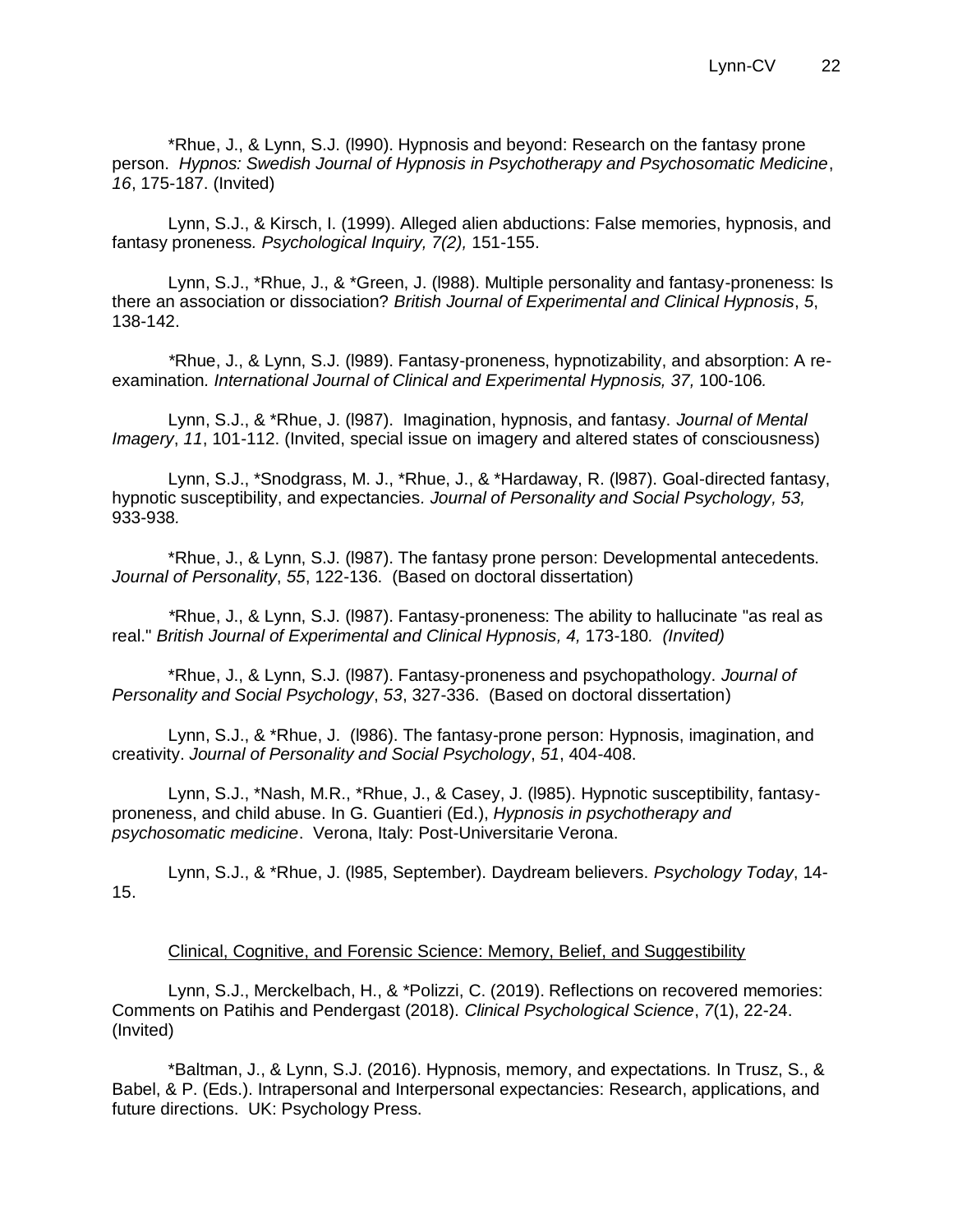Lynn, S.J., \*Evans, J., Laurence, J-R., Lilienfeld, S.O. (2015). What do people believe about memory? Implications for the science and pseudoscience of clinical practice. *Canadian Journal of Psychiatry* (Invited), *60* (12), 541-547.

\*Maxwell, R., Lynn, S. J., & Condon, L. (2015). Hypnosis, hypnotic suggestibility, memory, and involvement in films. *Consciousness and Cognition*, *33*, 170-184.

Lynn, S.J., \*Krackow, E., Loftus, E. Lock, T., & Lilienfeld, S.O. (2014). The remembrance of things past: Memory recovery techniques in psychotherapy. In S.O. Lilienfeld, S.J. Lynn, & J. Lohr (Eds.), *Science and pseudoscience in clinical psychology* 2<sup>nd</sup> Ed. New York: Guilford.

*\**Krackow, E., & Lynn, S. J. *(2010).* Event report training: An examination of the efficacy of a new intervention to improve children's eyewitness reports. *Applied Cognitive Psychology, 24*, 868-884. (Based on doctoral dissertation)

Lynn, S. J., \*Boycheva, E., \*Deming, A., Lilienfeld, S. O., & \*Hallquist, M. N. (2009). Forensic hypnosis: The state of the science. In J. Skeem, K. Douglas, & S. O. Lilienfeld (Eds.), *Psychological science in the courtroom: Controversies and consensus (pp. 80-99)*. New York: Guilford.

Lynn, S. J., \*Barnes, S., & \*Matthews, A. (2008). Hypnosis and memory: From Bernheim to the present. In K. Markman, W. Klein, & J. Suhr (Eds.), Handbook *of imagination and mental simulation*. New York: Psychology Press.

Scoboria, A., Lynn, S. J., Hessen, J., & Fisico, S. (2007). So *that's* why I don't remember: Normalizing forgetting of childhood events influences false autobiographical beliefs but not memories. *Memory, 15,* 801-813.

Mazzoni, G., & Lynn, S.J. (2006). The use of hypnosis in eyewitness memory: Past and current issues. In M. Toglia (Ed*.*)*, Handbook of eyewitness psychology: Volume 1:Memory for events*. New York: Lawrence Erlbaum.

Thayer, A., & Lynn, S. J. (2006). Guided imagery and memory recovery therapy: Considerations and cautions. *Journal of Forensic Psychology Practice*, *6,* 63-73. (invited commentary)

*\**Krackow, E., Lynn, S. J., & Payne, D. (2005-2006). The death of Princess Diana: The effects of memory enhancement procedures on flashbulb memories. *Imagination, Cognition, and Personality*, *25*, 197-220. (Invited)

\*Green, J.P., & Lynn, S.J. (2005). Hypnosis vs. relaxation: Accuracy and confidence in dating international news events. *Applied Cognitive Psychology, 19,* 679-691.

\*Krackow, E., & Lynn, S.J. (2003). Is there touch in the game of Twister? The effects of innocuous touch and suggestive questions on children's eyewitness memory. *Law and Human Behavior, 27*, 589-604. (Based on master's thesis)

Lynn, S.J., \*Knox, J., \*Fassler, O., Lilienfeld, S.O., & Loftus, E. (2004). Memory, trauma, and dissociation. In J. Rosen (Ed.), *Posttraumatic stress disorder: Issues and controversies.*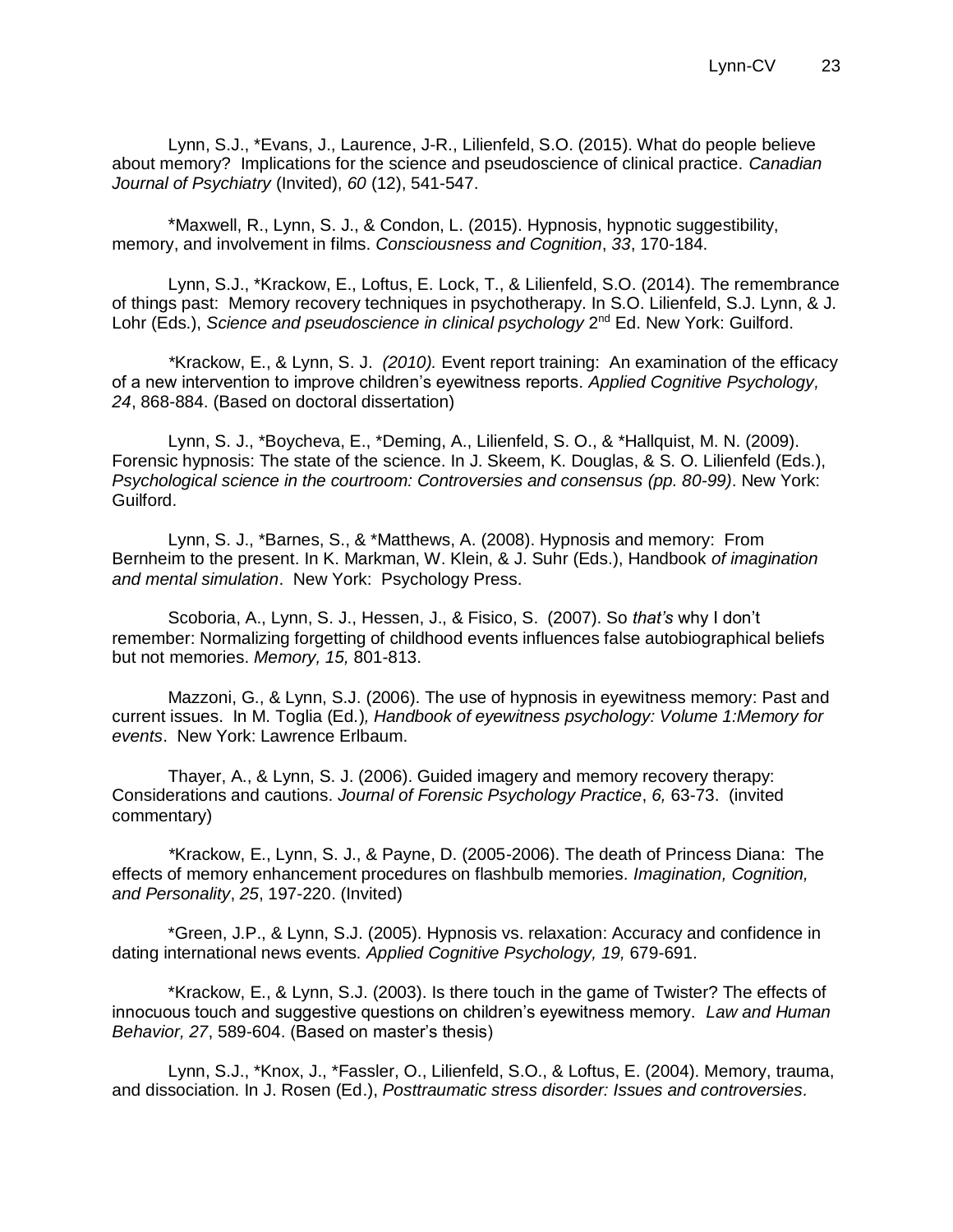Hoboken, NJ: Wiley.

Lynn, S.J., \*Lock, T., Loftus, E., \*Krackow, E., & Lilienfeld, S. (2003). The remembrance of things past: Problematic memory recovery techniques in psychotherapy. In Lilienfeld, S.O, Lohr, J. M., & Lynn, S.J. (Eds.), *Science and pseudoscience in clinical psychology*. New York: Guilford Press.

Lynn, S.J., Loftus, E., Lilienfeld, S., & \*Lock, T. (2003). Memory recovery techniques in psychotherapy: Problems and pitfalls. *Skeptical Inquirer*, 27, 40-46.

\*Neuschatz, J., Lynn, S.J., \*Benoit, G., & \*Fite, R. (2003). Hypnosis and Memory Illusions: An investigation using the Deese/Roedigher paradigm. *Imagination, Cognition, and Personality, 22, 3-12.*

\*Myers, B., Lynn, S. J., & Arbuthnot, J. (2002). Victim impact statements and juror judgments: The effects of harm information and witness demeanor. *Journal of Applied Social Psychology*, *32*, 2393-2412.

Hirt, E., Lynn, S.J., Payne, D., \*Krackow, E., & McCrea, S. (1999). Memory and expectancy: Inferring the past from what we know must have been. In I. Kirsch (Ed.), *Expectancy, experience, and behavior*. Washington, DC: American Psychological Association.

Lynn, S.J., \*Neuschatz, J., \*Fite, R., & \*Rhue, J.R. (2001). Hypnosis and memory: Implications for the courtroom and psychotherapy. n M. Eisen, & G. Goodman (Eds.), *Memory, suggestion, and the forensic interview*. New York: Guilford.

Lynn, S.J. (2000). Informed consent and uninformed clinical practice: Hypnosis, dissociation, and false memories. *American Journal of Clinical Hypnosis, 43,* 231-241.

Lynn, S.J., \*Neuschatz, J., \*Fite, R., & Kirsch, I. (2000). Hypnosis in the forensic arena. *Journal of Forensic Psychology Practice*, *1,* 113-122. (Invited)

Lynn, S.J., \*Malinoski, P., \*Green, J., \*Marmelstein, L., & \*Stafford, J. (2000). Autobiographical memories, hypnotizability, and suggestion. In V. Pascalis, V. Gheorghieu, I. Kirsch, & P. Sheehan (Eds.), *Suggestion and suggestibility*. Berlin: International Hypnosis Monographs.

\*Malinoski, P., & Lynn, S.J. (1999). The plasticity of very early memory reports: Social pressure, hypnotizability, compliance, and interrogative suggestibility. International Journal of Clinical and Experimental Hypnosis*, 47, 320-345.* (Based on master's thesis)

\*Marmelstein, L., & Lynn, S.J. (1999). Normative, group, and hypnotic influences on early autobiographical memory reports*. International Journal of Clinical and Experimental Hypnosis, 47,* 301-319. (Based on master's thesis)

Mazzoni, G.A., Loftus, E.F., Seitz, A., & Lynn, S.J. (1999). Creating a new childhood: Changing beliefs and memories through dream interpretation. *Applied Cognitive Psychology*, *13*, 125-144.

Belli, R.F., Winkielman, P., Read, J.D., Schwarz, N., & Lynn, S.J. (1998). Recalling more childhood events leads to judgments of poorer memory: Implications for the recovered/false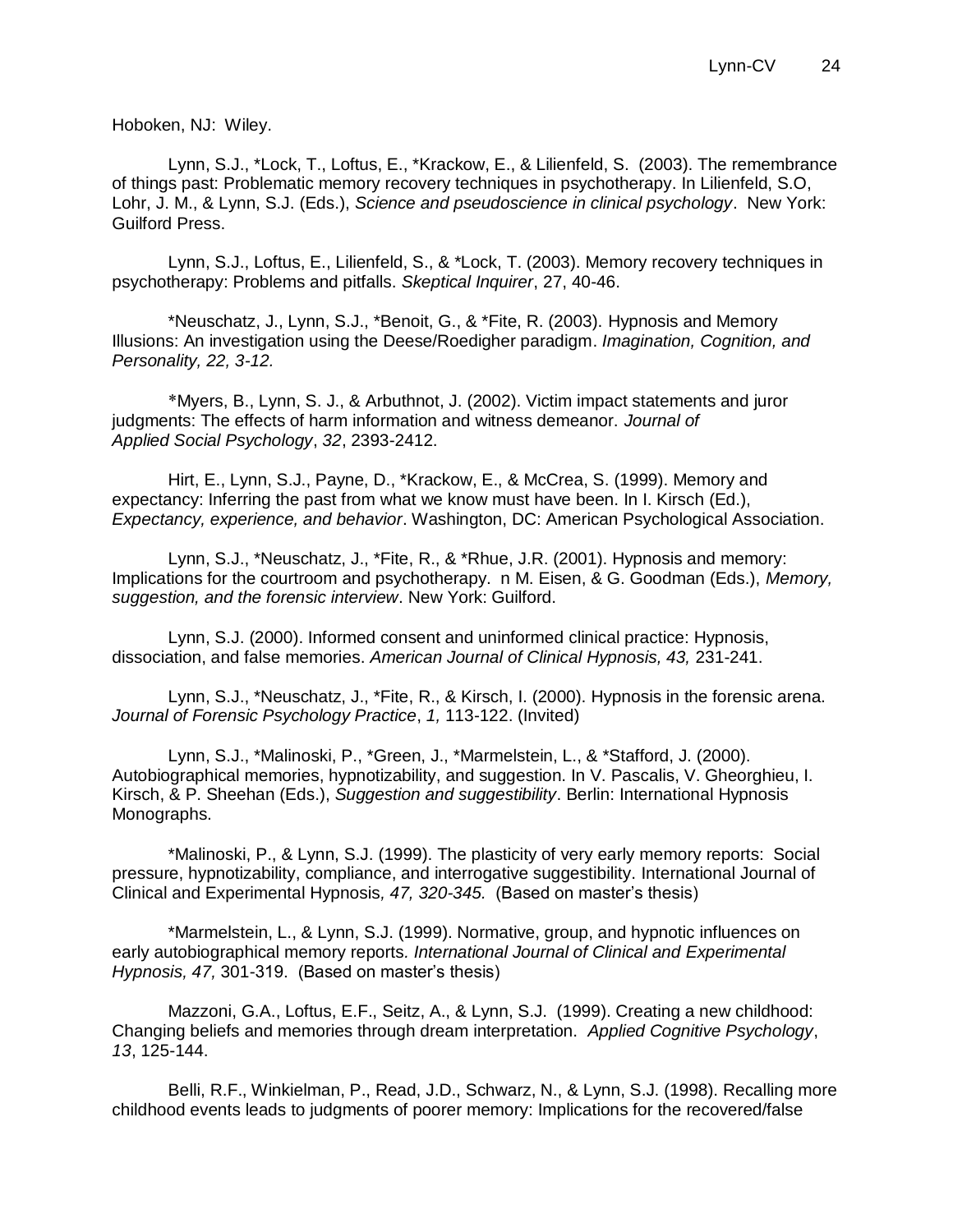memory debate. *Psychonomic Bulletin & Review*, *5*, 318-323.

\*Green, J.P., Lynn, S.J., & \*Malinoski, P. (1998). Hypnotic pseudomemories, prehypnotic warnings, and the malleability of suggested memories. *Applied Cognitive Psychology, 12,* 431-444*.*

Lynn, S.J., & \*Fite, R. (1998). Will the false memory debate increase acceptance of the sociocognitive model of hypnosis? A comment on Wagstaff (1998). *Contemporary Hypnosis, 15,*  171-174.

Lynn, S.J., & McCann, J. (1998). State of Montana v. Ereth: A commentary. *The Forensic Echo*, *3*, 8-9.

Lynn, S.J., Pintar, J., \*Stafford, J., \*Marmelstein, L., & \*Lock, T. (1998). Rendering the implausible plausible: Narrative construction, suggestion, and memory. In J. Rivera, & T. Sarbin (Eds.), *Believed-in-imaginings: The narrative construction of reality*. Washington, DC: American Psychological Association.

\*Malinoski, P., Lynn, S.J., & \*Sivec, H. (1998). The assessment, validity, and determinants of early memory reports: A critical review. In S.J. Lynn, & K.McConkey (Eds.), *Truth in memory*. New York: Guilford.

Lynn, S.J., \*Myers, B., & \*Malinoski, P. (1997). Hypnosis, pseudomemories, and clinical guidelines: A sociocognitive perspective. In D. Read, & S. Lindsay (Eds.), *Recollections of trauma: Scientific studies and clinical practice*. Plenum Press: New York.

Lynn, S.J., & Payne, D. (1997). Memory as the theater of the past. *Current Directions in Psychological Science, 6, 55.* 

Lynn, S.J., \*Stafford, J., \*Malinoski, P., & Pintar, J. (1997). Memory in the hall of mirrors: The experience of "retractors" in psychotherapy. *Psychological Inquiry*, *8*, 307-312. (Commentary on deRivera, "The false memory syndrome: The experience of retractors.")

Lynn, S.J., \*Myers, B., & \*Sivec, H. (1994). Psychotherapists' beliefs, repressed memories of abuse, and hypnosis: What have we really learned*. American Journal of Clinical Hypnosis, 36,* 182-185.

Lynn, S.J., & \*Nash, M.R. (1994). Politicizing the pseudomemory debate: A reply to Olio. *American Journal of Clinical Hypnosis*, *37*, 72-73.

Lynn, S.J., & \*Nash, M.R. (1994). Truth in memory: Ramifications for psychotherapy and hypnotherapy*. American Journal of Clinical Hypnosis, 36,* 194-208*.*

Lynn, S.J., \*Rhue, J.W., \*Myers, B., & \*Weekes, J.W. (1994). Pseudomemory in hypnotized and simulating subjects*. International Journal of Clinical and Experimental Hypnosis, 52,* 118-129*.*

Lynn, S.J., \*Milano, M., & \*Weekes, J. (1992). Pseudomemory and age regression: An exploratory study*. American Journal of Clinical Hypnosis, 35,* 129-137.

\*Weekes, J.R., Lynn, S.J., \*Green, J.P., & \*Brentar, J.P. (l992). Pseudomemory in hypnotized versus task motivated subjects*. Journal of Abnormal Psychology, 101,* 356-360*.*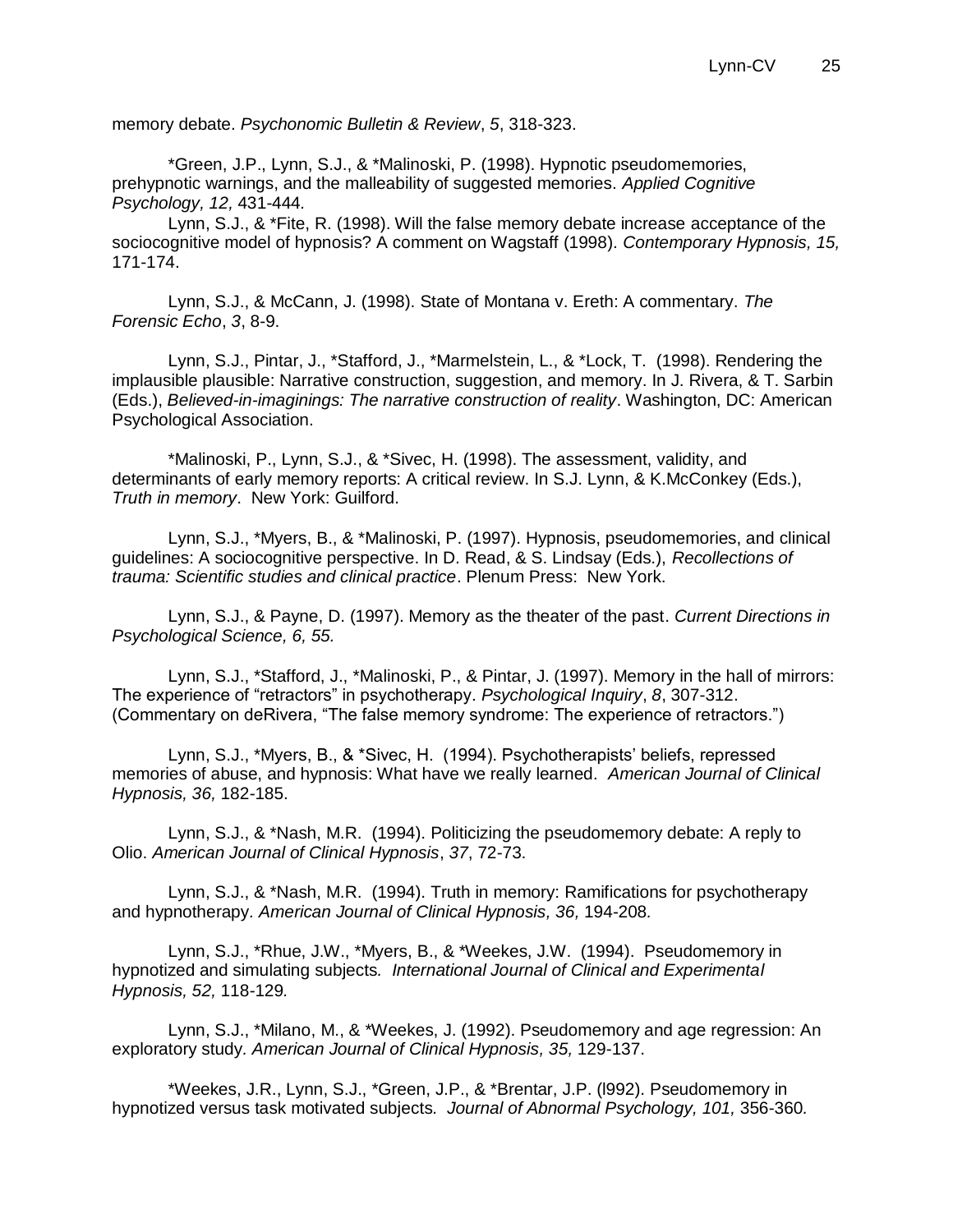Lynn, S.J., \*Milano, M., & \*Weekes, J. R. (l991). Hypnosis and pseudomemories: The effects of prehypnotic expectancies*. Journal of Personality and Social Psychology, 60,* 318-326*. (Based on doctoral dissertation)*

Lynn, S.J., \*Rhue, J., & \*Weekes, J.R. (1991). Is hypnotic behavior truly involuntary? In R. Van Dyck, Ph. Spinhoven, A.J. W. Van der Does, Y.R. Van rood, & W. De Moor (Eds.), *Hypnosis: Current theory, research, and practice*, VU University Press: Amsterdam.

Lynn, S.J. (l990). Is hypnotic influence coercive? *American Journal of Clinical Hypnosis*, *32*, 239-241.

Lynn, S.J., \*Weekes, J.R., & \*Milano, M. (l989). Reality versus suggestion: Pseudomemory in hypnotizable and simulating subjects*. Journal of Abnormal Psychology, 98,*  75-79*.*

\*Nash, M.J., Drake, M., Wiley, R., Khalsa, S., & Lynn, S.J. (l986). The accuracy of recall of hypnotically age regressed subjects. *Journal of Abnormal Psychology*, *95*, 298-300.

\*Sweeney, C., Lynn, S.J., & Bellezza, F. (l986). Hypnosis, susceptibility, and imagery-mediated learning. *International Journal of Clinical and Experimental Hypnosis*, *34*, 29 40. (Based on undergraduate honors thesis)

Lynn, S.J., \*Nash, M.R., \*Rhue, J., \*Carlson, V., \*Sweeney, C., \*Frauman, D., & \*Givens, D. (l985). Hypnosis and nonvolition. In D. Waxman, P. Misra, M. Gibson, & M. A. Basker (Eds.), Modern *trends in hypnosis*. New York: Plenum.

Lynn, S.J., \*Nash, M.R., \*Rhue, J., \*Frauman, D., & \*Stanley, S. (l983). Hypnosis and the experience of nonvolition. *International Journal of Clinical and Experimental Hypnosis*, *31*, 293-308. (Henry Guze Award bestowed by the Society for Clinical and Experimental Hypnosis for the most outstanding research paper, l983).

#### Hypnosis and Hypnotic Phenomena

Lynn, S.J., \*Polizzi, C., Miskovic, V., & \*Aksen, D. (in press). Creating the "stuff of experience:" Spontaneous thoughts, memory, and hypnosis in clinical and forensic contexts. In Preiss, D. (Ed.). *Mind wandering and creativity*. Elsevier.

Lynn, S.J., & Woody, E. (2017). Hypnosis research methods in medical and psychological hypnosis. In G. Elkins (Ed.), *Clinician's guide to medical and psychological hypnosis: Foundations, applications, and professional issues*. New York: Springer.

Terhune, D. B., & Lynn, S. J. (2017, April 20). Hypnosis may still be veiled in mystery – but we are starting to uncover its scientific basis. Retrieved from [http://www.theconversation.com.](http://www.theconversation.com/)

Lynn, S.J., \*Green, J.P., Kirsch, I., Capafons, A., Lilienfeld, S.O., Laurence, J-R., Montgomery, G.H. (2015). Grounding hypnosis in science: The "new" APA Division 30 definition of hypnosis as a step backwards. *American Journal of Clinical Hypnosis*, 57 (4), 290-301.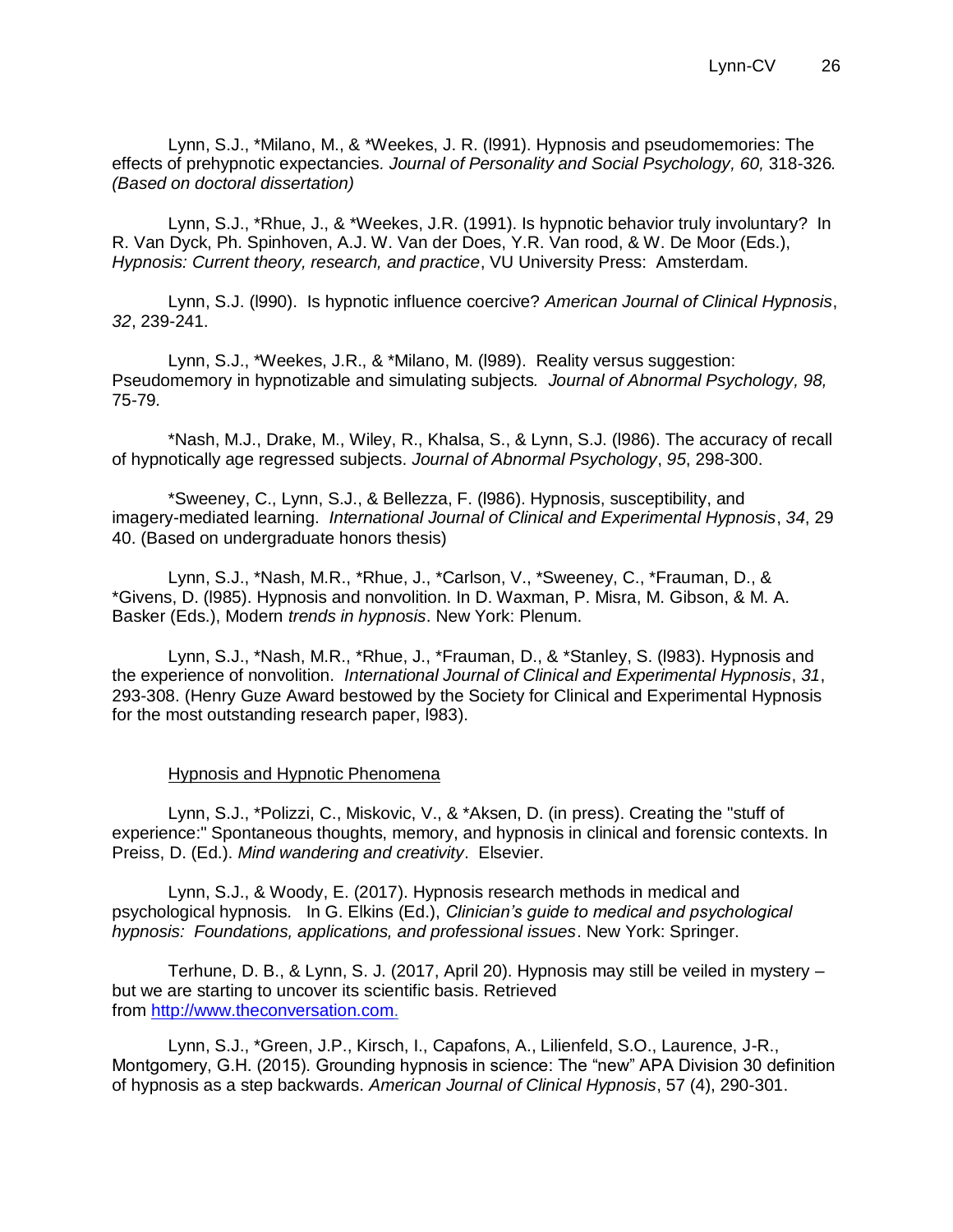\*Accardi, M., \*Cleere, C., Lynn, S.J., & Kirsch, I. (2014). Placebo versus "Standard" hypnosis rationale: Attitudes, expectancies, hypnotic responses, and experiences. *American Journal of Clinical Hypnosis*, *56*(2), 103-114.

Lynn, S. J., \*Condon, L., \*Accardi, M., \*Cleere, C., & \*Benjamin, J. (2012). Hypnosis. *Oxford Online Bibliographies.* 

Lynn, S.J., \*Weekes, J. R., \*Milano, M., \*Brentar, J., Johnson, M. D., & \*Condon, L. (2011). Trance logic, age regression, and incomplete responding: A preliminary investigation of contextual influences. *Journal of Mind-Body Regulation*, 1(21) (Invited article, inaugural issue)

 \*Meyer, E., & Lynn, S.J. (2011). Responding to hypnotic and nonhypnotic suggestions: Performance standards, imaginative suggestibility, and response expectancies. *International Journal of Clinical and Experimental Hypnosis*, 59 (3), 327-349. (Based on master's thesis)

\*Barnes, S., Lynn, S. J., & Pekala, R. (2009). All group hypnotic suggestibility scales are not created equal: Individual differences in behavioral and subjective responses. *Consciousness and Cognition, 18, 255-265. (Based on master's thesis)*

\*Fassler, O., Lynn, S. J., & \*Knox, J. (2008). Is hypnotic suggestibility a stable trait? *Consciousness and Cognition*, *17*, 240-253. (Based on master's thesis)

Wilson, D. S., & Lynn, S. J. (2009). Adaptive beliefs are pervasive, but the evidence for positive illusions is weak. {Commentary: The evolution of misbelief, by McKay and Dennett}. *Behavioral and Brain Sciences, 32,* 539-540*.*

Kirsch, I., Mazzoni, G., Roberts, K., Dienes, Z., \*Hallquist, M., \*Williams, J., & Lynn, S. J. (2008). Slipping into trance, 28, 202-209. *Contemporary Hypnosis*.

Lynn, S. J. (2007). Hypnosis reconsidered. *American Journal of Clinical Hypnosis, 49, 195-197*.

Lynn, S.J. (2005). Reflections on the hidden observer phenomenon. *Contemporary Hypnosis, 22,* 121-122*.* 

Lynn, S.J. (2004). Enhancing hypnotizability: The effects of compliance versus imagery. *American Journal of Clinical Hypnosis, 27,* 117-128. (Invited)

Lynn, S.J., \*Shindler, K., & \*Meyer, E. (2004). Clinical correlates of high hypnotizability. In M. Heap, R. J. Brown, & D. Oakley (Eds.), *The highly hypnotizable subject*: *Theoretical, experimental, and clinical issues*. New York: Bruner-Routledge.

\*MacKillop, J., Lynn, S.J., & \*Meyers, E. (2004). The impact of stage hypnosis on audience members and participants*. International Journal of Clinical and Experimental Hypnosis, 52,* 313-329*.*

Lynn, S.J., & Lilienfeld, S. (2003). A new model for treating dissociative identity disorder: Recipe for improvement or for iatrogenesis?" {Review of Treating dissociative identity disorder: The power of the collective heart}. *Contemporary Psychology,* 48*.* (Invited)

Lynn, S.J., & Lilienfeld, S. (2002). A critique of the "Franklin Report:" Hypnosis, belief,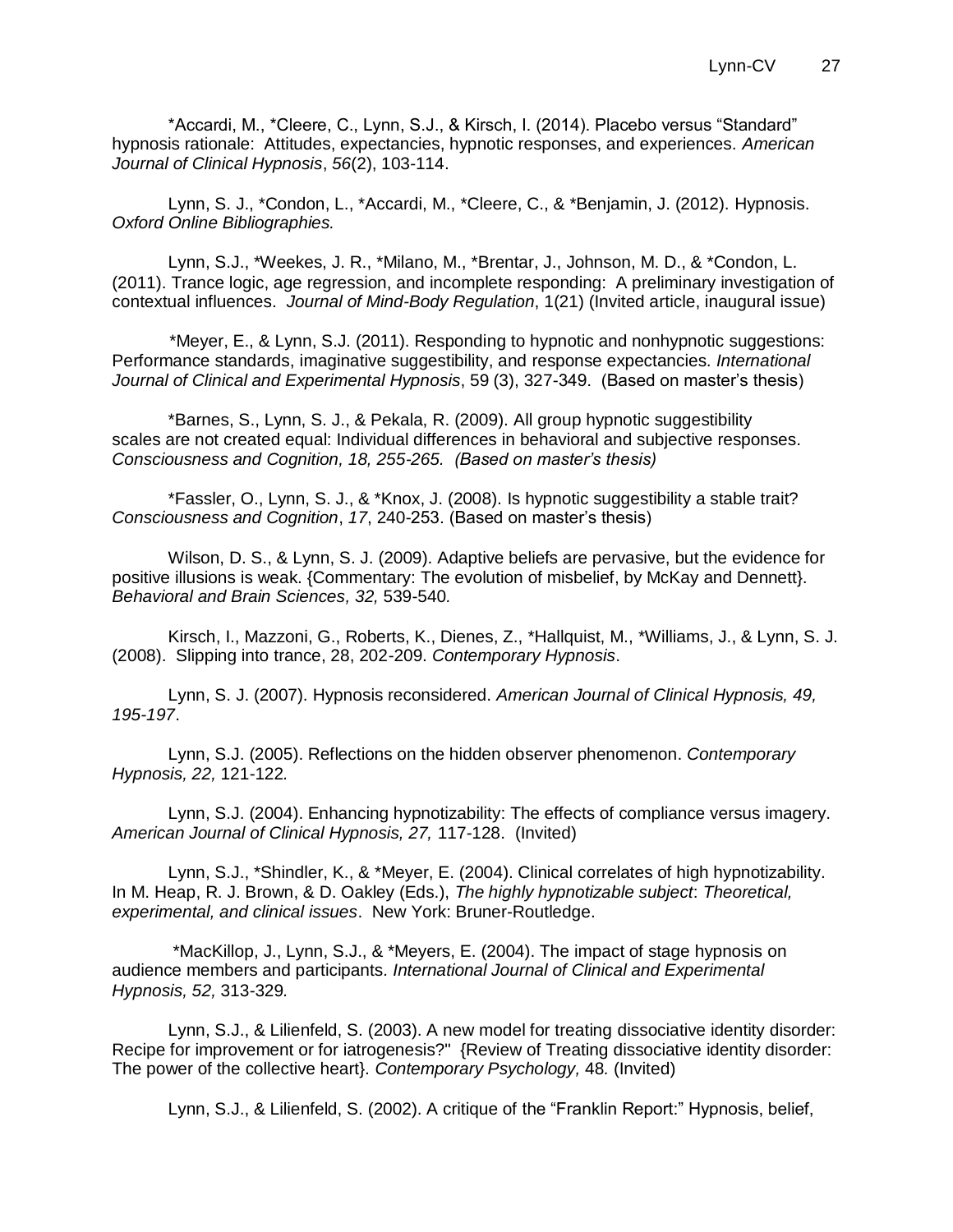and suggestion. *International Journal of Clinical and Experimental Hypnosis, 50,* 366- 386. (Invited article: "50<sup>th</sup> Anniversary Special Issue: Mesmer, Franklin, and the Royal Commission")

Lynn, S.J., \*Vanderhoff, H., \*Shindler, K., & \*Stafford, J. (2002). Defining hypnosis as a trance vs. cooperation: Hypnotic inductions, suggestibility and performance standards*. American Journal of Clinical Hypnosis*, *44*, 231-240.

Lynn, S.J. (2000). Hypnosis, the hidden observer, and not-so-hidden consent. *American Journal of Clinical Hypnosis*, *43*, 105-106.

\*Pinnell, C., Lynn, S., & Pinnell, J. (1998). Primary process, hypnotic dreams and the hidden observer: Hypnosis versus alert imagining*. International Journal of Clinical and Experimental Hypnosis, 46,* 351-362*. (Based on doctoral dissertation)*

Lynn, S.J., & \*Malinoski, P. (1994). Defining hypnosis. A comment of the APA Division 30 definition of hypnosis. *Contemporary Hypnosis*, *11*, 149-150. (Invited commentary)

Lynn, S.J., \*Mare, C., \*Kvaal, S., \*Segal, & \*Sivec, H. (1994). The hidden observer, hypnotic dreams, and hypnotic age regression: Clinical implications. *American Journal of Clinical Hypnosis, 37,* 130-142*.*

\*Mare, C., Lynn, S.J., \*Kvaal, S., \*Segal, D., & \*Sivec, H. (1994). Hypnosis and the dream hidden observer: Primary process and demand characteristics*. Journal of Abnormal Psychology, 103,* 316-327. (Based on master's thesis)

Lynn, S.J., \*Brentar, J., Carlson, B., \*Kurzhals, R., & \*Green, J. (1992). *Posthypnotic Experiences: A controlled investigation*. In W. Bongartz (Ed.), Hypnosis theory and research. Konstanz, Germany: University of Konstanz Press.

*\**Green, J.P., Lynn, S.J., & Carlson, B. (1992). Finding the hypnotic virtuoso: Another look. International Journal of Clinical and Experimental Hypnosis, 40, 68-73.

Lynn, S.J. (l991). A Jungian perspective: Toward a unifying theory of hypnosis? {Review of Hypnosis: A Jungian perspective} *Contemporary Psychology, 36,* 343. (Invited)

Carlson, B., \*Green, J.P., & Lynn, S.J. (1991). Loglinear analysis: A primer for hypnosis researchers. *Australian Journal of Clinical and Experimental Hypnosis*, *19*, 19-30.

Lynn, S.J. (l991). Expectancies, psychotherapy, and hypnosis. {Review of I. Kirsch's Changing expectations: A key to effective psychotherapy}. *Psychological Hypnosis*, *1*, 19. (Invited)

Lynn, S.J., \*Weekes, J., \*Brentar, J., \*Neufeld, V., \*Zivney, O., & \*Weiss, F. (1991). Interpersonal climate and hypnotizability level: Effects on hypnotic performance, rapport, and archaic involvement. *Journal of Personality and Social Psychology, 60,* 739-743*.*

Coe, W., Lynn, S.J., Perry, C., Spiegel, D., & Weitzenhoffer, A. (1990). Invited discussion of Levitt, Baker, and Fish-Some conditions of compliance and resistance among hypnotic subjects. *American Journal of Clinical Hypnosis*, 32(4), 237-250.

Lynn, S.J., \*Green, J.P., \*Weekes, J., Carlson, B., \*Brentar, J., \*Latham, L., & \*Kurzhals,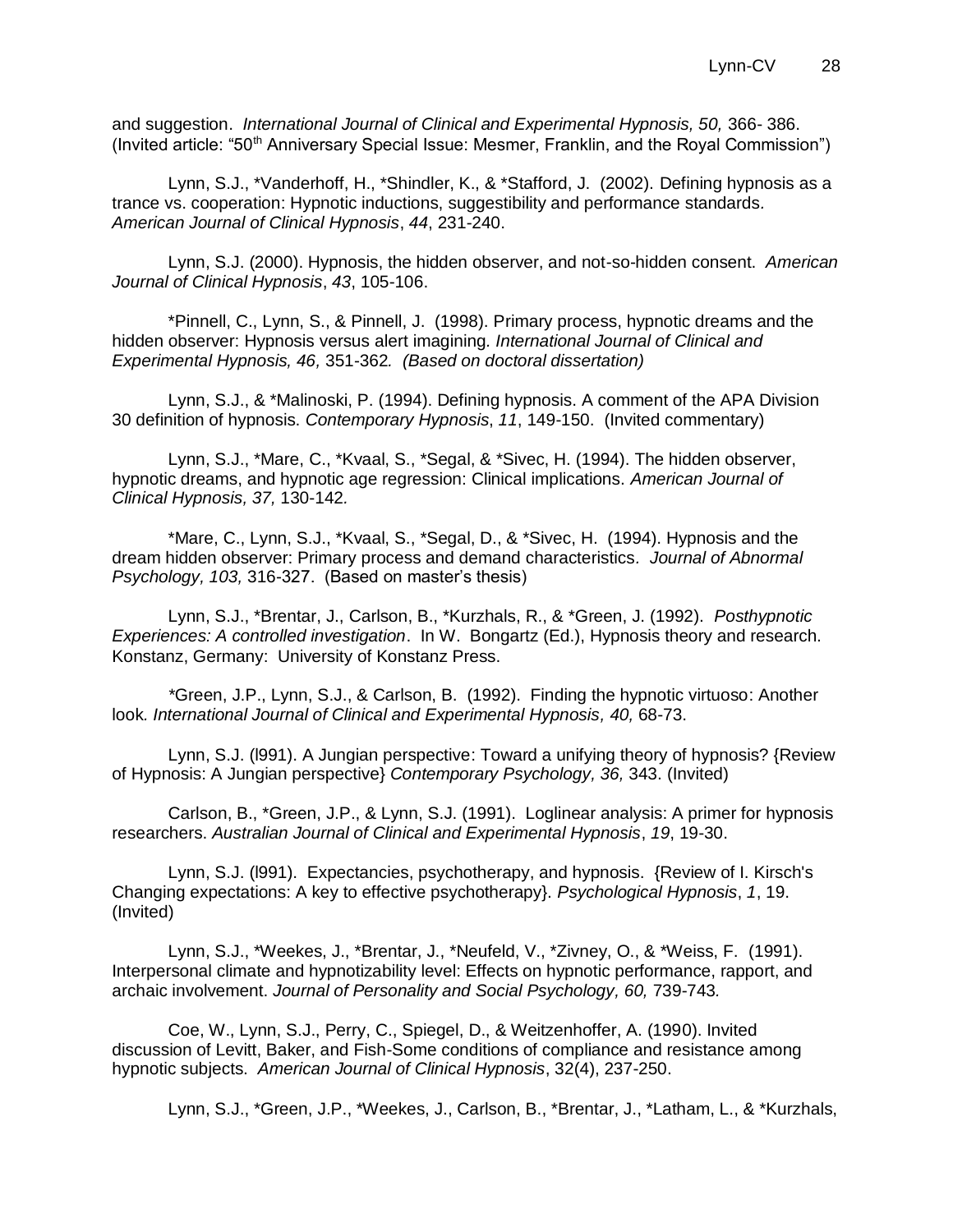R. (l990). Literalism and hypnosis: Hypnotic versus task motivated subjects. *American Journal of Clinical Hypnosis, 33,* 113-119.

\*Weekes, J.R., & Lynn, S.J. (l990). Hypnosis, suggestion type, and subjective experience: The order-effects hypothesis revisited*. International Journal of Clinical and Experimental Hypnosis, 38*, 95-100*.*

Lynn, S.J. (1989). Back to the basics: The hypnotherapy of M Erik Wright {Review of Clinical practice of hypnotherapy}. *Contemporary Psychology, 34,* 401-402*.* (Invited)

Lynn, S.J., & Rhue, J.W. (l989). Family therapy and the "new hypnosis". {Review of Modern hypnosis and family therapy}. *Contemporary Psychology, 34, 1113-1114. (Invited)*

\*Snodgrass, J.M., & Lynn, S.J. (l989). Music absorption and hypnotizability. *International*  Journal of Clinical and Experimental Hypnosis, 37, 41-54. (Based on master's thesis)

Lynn, S.J. (l988). {Review of Elements and dimensions of an Ericksonian approach}. *International Journal of Clinical and Experimental Hypnosis*, *36*, 210-212.

Lynn, S.J., & Carlson, B.W. (l988). Comment on "Absorption and enjoyment of music" by Rhodes, David, and Combs*. Perceptual and Motor Skills,* 67, 1-1. (Invited commentary)

Lynn, S.J., \*Weekes, J. R., \*Matyi, C.L., & \*Neufeld, V. (l988). Direct versus indirect suggestions, archaic involvement, and hypnotic experience*. Journal of Abnormal Psychology, 97,* 296-301*.* 

\*Rhue, J., & Lynn, S.J. (l988). Reply to Dawson's comment on the use of Yates correction in chi square analysis. *British Journal of Experimental and Clinical Hypnosis*, *5*, 172.

\*Gfeller, J., Lynn, S.J., & Pribble, W. (l987). Enhancing hypnotic susceptibility: Interpersonal and rapport factors. *Journal of Personality and Social Psychology*, *52*, 586-595. (Based on doctoral dissertation)

Lynn, S.J. (l987). Discussion commentary on Kirsch, Council, and Meboyad's, "Imagery and expectancies as determinants of hypnotic behavior." *British Journal of Experimental and Clinical Hypnosis*, *4*, 32-34.

Lynn, S.J. (l987). Discussion commentary on Wagstaff and Benson's, "Exploring hypnotic processes with the cognitive-simulator comparison group." *British Journal of Experimental and Clinical Hypnosis*, *4*, 95-97.

Lynn, S.J., \*Neufeld, V., & \*Matyi, C. L. (l987). Inductions versus suggestions: Effects of direct and indirect wording on hypnotic responding and experience. *Journal of Abnormal Psychology*, *96*, 76-80.

Lynn, S.J., \*Neufeld, V., \*Matyi, C., \*Weekes, J.R., \*Dudley, K, & \*Weiss, F. (l987). Direct versus indirect suggestions. *Hypnos: Swedish Journal of Hypnosis in Psychotherapy and Psychosomatic Medicine*, *14*, 113-120. (Invited)

Lynn, S.J., \*Snodgrass, M.J., & \*Rhue, J., \*Nash, M., & \*Frauman, D. (l987). Attributions, involuntariness, and hypnotic rapport*. American Journal of Clinical Hypnosis, 30*,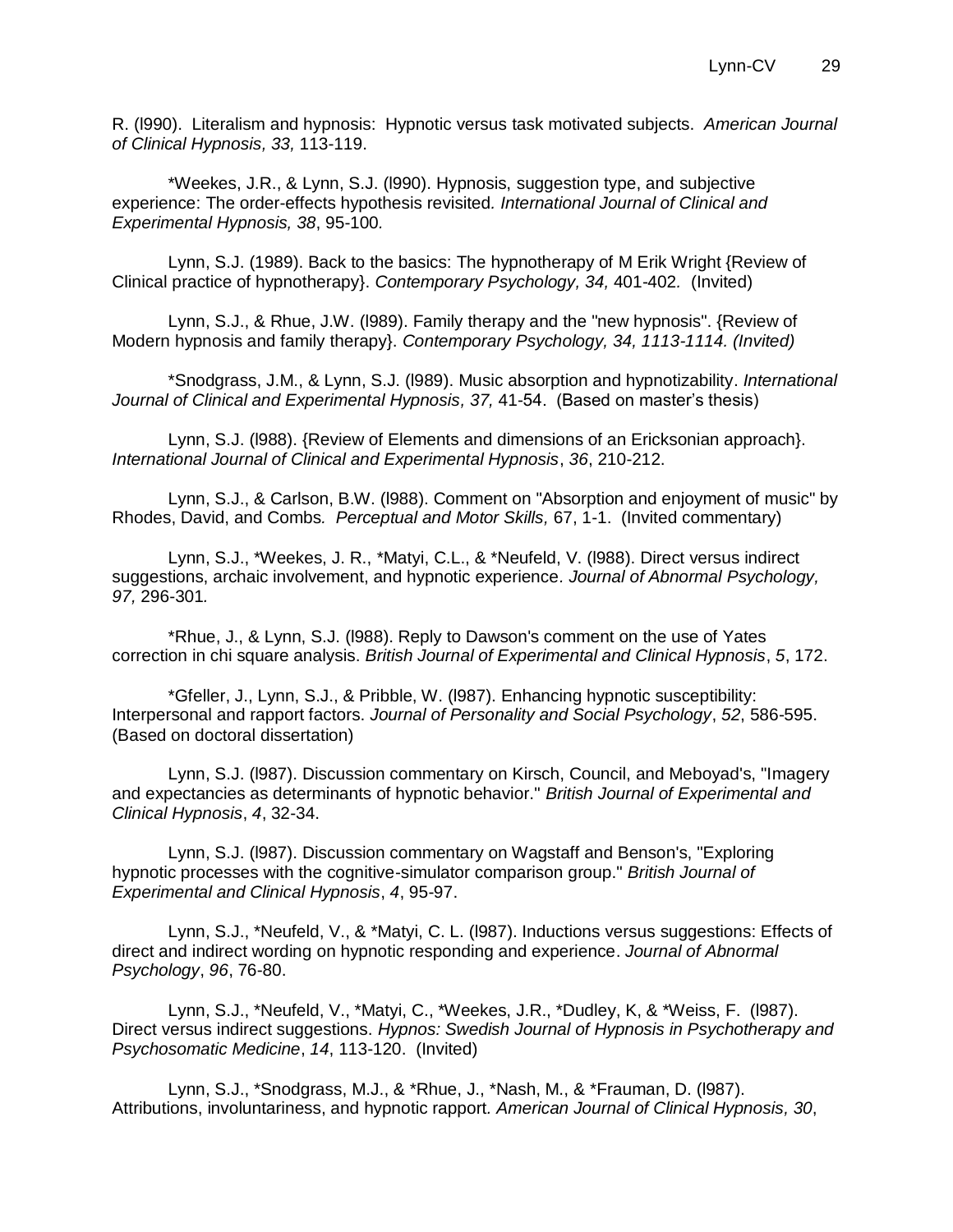36-4.

\*Nash, M.R., Lynn, S.J., \*Stanley, S., & \*Carlson, V. (l987). Subjectively compelling hypnotic deafness and auditory priming. *International Journal of Clinical and Experimental Hypnosis*, *35*,32-40. (Henry Guze Award bestowed by the Society for Clinical and Experimental Hypnosis for the most outstanding research paper, l987)

Lynn, S.J., &\*Frauman, D. (l986). Hypnotic communication: How literal is the unconscious? In B. Zilbergeld, M. Edelstein, D. Araoz (Eds.), *Questions and answers in the practice of hypnotherapy*. New York: Norton.

\*Stanley, S., Lynn, S.J., & \*Nash, M.R. (l986). Trance logic, susceptibility screening, and the transparency response. *Journal of Personality and Social Psychology*, *50*, 447-454. (Based on master's thesis)

\*Nash, M.R., Lynn, S.J., \*Stanley, S., \*Frauman, D., & \*Rhue, J. (l985). Hypnotic age regression and the importance of assessing interpersonally relevant affect. *International Journal of Clinical and Experimental Hypnosis*, *33*, 224-235.

\*Frauman, D., Lynn, S.J., \*Hardaway, R., & \*Molteni, A. (l984). Effects of subliminal symbiotic activation on hypnotic rapport and susceptibility. *Journal of Abnormal Psychology*, *93*, 481-483. (Based on doctoral dissertation)

\*Nash, M.R., Lynn, S.J., & \*Givens, D. L. (1984). Measured hypnotic response and phobic behavior: A brief communication. *International Journal of Clinical and Experimental Hypnosis, 32,* 6-11*.*

\*Nash, M.R., Lynn, S.J., & \*Stanley, S. (l984). The direct suggestion of altered mind/body perception. *American Journal of Clinical Hypnosis*, *27*, 95-102.

\*Baum, D., & Lynn, S.J. (l981). Hypnotic susceptibility level and reading involvement. *International Journal of Clinical and Experimental Hypnosis*, *29*, 366-374. (Based on master's thesis

#### Hypnosis, Assessment, and Hypnotherapy

\*Green, J.P., & Lynn, S.J. (2017). Hypnosis and smoking cessation: A cognitivebehavioral and mindfulness and acceptance-based intervention. In G. Elkins (Ed.), *Clinician's guide to medical and psychological hypnosis: Foundations, applications, and professional issues*. New York: Springer.

\*Green, J.P., & Lynn, S.J. (2017). A multifaceted hypnosis smoking cessation program: Enhancing motivation and goal attainment. *International Journal of Clinical and Experimental Hypnosis*, *65*(3), 308-335.

\*Green, J.P., Laurence, J-R., & Lynn, S.J. (2014). Hypnosis and psychotherapy: From Mesmer to mindfulness. *Psychology of Consciousness: Theory, Research, and Practice, 1(2),*  1999-2012*.*

Lynn, S.J., \*Green, J. P., \*Accardi, M., & \*Cleere, C. (2010). Hypnosis and smoking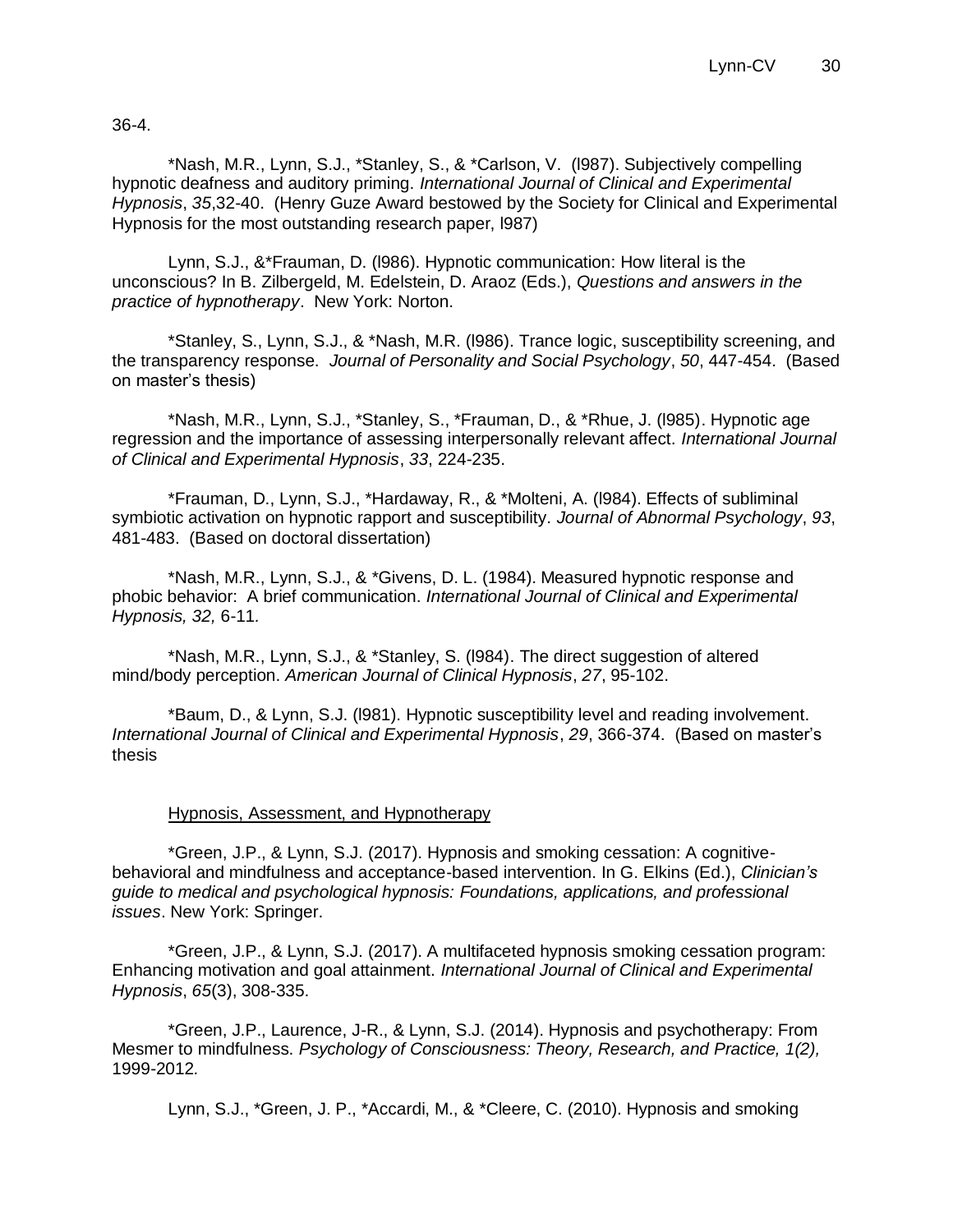cessation: The state of the science*. American Journal of Clinical Hypnosis. 52, 177-181*

Gibbons, D. E., and Lynn, S. J. (2010). *Hypnotic Inductions: A Primer.* Handbook of Clinical Hypnosis (2nd ed.). In S. J. Lynn, I. Kirsch, & J. W. Rhue (Eds). *Handbook of clinical hypnosis, 2nd ed.* Washington, D. C.: American Psychological Association.

Lynn, S. J., Kirsch, I., & \*Rhue, J. W. (2010). An introduction to clinical hypnosis. In S. J. Lynn, I. Kirsch, & J. W. Rhue (Eds). *Handbook of clinical hypnosis, 2nd ed.* Washington, D. C.: American Psychological Association.

Elinoff, V., Lynn, S. J., \*Hallquist, M., Ochiai, H. (2009). The efficacy of Kiko exercises on the prevention of migraine headache*. American Journal of Chinese Medicine, 37,* 459-470.

\*Green, J. P., Lynn, S. J., & Montgomery, G. (2008). Gender-related differences in hypnosis-based treatments for smoking: A follow-up meta-analysis*. American Journal of Clinical Hypnosis, 50,* 259-271.

Lynn, S. J., \* Boycheva, E., & \*Barnes, S. (2008). To assess or not assess hypnotic suggestibility? That is the question. *American Journal of Clinical Hypnosis*, *51*, 161-165.

Lynn, S.J., & Cardena, E. (2007). Hypnosis and the treatment of posttraumatic conditions: An evidence-based approach. *International Journal of Clinical and Experimental Hypnosi*s. (Invited for special issue on hypnosis and empirically supported approaches).

\*Green, J. P., Lynn, S. J., & Montgomery, G. (2006). A meta-analysis of gender, smoking cessation, and hypnosis*. International Journal of Clinical and Experimental Hypnosis, 54,* 224-233*.*

Lynn, S. J., \*Matthews, A., Fraioli, S., \*Rhue, J. W., & Mellinger D. (2006). Hypnosis and the treatment of dysphoria: The 5-Finger Technique. In M. Yapko (Ed.), Hypnosis and treating depression: Advances in clinical practice. London: Routledge.

Lynn, S.J., \*Shindler, K., & \*Meyer, E. (2003). Hypnotic suggestibility, psychopathology, and treatment outcome. *Sleep and Hypnosis, 3, 2-12* (Invited article)*.*

Lynn, S.J., & \*Shindler, K. (2002). The role of hypnotizability assessment in treatment. *American Journal of Clinical Hypnosis*, *44*, 185-197. (Special issue on hypnotizability and assessment)

\*Green, J.P., & Lynn, S.J. (2000). Hypnosis and suggestion-based approaches to smoking cessation: An examination of the evidence*. International Journal of Clinical and Experimental Hypnosis, 48,* 195-224. (Special issue on hypnosis as an empirically supported technique)

Hall, M., & Lynn, S.J. (2000). Hypnotic treatment of women with breast and gynecological cancer. In L. Hornyak, & J.P. Green (Eds.), *Healing from within: Hypnosis, imagery methods, and women's health care*. Washington, D.C.: American Psychological Association.

Lynn, S.J., \*Marmelstein, L., Kirsch, I., & \*Rhue, J.W. (1999). The hypnotic interview: Technical and theoretical considerations. In A. Memom & R. Bull (Eds.), *The handbook of*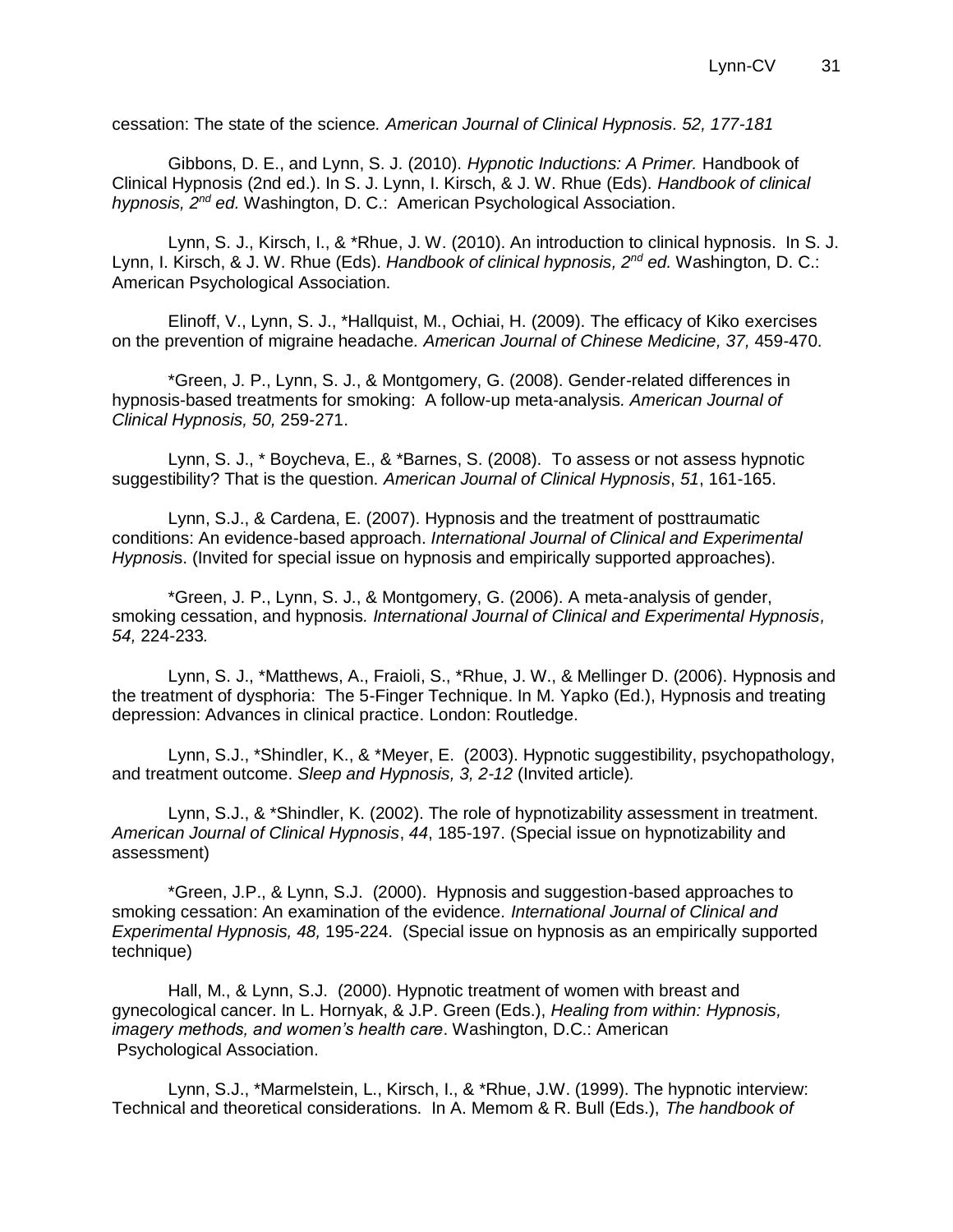*psychological interviewing*. Hoboken, NJ: Wiley.

Lynn, S.J., \*Stafford, J., & Kirsch, I. (1998). The unresponsive hypnosis subject. In W. Matthews, & S. Edgette (Eds.), *Current thinking and research in brief therapy: Solutions, strategies, and narratives*. New York: Brunner/Mazel.

Lynn, S.J. (1996). A case conference on clinical hypnosis. In S.J. Lynn, I. Kirsch, & J. Rhue (Eds.). *A casebook of clinical hypnosis*. Washington: D.C.: American Psychological **Association** 

Lynn, S.J., Kirsch, I., \*Neufeld, J., & Rhue, J.W. (1996). Clinical hypnosis: Application, assessment, and treatment considerations. In S.J. Lynn, I. Kirsch, & J.W. Rhue (Eds.), *Casebook of clinical hypnosis*. Washington, D.C.: American Psychological Association.

Lynn, S.J., Kirsch, I., & \*Rhue, J.W. (1996). Maximizing treatment gains: Recommendations for the practice of clinical hypnosis. In S.J. Lynn, I. Kirsch, & J.W. Rhue (Eds.), *Casebook of clinical hypnosis*. Washington, D.C.: American Psychological Association.

Lynn, S.J., \*Martin, D., & \*Frauman, D.C. (1996). Does hypnosis pose special risks for negative effects? *International Journal of Clinical and Experimental Hypnosis, 44,*7-19*.* 

\*Martin, D., & Lynn, S.J. (1996). The successful discrimination of hypnotizable and simulating participants: The Hypnotic Simulation Index*. International Journal of Clinical and Experimental Hypnosis, 44*, 338-353. (Based on doctoral dissertation)

\*Frauman, D.C., Lynn, S.J., & \*Brentar, J. (l993). The nature and therapeutic management of "negative" effects in hypnotherapy. In J. Rhue, S.J. Lynn, & I. Kirsch (Eds.), *The handbook of clinical hypnosis*. Washington: D.C.: American Psychological Association.

Kirsch, I., Lynn, S.J., & \*Rhue, J. (l993). An introduction to clinical hypnosis. In J. Rhue, S.J. Lynn, & I. Kirsch (Eds.), *The handbook of clinical hypnosis*. Washington: D.C.: American Psychological Association.

Lynn, S.J., \*Neufeld, V., \*Rhue, J.W., & \*Matorin, A. (l993). Hypnosis and smoking cessation: A cognitive-behavioral treatment. In J. W. Rhue, S.J. Lynn, & I. Kirsch (Eds.), Handbook of clinical hypnosis. Washington, D.C.: American Psychological Association.

Lynn, S.J., \*Rhue, J.W., \*Kvaal, S., & \*Mare, C. (l993). The treatment of anorexia nervosa: A hypnosuggestive framework. *Contemporary Hypnosis*, *10*, 73-80.

Lynn, S.J. (l991). Perspectives on clinical hypnosis in the treatment of anorexia nervosa. *Hypnosis*, *8*, 63-65.

\*Rhue, J., & Lynn, S.J. (l991). Hypnotic techniques with sexually abused children. In W. Wester & D. O'Grady (Eds.), *Hypnosis with children*. New York: Brunner/Mazel.

*\**Rhue, J., & Lynn, S.J. (l991). Storytelling, hypnosis, and the treatment of sexually abused children. International Journal of Clinical and Experimental Hypnosis, 39, 198-214. Reprinted in B. Finkelman (Ed.), Child physical, emotional and sexual abuse of children: The multidisciplinary literature 1932 to 1993. Hamden, CT: Garland.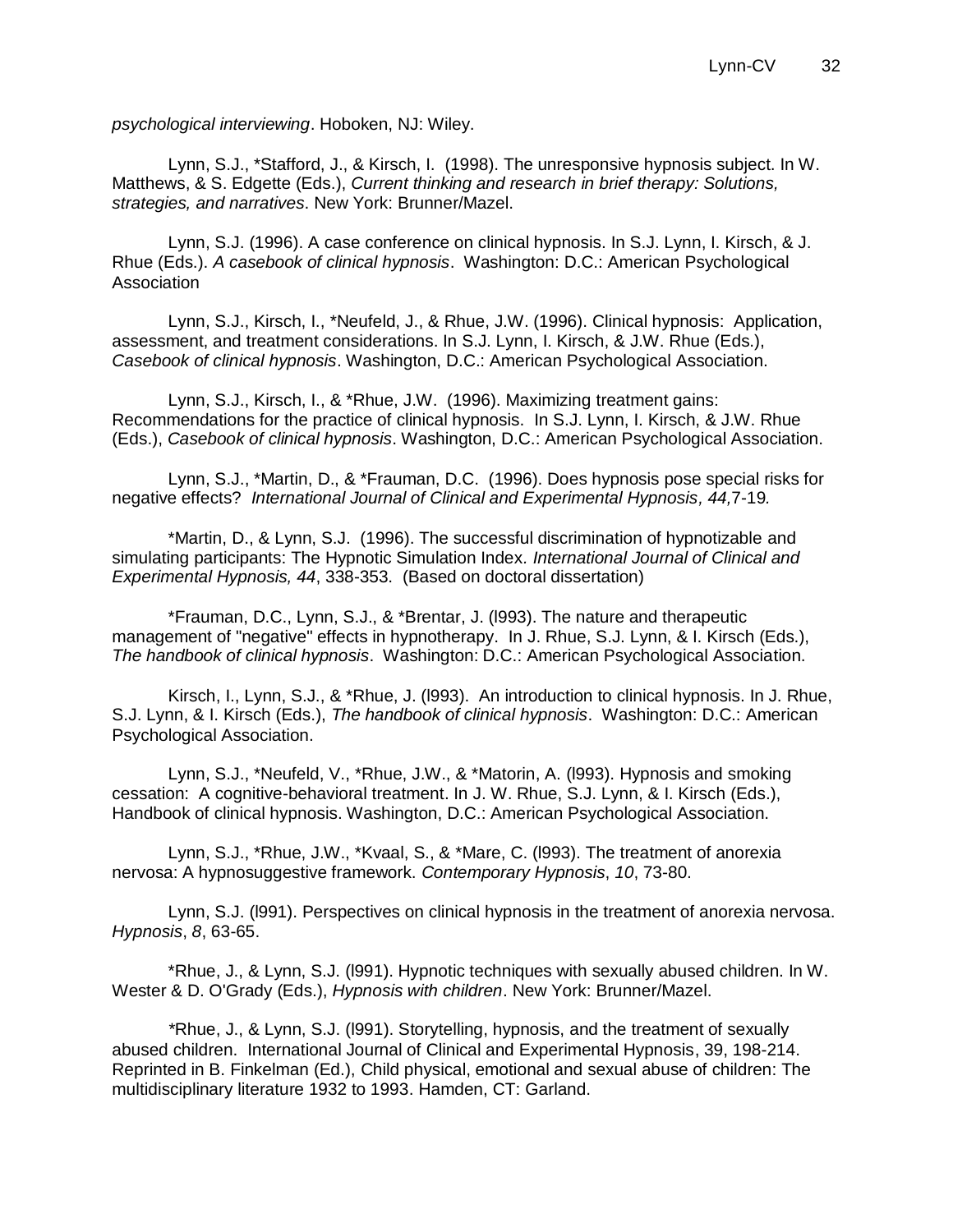\*Brentar, J., & Lynn, S.J. (l989). Hypnosis and "negative effects:" A critical examination. *British Journal of Experimental and Clinical Hypnosis*, *6*, 75-84. (Based on master's thesis)

\*Neufeld, V., & Lynn, S.J. (l988). A single-session group hypnosis smoking cessation treatment*. International Journal of Clinical and Experimental Hypnosis, 36, 75-79.*

\*Frauman, D., & Lynn, S.J. (l985). Rapport factors in hypnosis: A literature review. In G. Guantieri (Ed.), *Hypnosis in psychotherapy and psychosomatic medicine*. Verona, Italy: Post-Universitarie Verona.

Garske, J., & Lynn, S.J. (l985). Toward a general scheme for psychotherapy: Effectiveness, common factors, and integration. In S.J. Lynn, & J. Garske (Eds.), Contemporary *psychotherapies: Models and methods*. Columbus: Charles E. Merrill Publishing Co.

Lynn, S.J., & \*Frauman, D. (l985). Group psychotherapy. In S.J. Lynn, & J. Garske (Eds.), Contemporary *psychotherapies: Models and methods*. Columbus: Charles E. Merrill Publishing Co.

Lynn, S.J., \*Frauman, D., & \*Penzien, S. (l985). The use of hypnosuggestions to facilitate role-playing procedures. In G. Guantieri (Ed.), *Hypnosis in psychotherapy and psychosomatic medicine*. Verona, Italy: Post-Universitarie Verona.

Lynn, S.J., & Garske, J. (l985). A prospectus for psychotherapy. In S.J. Lynn, & J. Garske (Eds.), *Contemporary psychotherapies: Models and methods*. Columbus: Charles E. Merrill Publishing Co.

Freedman, R., Lynn, S.J., & Ianni, P. (l982). Behavioral assessment of the Raynaud's patient. In J. Keefe (Ed.), *Assessment strategies in behavioral medicine*. New York: Grune and Stratton.

Freedman, R., Lynn, S.J., Ianni, P., Hale, P., (l981). Biofeedback treatment of Raynaud's disease and phenomenon. *Biofeedback and Self-Regulation*, *6*, 355-365.

Lynn, S.J., Freedman, R., & \*Rhue, J. (l980). Biofeedback and stress-related disorders: Enhancing transfer and gain maintenance. In F.J. Mc Guigan, W.E. Sime, & J. Macdonald Wallace (Eds.), *Stress and Tension Control.* New York: Plenum.

Lynn, S.J., & Freedman, R. (l979). Transfer and evaluation of biofeedback treatment. In A.P. Goldstein, & F. Kanfer (Eds.), *Maximizing treatment gains: Transfer enhancement in psychotherapy*. New York: Academic Press.

#### Psychopathology, Trauma, and Psychotherapy

Lynn, S.J., \*Polizzi, C., \*Aksen, D., & \*Sleight, F. (in press). Evidence-based psychotherapy--Rational Emotive Therapy and beyond: Problems, pitfalls, and promises in evaluating outcomes. In W. Dryden (Ed.), *Rational Emotive Behavior Therapy: Collaborative, future directions*. Routledge.

\*Polizzi, C., & Lynn, S.J. (2020). Your coping and resilience strategies might need to shift as the COVID-19 crisis continues. Retrieved from *The Conversation*, July 13, 2020.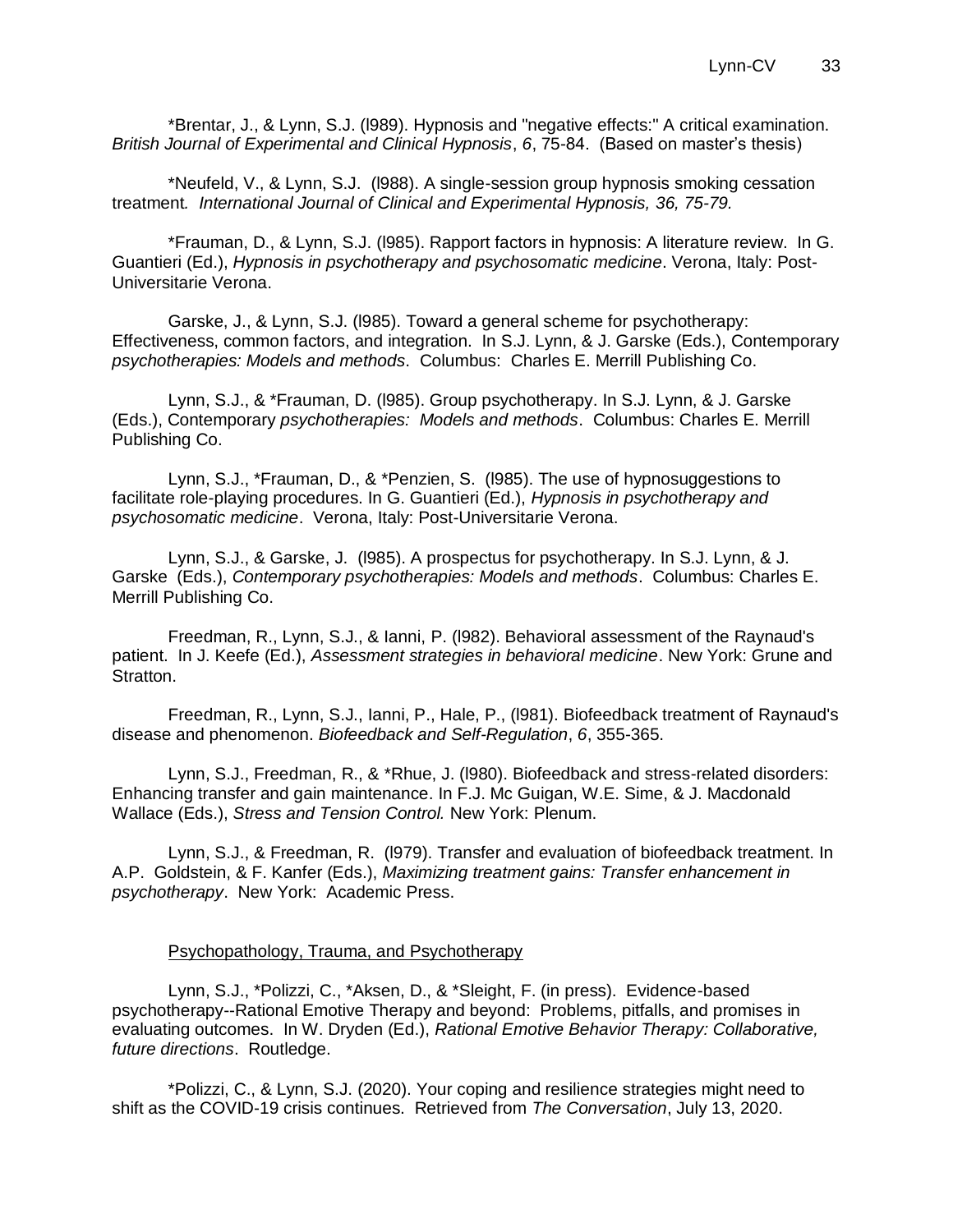https://theconversation.com/us

\*Polizzi, C., Lynn, S.J., & Perry, A. (2020). Stress and coping in the time of COVID-19: Pathways to resilience and recovery. *Clinical Neuropsychiatry*, *17*(2), 59-62. (invited)

Lilienfeld, S.O., Ritschel, L.A., Lynn, S.J., & Latzman, R.D. (2019). Evidence-based practice: Its insufficiently appreciated raison d'etre. In S. Dimidjian (Ed.), *Evidence-based therapy in action*. New York: Guilford.

\*Malaktaris, A., & Lynn, S.J. (2019). The phenomenology and correlates of flashbacks in individuals with posttraumatic stress symptoms. *Clinical Psychological Science*, 7(2), 249-264. (Based on master's thesis)

Lilienfeld, S.O., Lynn, S.J., & Bowden, S.C. (2018). Why evidence-based practice isn't enough: A call for science-based practice. *The Behavior Therapist*, 41(1), 42-46.

David, D., Lynn, S.J., & Montgomery, G. (2018). An introduction to the science and practice of evidence-based psychotherapy: A framework for evaluation and a way forward. In David, D., Lynn, S.J., & Montgomery, G. (Eds.). *Evidence-based psychotherapy: The state of the science and practice*. Hoboken, NJ: Wiley-Blackwell.

David, D., Lynn, S.J., & Montgomery, G. (2018). The status of evidence-based psychotherapies: Concluding thoughts. In David, D., Lynn, S.J., & Montgomery, G. (Eds.). *Evidence-based psychotherapy: The state of the science and practice*. Hoboken, NJ: Wiley-Blackwell.

\*Ellenberg, S., Lynn, S.J., & Strauss, G.P. (2018). Psychotherapy for psychosisspectrum disorders. In David, D., Lynn, S.J., & Montgomery, G. (Eds.). *Evidence-based psychotherapy: The state of the science and practice*. Hoboken, NJ: Wiley-Blackwell.

Lilienfeld, S.O., Lynn, S.J., O'Donohue, W., & Latzman, R.D. (2017). Epistemic humility: An overarching educational philosophy for clinical psychology programs. *The Clinical Psychologist*, 70(2), 6-14.

Lilienfeld, S. O., Pydych, A. L., Lynn, S. J., Latzman, R. D., & Waldman, I. D. (2017, July). 50 Differences that make a difference: A compendium of frequently confused term pairs in psychology. In *Frontiers in Education* (Vol. 2, p. 37). Frontiers.

Lilienfeld, S.O., Sauvign'e, K.C., Lynn, S.J., Cautin, R. L., Latzman, R.D., & Waldman, I.D. (2015). 50 psychological and psychiatric terms to avoid: A list of inaccurate, misleading, misused, ambiguous, and logically confused words and phrases. *Frontiers in Psychology*, 6, 1100.

\*Cleere, C. & Lynn, S.J. (2013). Acknowledged versus unacknowledged sexual assault among college women. *The Journal of Interpersonal Violence, 28,* 2593-2611. (Based on master's thesis)

Lilienfeld, S. O., Ritschel, L.A., Lynn, S.J., Brown, A.P., Cautin, R.M., & Latzman, R. L. (2013). The research-practice gap: Bridging the schism between eating disorder researchers and practitioners. *International Journal of Eating Disorders*, 46(5), 386-394. (Invited for special issue)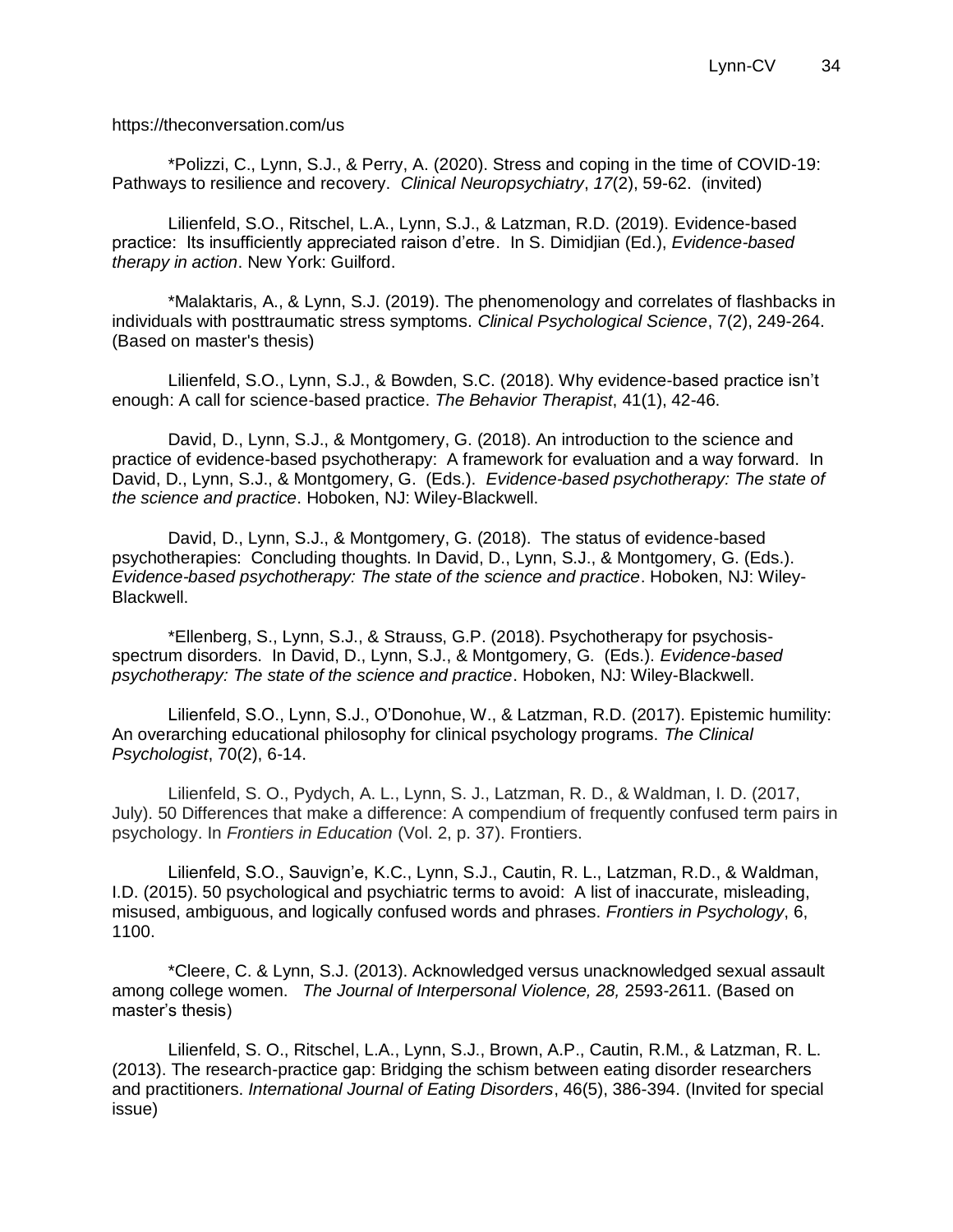David, D., A., & Lynn, S. J. (2010). Rational and irrational beliefs: A conceptual and historical perspective. In D. David, S. J. Lynn, & A. Ellis (Eds.), *Rational and irrational beliefs: Research, theory, and practice*. New York: Oxford Press.

David, D., & Lynn, S. J. (2010). A new research agenda for rational-emotive and cognitive behavior therapy. In D. David, S. J. Lynn, & A. Ellis (Eds.), *Rational and irrational beliefs: Research, theory, and practice*. New York: Oxford Press.

\*Matthews, A., & Lynn, S. J. (2008). Subclinical bulimia versus depression in an interpersonal context. *Eating Behaviors: An International Journal, 9, 509-512.* (Based on master's thesis)

Gidycz, C. A., Loh, C., Lobo, T., Rich, C., Lynn, S. J., & Pashdag, J. (2007). Reciprocal relations among alcohol use, risk perception, and sexual victimization: A prospective analysis*. Journal of American College Health, 56,* 5-14.

Lynn, S. J., \*Hallquist, M., \*Matthews, A., \*Williams, J., & Lilienfeld, S. O. (2006). Psychological disorders are at least partly socially constructed. In S. O. Lilienfeld, & W. O'Donohue (Eds.), *The great ideas of clinical science: The 17 concepts that every mental health practitioner and researcher should understand*. New York: Brunner-Taylor.

Lynn, S.J., & Lynn, F. P. (2005). Who is in control? {Review of the movie, The Manchurian Candidate, 2004}. *PsychCRITIQUES--Contemporary Psychology: APA Review of Books*. (formerly *Contemporary Psychology*), 50, np (published online). (Invited)

\*Marmelstein, L., Lynn, S.J., \*Vanderhoff, H., & Gidycz, C. (2003). Sexual assault revictimization: Toward effective risk reduction programs. In L. Koenig, A., O'Leary, L. Doll, & W. Pequenat (Eds.), *From child sexual assault to adult sexual risk: Trauma, revictimization, and intervention*. Washington, D.C.: American Psychological Association.

\*Zelikovsky, N., & Lynn, S.J. (2002). Childhood psychological and physical abuse: Psychopathology, dissociation, and Axis I Diagnosis. *Journal of Trauma and Dissociation, 3,*  27-58. (Based on doctoral dissertation)

Gidycz, C., Lynn, S.J., Rich, C.L., Marioni, N.L., Loh, C., \*Marmelstein, L., \*Stafford, J., \*Fite, R., & Pashdag, J. (2001). The evaluation of a sexual assault risk reduction program: A multi-site investigation. *Journal of Consulting and Clinical Psychology*, 69, 1073-1078.

*\**Sandberg, D., Lynn, S.J., & \*Matorin, A. (2001). Information processing of an acquaintance rape scenario among high-and-low dissociating college women*. Journal of Traumatic Stress, 14,* 585-603. (Based on master's thesis)

*\**Vanderhoff, H., & Lynn, S.J. (2001). The assessment of self-mutilation: Issues and clinical considerations*. Journal of Threat Assessment, 1,* 91-109. (Invited article, inaugural issue). (Based on master's thesis)

\*Holzer, R., Burright, R., Lynn, S.J., & Donovick, P. (2000). Behavioural differences between psychiatric patients with confirmed versus non-confirmed traumatic brain injuries. *Brain Injury, 14,* 959-973. (Based on master's thesis)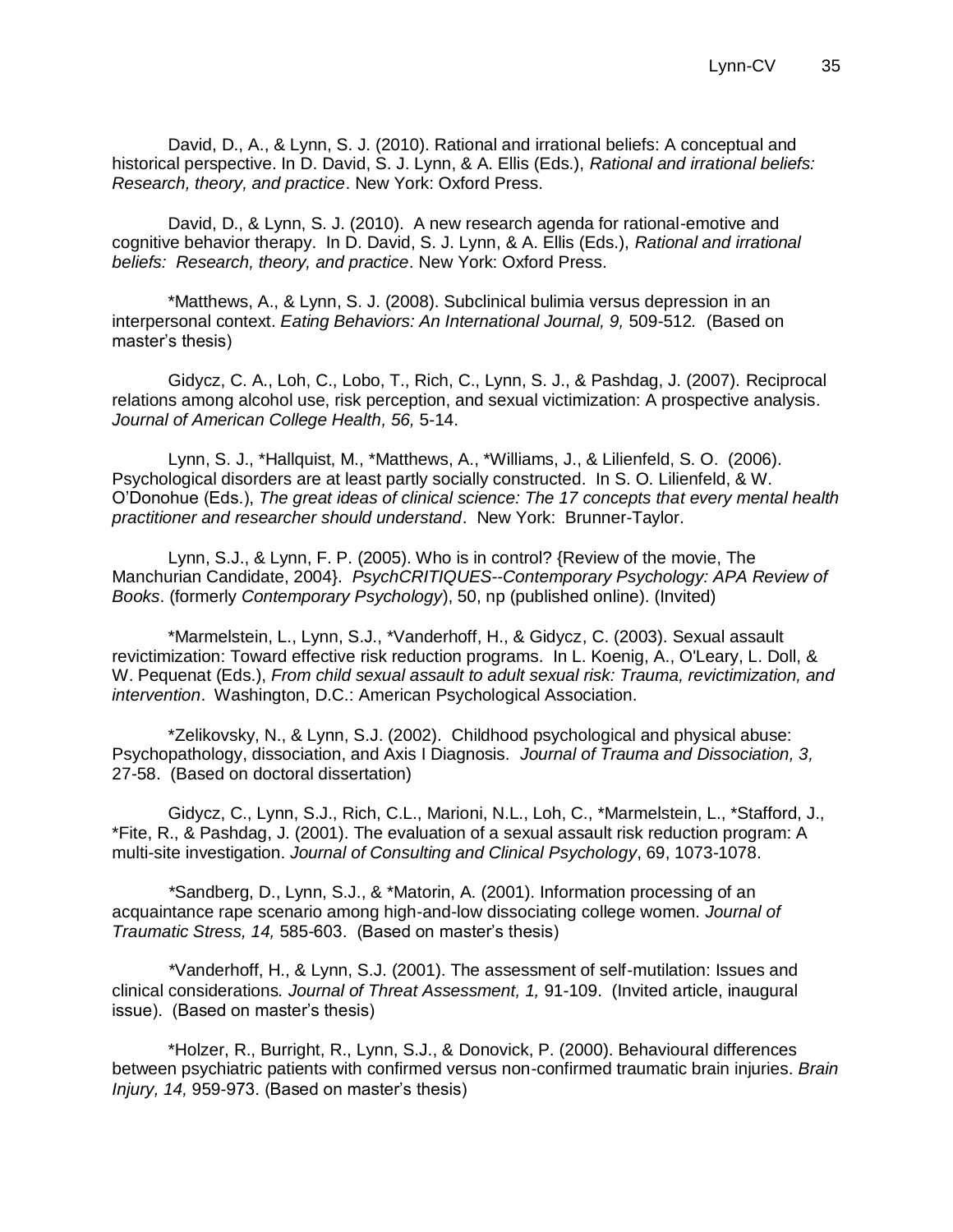\*Malinoski, P.T., Langone, M.D., & Lynn, S.J. (1999). Psychological distress in former members of the International Churches of Christ and noncultic groups. *Cultic Studies Journal, 16*, 33-51.

\*Matorin, A.I., & Lynn, S.J. (1998). The development of a measure of correlates of child sexual abuse: The Traumatic Sexualization Survey*. Journal of Traumatic Stress, 11,* 261-280. (Based on master's thesis)

\*Layman, M., Gidycz, C., & Lynn, S.J. (1996). Unacknowledged vs. acknowledged rape victims: Situational factors, post-traumatic stress reactions, and dissociation. *Journal of Abnormal Psychology, 105,* 124-131. (Based on master's thesis)

*\**Sivec, H.J., Hilsenroth, M., & Lynn, S.J. (1995). Impact of simulating borderline personality disorder on the MMPI-2: A costs-benefits model employing base rates. *Journal of Personality Assessment, 64,* 295-311.

\*Sivec, H.J., Lynn, S.J., & Garske, J.P. (1994). The effect of somatoform disorder and paranoid psychotic role-related dissimulations as a response set on the MMPI-2. *Assessment, 1,* 83-94. (Based on master's thesis)

\*Zelikovsky, N., & Lynn, S.J. (1994). The aftereffects and assessment of physical and psychological abuse. In S.J. Lynn, & J. Rhue (Eds.), *Dissociation: Clinical and theoretical perspectives*. New York: Guilford Press.

\*Rhue, J., & Lynn, S.J. (l993). Hypnosis and the treatment of child abuse. In J. Rhue, S.J. Lynn, & I. Kirsch (Eds.), *Handbook of clinical hypnosis*. Washington: D.C.: American Psychological Association.

\*Sandberg, D., & Lynn, S.J. (l992). Dissociative experiences, psychopathology and adjustment, and child and adolescent maltreatment in female college students. *Journal of Abnormal Psychology, 101,* 717-723. (Based on master's thesis)

*\**Kelder, L., R., McNamara, J., Carlson, B., & Lynn, S.J. (l991). Perceptions of physical punishment. *Journal of Interpersonal Violence, 6,* 432-445. (Based on master's thesis)

\*Nash, M.J., & Lynn, S.J. (l986). Child abuse and hypnotic ability. *Imagination, Cognition and Personality*, *5*, 211-217.

Lynn, S.J., & \*Bates, K. (l985). The reaction of others to enacted depression: The effects of attitude and topic valence. *Journal of Social and Clinical Psychology*, *3*, 268-282.

\*Nash, M.J., Lynn, S.J., & \*Givens, D. (l984). Adult hypnotic susceptibility, childhood punishment, and child abuse. *International Journal of Clinical and Experimental Hypnosis*, *32*, 14-18.

\*Rhue, J., Lynn, S.J., & Garske, J. (l984). The effects of competence and attraction on task leadership. *Sex Roles: A Journal of Research*, *20*, 313-325. (Based on master's thesis)

Sherman, S. J., Ahlm, K., Berman, L., & Lynn, S.J. (l978). Contrast effects and their relationship to subsequent behavior. *Journal of Experimental Social Psychology, 14,* 340-350.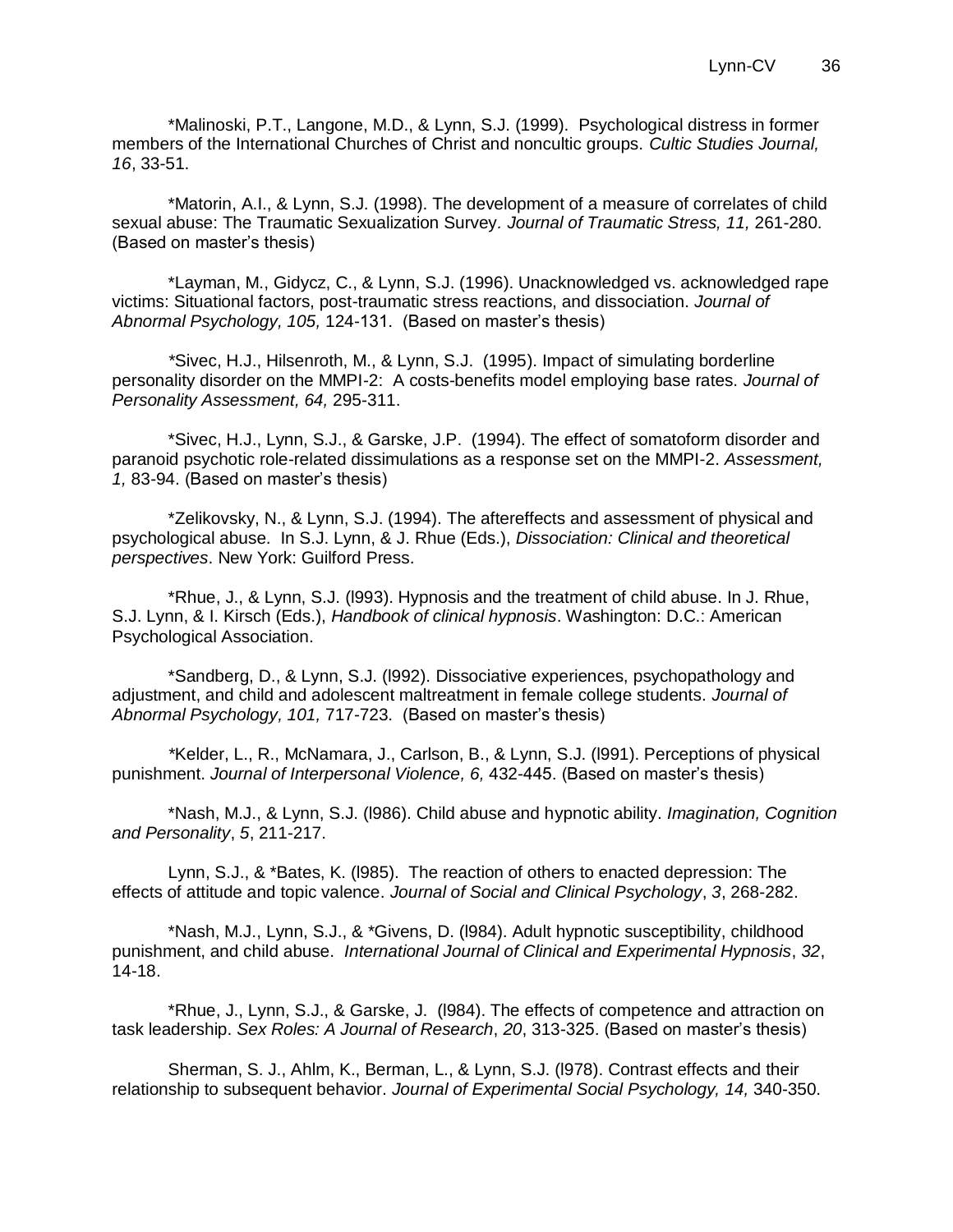#### Mindfulness, Acceptance, and Well-Being

\*Polizzi, C., Baltman, J., & Lynn, S.J. (in press). Brief meditation interventions: Mindfulness, implementation instructions, and lovingkindness. *Psychology of Consciousness: Theory, Research, and Practice*.

\*Polizzi, C., \*Gautam, A., & Lynn, S.J. (2018). Trait mindfulness: A multi-faceted examination of construct validity. *Imagination, Cognition, and Personality,38*(*2*), 106-108 (based on master's thesis)

Lynn, S.J., \*Green, J.P., Elinoff, V., \*Baltman, J., & \*Maxwell, R. (2016). When worlds combine: Hypnosis, mindfulness, and acceptance in psychotherapy and smoking cessation. In A. Raz, & M. Lifshitz (Eds.), *Hypnosis and meditation: Toward an integrative science of conscious planes*. New York: Oxford University Press.

Lynn, S.J., O'Donohue, W., & Lilienfeld, S.O. (2015). Introduction. In S.J. Lynn, W.O'Donohue, & S.O. Lilienfeld (Eds.), *Better, stronger, wiser: Health, happiness, and wellbeing: Better living through psychological science.* New York: SAGE.

\*Malaktaris, A., \*Lemons, P., Lynn, S.J., & \*Condon, L. (2015). Chilling out: Meditation, relaxation, and yoga. In S.J. Lynn, W.O'Donohue, & S.O. Lilienfeld (Eds.), *Better, stronger, wiser: Health, happiness, and well-being: Better living through psychological science* (pp. 142- 167)*.* New York: SAGE.

\*Maxwell, R., & Lynn, S.J. (2015). Exercise: A path to physical and mental well-being. In S.J. Lynn, W.T. O'Donohue, & S.O. Lilienfeld (Eds.), Health, Happiness, and well-being: Better living through psychological science (pp. 223-249). New York: SAGE.

David, D., Lynn, S.J., & Lama Surya Das (2013). Buddhism, acceptance, and psychotherapy. In M. Bernard (Ed.). *The strength of self-acceptance*. New York: Springer.

Lynn, S.J., & \*Condon, L. (2012). Review of experimental and quasi-experimental studies finds that mindfulness-based interventions are more effective than standard care for reducing depressive symptoms in adults with mental disorders. *International Journal of Nursing*. (Invited commentary), *16(1),*12-13*.*

Lynn, S. J., \*Malaktaris, A., \*Condon, L., \*Maxwell, R., & \*Cleere, C. (2012). The treatment of posttraumatic stress disorder: Cognitive hypnotherapy, mindfulness, and acceptance-based approaches. *American Journal of Clinical Hypnosis*, 54(4), 311-330. (Invited, special issue entitled, "Cognitive Hypnotherapy: Twenty Years Later").

\*Barnes, S. M. & Lynn, S. J. (2010-2011). Mindfulness skills and depressive symptoms: A longitudinal study*. Imagination, Cognition and Personality, 30(1), 77-91.* (Special Issue on Acceptance and Mindfulness)

\*Cole, A. S., & Lynn, S.J. (2010-2011). Adjustment of sexual assault survivors: Hardiness and acceptance coping in posttraumatic growth. *Imagination, Cognition, and Personality, 30,* 111-127. (Special Issue on Acceptance and Mindfulness) (Based on master's thesis)

*\**Deming, A., & Lynn, S. J. (2010-2011). Bulimic and depressive symptoms: Self-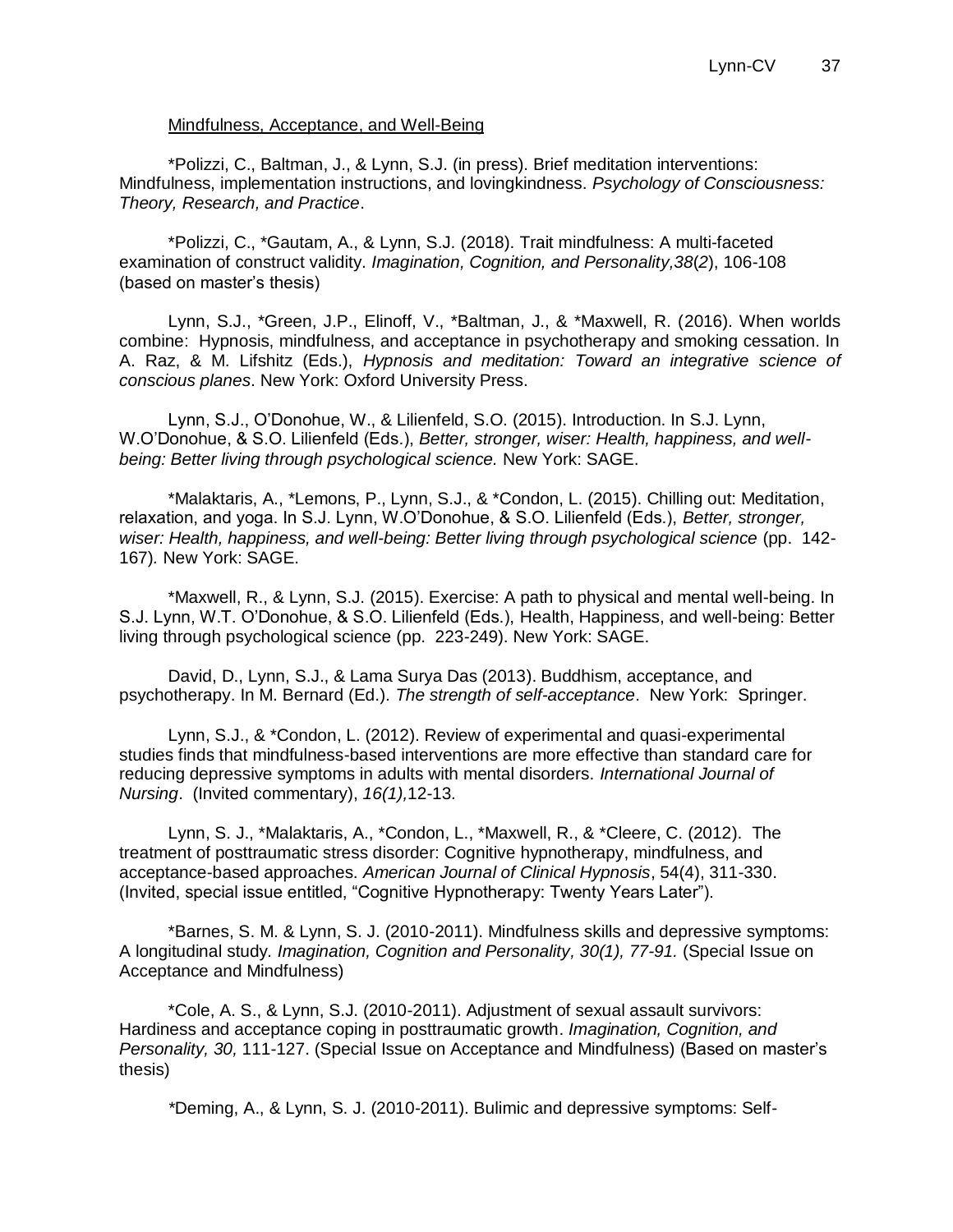discrepancies and acceptance*. Imagination, Cognition, and Personality, 30,* 93-109 (Special Issue on Acceptance and Mindfulness)

Lynn, S., \*Barnes, S., \*Deming, A. & \*Accardi, M. (2010). Hypnosis, rumination, and depression: Catalyzing attention and mindfulness-based treatments*. International Journal of Clinical and Experimental Hypnosis, 58(2*), 202-221. (Invited, special issue on hypnosis and depression)

\*Williams, J., \*Hallquist, M., \*Cole, A., \*Barnes, S., & Lynn, S. J. (2010). Mindfulness, acceptance, and hypnosis: Artful integration. In S. J. Lynn, I. Kirsch, & J. W. Rhue (Eds.), *Handbook of Clinical Hypnosis, 2nd Ed*. Washington, D.C.: American Psychological Association.

\*Williams, J. & Lynn, S. J. (2010). Acceptance: An historical and conceptual review*. Imagination, Cognition, and Personality*, 30, 5-56. (Special issue on acceptance and mindfulness; based on doctoral dissertation)

Lynn, S. J., Lama Surya Das, \*Hallquist, M., & \*Williams, J. (2006). Mindfulness, acceptance, and hypnosis: Cognitive and clinical perspectives*. International Journal of Clinical and Experimental Hypnosis, 54,* 143-166.

#### Science, Pseudoscience, Popular Science, and Anomalous Experience

\*Evans, J., & Lynn, S.J. (in press). Effects of hypnosis, suggestion, and implementation instructions on mystical-type experiences: A replication and extension. *Psychology of Consciousness: Theory, Research, and Practice*. (Based on doctoral research)

Lynn, S.J., \*Ellenberg, S., \*Gautam, A., & Lilienfeld, S.O. (2018). *Hypnosis: Science, pseudoscience, and nonsense.* In A. Kaufman, & J. Kaufman (Eds.), Pseudoscience: The conspiracy against science. Cambridge, MA: MIT Press.

Cardena, E., Lynn, S.J., & Krippner, S. (2017). The psychology of anomalous experience: A rediscovery. *Psychology of Consciousness: Theory, Research, and Practice*, 4(1), 4-22.

Houran, J., Lynn, S.J., & Lange, R. (2017). Commentary on Stokes' (2017) quest to find "white crows" in spontaneous cases of psi. *Australian Journal of Parapsychology*, *17*(1), 61.

Lynn, S.J., & \*Evans, J. (2017). Hypnosis produces mystical-type experiences in the laboratory: A demonstration proof. *Psychology of Consciousness: Theory, Research, and Practice*, 4(1), 23-37.

Lilienfeld, S.O, & Lynn, S.J. (2016). You'll never guess who wrote that: 75 surprising authors of psychological publications. *Perspectives in Psychological Science*, *11*(4), 419-441.

Lilienfeld, S.O., Lynn, S.J., & Lohr, J. (2015). Science and pseudoscience in clinical psychology: Initial thoughts, reflections, and considerations. In Lilienfeld, S.O, Lohr, J. M., & Lynn, S.J. (Eds.), *Science and pseudoscience in clinical psychology* 2<sup>nd</sup> ed. New York: Guilford Press.

Lilienfeld, S.O., Lynn, S.J., & Lohr, J. (2015). Science and pseudoscience in clinical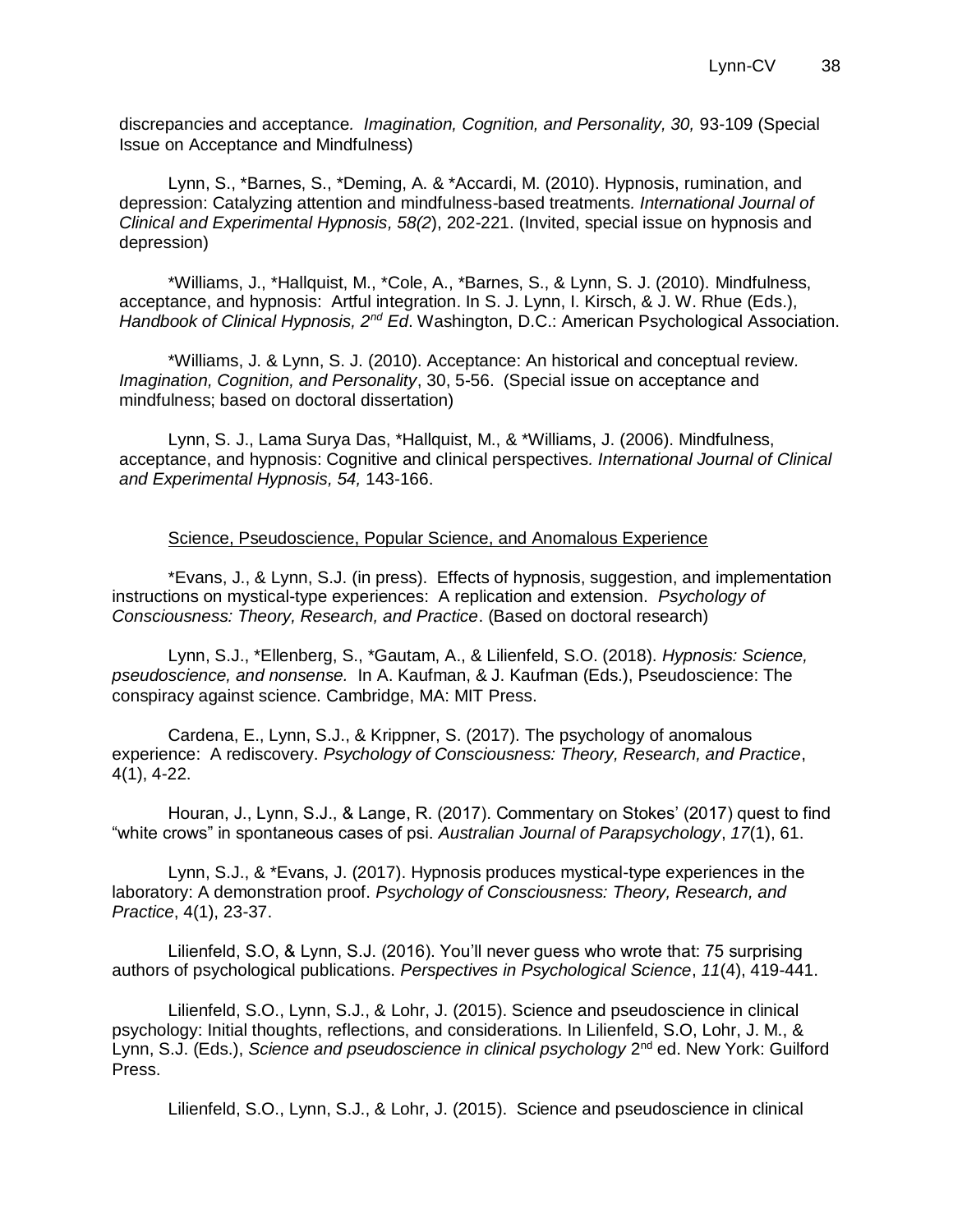psychology: Concluding thoughts and constructive remedies. In Lilienfeld, S.O, Lynn, S.J., & Lohr, J. (Eds.), *Science and pseudoscience in clinical psychology*. New York: Guilford Press.

Appelle, S., Lynn, S.J., Newman, L., & \*Malaktaris, A. (2014). Alien abduction experiences. In Cardeña, E., Lynn, S. J., & Krippner, S. (Eds). *Varieties of anomalous experience: The state of the science, 2nd ed*. of *Varieties of anomalous experience: Examining the scientific evidence*. Washington, DC: American Psychological Association.

Cardeña, E., Krippner, S., & Lynn, S.J. (2014). Anomalous experiences: An integrative summary. In Cardeña, E., Lynn, S. J., & Krippner, S. (Eds). *Varieties of anomalous experience: The state of the science, 2nd ed*. of *Varieties of anomalous experience: Examining the scientific evidence*. Washington, DC: American Psychological Association.

Cardeña, E., Lynn, S. J., & Krippner, S. (2014). Anomalous experiences in perspective. In Cardeña, E., Lynn, S. J., & Krippner, S. (Eds). *Varieties of anomalous experience: The state of the science, 2nd ed*. of *Varieties of anomalous experience: Examining the scientific evidence*. Washington, DC: American Psychological Association.

McCann, J., Lynn, S.J. Lilienfeld, S.J., \*Shindler, K., & Hammond, T. (2014). Expert witness testimony: Science and nonsense. In S.O. Lilienfeld, S.J. Lynn, & J. Lohr (Eds.), *Science and pseudoscience in clinical psychology 2nd Ed*. New York: Guilford.

Lilienfeld, S. O., Lynn, S. J., & Beyerstein, B. L. (2010). Misconceptions of mind: Origins and implications for psychotherapy. David, D., Lynn, S. J., & Ellis, A. (Eds.), *Rational and irrational beliefs: Clinical, research, and theoretical perspectives*. New York: Oxford Press.

Lilienfeld, S. O., Lynn, S.J., Ruscio, J., & Beyerstein, B. (2010). Busting big myths in popular psychology. *Skeptic. (Invited)*

Lilienfeld, S. O., Lynn, S. J., Ruscio, J., & Beyerstein, B. (2010). The top ten myths of popular psychology. *Scientific American Mind*. (Invited)

Lilienfeld, S.O., Lynn, S.J., & Ruscio, J. & Beyerstein, B.L. (2010). Mythbusting in introductory psychology courses: The whys and the hows. *E*xcellence in Teaching, *Chapter 11*, 55-61.

Lynn, S. J., \*Cleere, C., \*Accardi, M., & \*Krackow, E. (2010). Near death experiences: Out-of-body and out-of-mind? *Psychology of Religion and Spirituality, 2, 117-118.* (Invited commentary)

Lilienfeld, S.O., Fowler, K., Lohr, J., & Lynn, S.J. (2005). Pseudoscience, nonscience, and nonsense in clinical psychology: Dangers and remedies. In N. Cummings, & G. Koocher (Eds.), *Destructive trends in mental health: The well-intentioned road to hell*. New York: Brunner/Routledge.

Lilienfeld, S. O., Lynn, S.J., & Lohr, J. (2003). Pseudoscience is alive and well. *Scientific Review of Mental Health Practices*, *2*, 108-118.

Lilienfeld, S.O., Lynn, S.J., & Lohr, J. (2003). Science and pseudoscience in clinical psychology: Initial thoughts, reflections, and considerations. In Lilienfeld, S.O, Lohr, J. M., & Lynn, S.J. (Eds.), *Science and pseudoscience in clinical psychology*. New York: Guilford Press.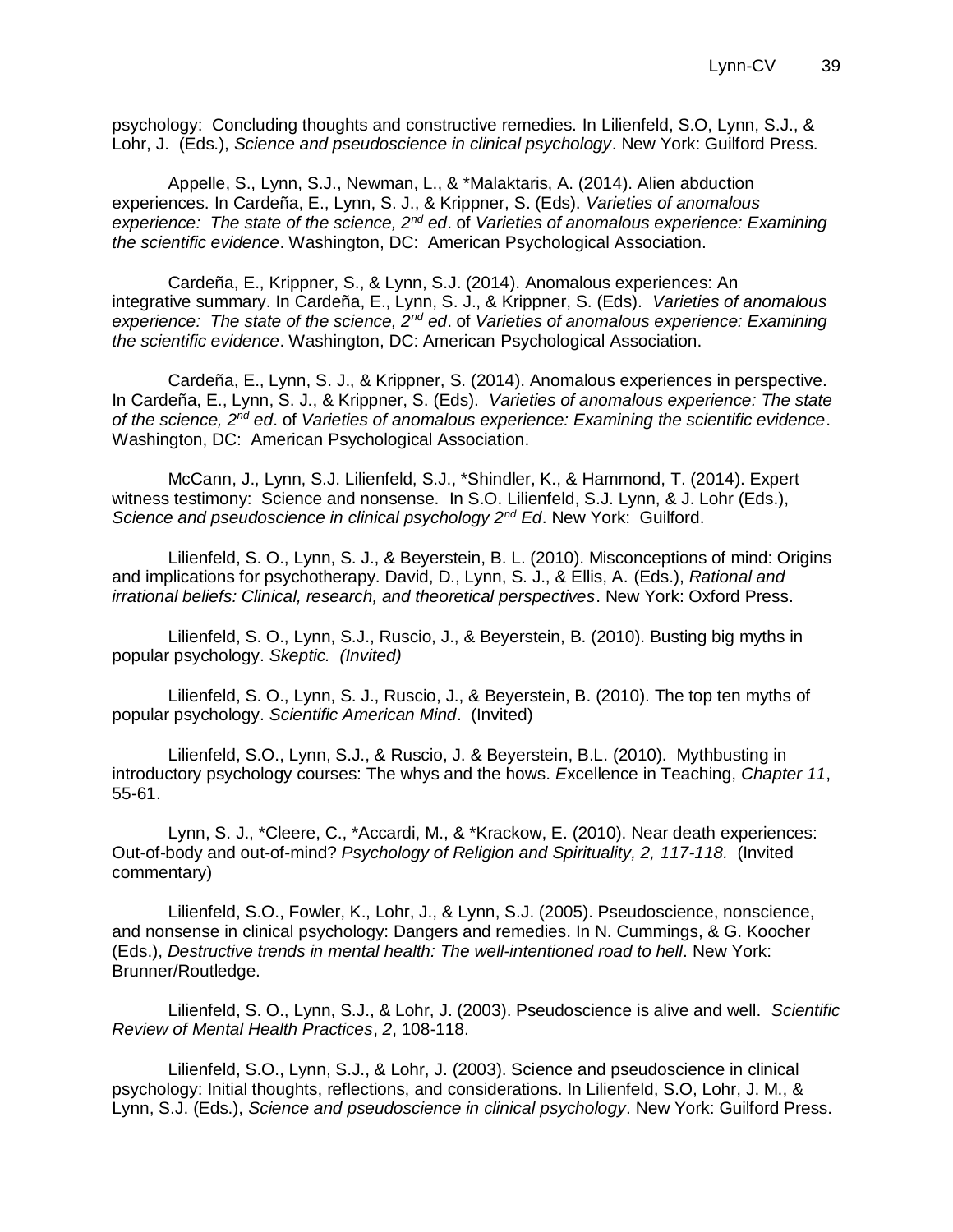Lilienfeld, S.O., Lynn, S.J., & Lohr, J. (2003). Science and pseudoscience in clinical psychology: Concluding thoughts and constructive remedies. In Lilienfeld, S.O, Lohr, J. M., & Lynn, S.J. (Eds.), *Science and pseudoscience in clinical psychology*. New York: Guilford Press.

Appelle, S., Lynn, S.J., & Newman, L. (2000). The alien abduction experience: Theoretical and empirical issues. In E. Cardena, S.J. Lynn, & S. Krippner (Eds.), *The varieties of anomalous experience: Examining the scientific evidence*. Washington, DC: American Psychological Association.

Mills, A., & Lynn, S.J. (2000). Past-life experiences. In E. Cardena, S.J. Lynn, & S. Krippner (Eds.), *The varieties of anomalous experience*. New York: American Psychological Association. (Presents a skeptical perspective based on suggested false memories and cultural scripts).

Cardena, E., Lynn, S.J., & Krippner, S. (2000). Anomalous experiences in perspective. In E. Cardena, S.J. Lynn, & S. Krippner (Eds.), *The varieties of anomalous experience: Examining the scientific evidence*. Washington, DC: American Psychological Association.

### Obituaries, Forewords, Prefaces, and Editorials

Cardena, E., & Lynn, S.J. (in press). From lore to lab: Do alterations of consciousness enhance human functioning? *Psychology of Consciousness: Theory, Research, and Practice*. (Editorial: Introduction to special issue)

Lynn, S.J., Latzman, R., Goodman, S., Brenman, P., & Satel, S. (in press). In memoriam: Scott O. Lilienfeld (1960-2020). *American Psychologist.*

Lynn, S.J., & Namy, L.L. (in press). In memoriam: Scott O. Lilienfeld (1960-2020). *Teaching of Psychology*.

Houran, J., & Lynn, S.J. (2018). Prospection studies: Exploring future-oriented perspectives on consciousness. *Psychology of Consciousness: Theory, Research, and Practice*, 5 (18), 221. (Editorial: Introduction to special issue)

Woody, E., & Lynn, S.J. (2018). Perspectives on precognition. *Psychology of Consciousness: Theory, Research, and Practice*, 5(1), 1-2. (Editorial: Introduction to special issue)

Lynn, S.J. (2017). Anomalous, exceptional, and non-ordinary experiences: Expanding the boundaries of scientific inquiry. *Psychology of Consciousness: Theory, Research, and Practice*, 4(1), 1-3.

Lynn, S.J., Woody, E.Z., Montgomery, G., & Gaudiano, B. (2014). Hypnosis: Contributions to psychological science and practice*. Psychology of Consciousness: Theory, Research, and Practice*, 1(2), 103-104.

Honeycutt, J. M., & Lynn, S. J. (2010-2011). Special issue overview. *Imagination, Cogntion, and Personality, 30, 3* (Special issue on mindfulness and acceptance).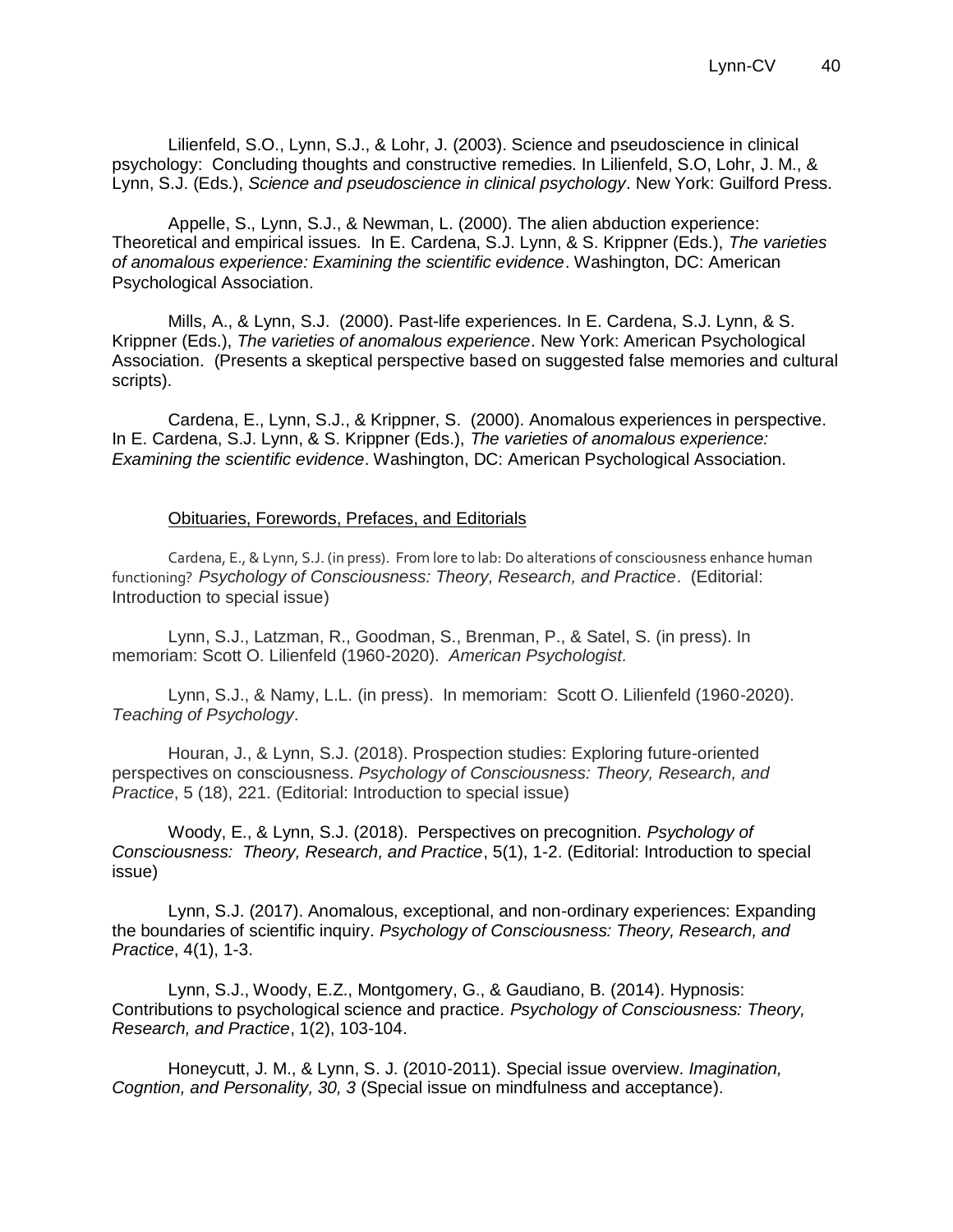Lynn, S. J., & Kirsch, I. (2009). Obituary: John F. Chaves (1941-2008). *American Psychologist, 64, 50.*

Lynn, S.J. (2008). Introduction to the special issue in honour of John F. Chaves*. Contemporary Hypnosis, 24(3-4), 111-113.* 

Lynn. S.J., & Kirsch, I. (2008). In memoriam of john Chaves*. American Journal of Clinical Hypnosis, 50(4),*299-300*.*

Lynn, S.J. (2003). Foreword. In M. Yapko*, Trancework: An introduction to the practice of clinical hypnosis*. New York: Brunner/Mazel.

Lynn, S.J., Council, J., & \*Green, J.P. (2002). Guest Editorial: Assessing hypnotic responsiveness in clinical and research settings*. American Journal of Clinical Hypnosis, 44,*  181-184. (Special issue on hypnotizability and assessment)

Kirsch, I., & Lynn, S.J. (1995). Foreword. In T.X. Barber, *Hypnosis: A scientific approach* (Master Series Edition). New York: Jason Aronson.

Lynn, S.J. (1995). Nicholas Spanos: A fixed star. *Contemporary Hypnosis*, *12*, 3-33. (Invited article, special issue memorializing the late Nicholas Spanos)

Lynn, S.J. (1994). The interface of hypnosis research and clinical practice. *American Journal of Clinical Hypnosis, 37,* 81-83. (Guest editorial for special issue)

Lynn, S.J., & \*Rhue, J. (1994). Preface. In S.J. Lynn, & J. Rhue (Eds.), *Dissociation: Clinical and theoretical perspectives*. New York: Guilford Press.

#### SELECTED ADDRESSES/EVENTS (1995-present)

Keynote Address: Evaluating claims of effectiveness of psychotherapy: Science vs. pseudoscience. 4th Congress of Rational-Emotive Behavior Therapy, Cluj-Napoca, Romania, 2019

Invited Workshop, Evidence-based cognitive behavioral and mindfulness-based approaches to smoking and overeating. Instituto Psibo, Cordoba, Argentina, 2019

Keynote Address: Science and nonsense in psychotherapy: Problems and pitfalls in evaluating claims. Universidad Siglo, Cordoba, Argentina, 2019

Keynote Speaker, The "Memory Wars:" Dead or alive? My 40 years on the front lines in research, clinical, and forensic contexts. 12<sup>th</sup> Naiomi Chertkoff Creativity Conference, Syracuse, NY, 2019

Keynote Speaker, "How to Succeed (And Fail) at Hypnosis: What to do and not to do to increase treatment gains." Annual meeting of the Norwegian Psychological Association, Oslo, 2018

Keynote Speaker, "Toward an integrative model of hypnosis: A personal journey." Society for Clinical and Experimental Hypnosis, Boston, MA., 2017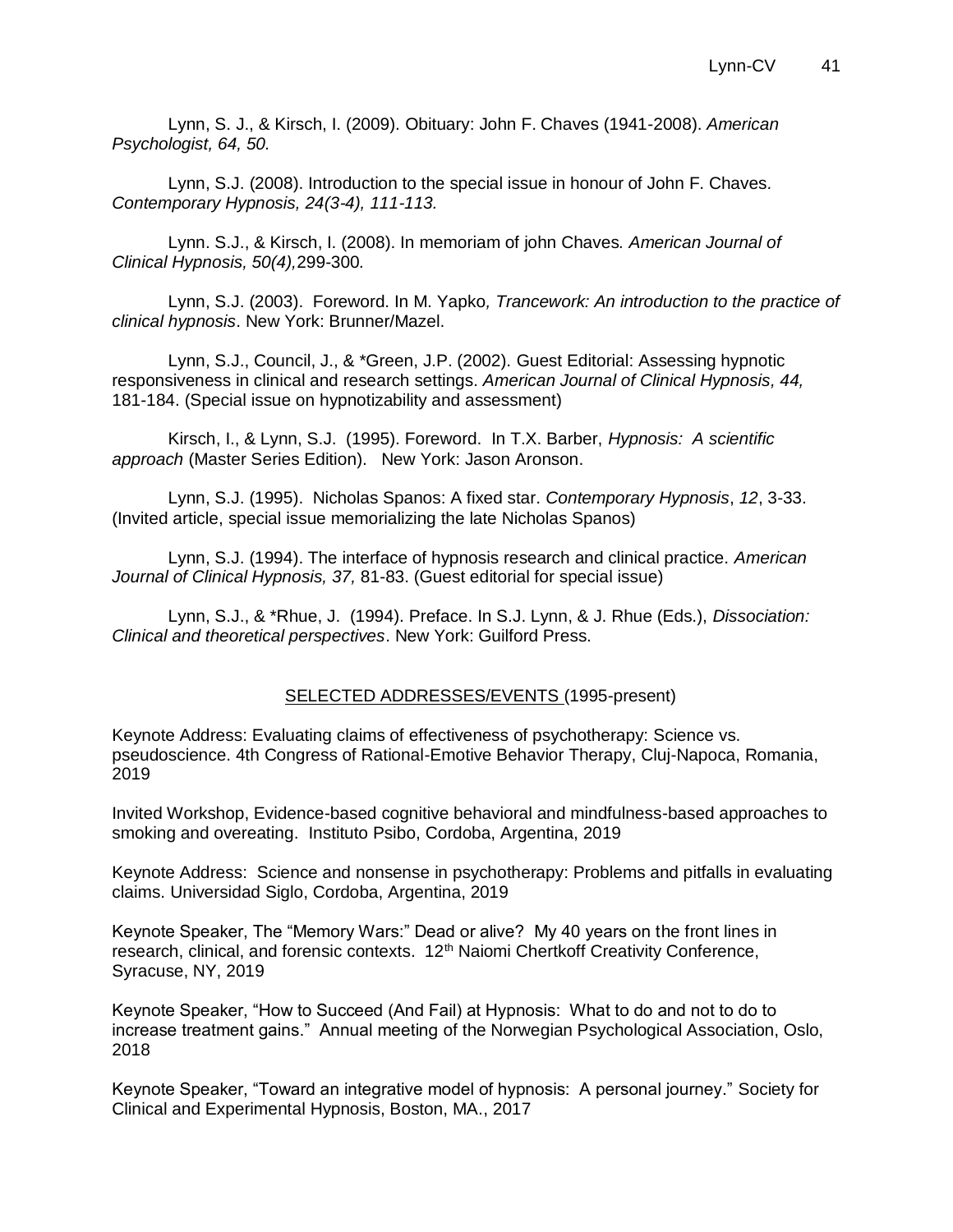Invited speaker, "Forensic Hypnosis." Annual Conference on Forensic Psychology. University of Maastricht, Maastricht, Netherlands, 2016

Invited Address, "Hypnosis: Science, Pseudoscience, and Nonsense." Annual Conference on Attention and Performance. Brussels, Belgium, 2016

Invited Plenary Speaker, "An integrative model of hypnosis: 35 years of research. Annual meeting of the Toward a Science of Consciousness Convention, Helsinki, Finland, 2015

Keynote Speaker, "Reflections on False Memories: Hypnosis, Suggestion, and Popular Culture," Memory Symposium, Signe & Ane Gyllenbergs Foundation, Helsinki, 2014

Invited Address, "Forensic Hypnosis: A Research and Personal Perspective," American Psychological Association, Honolulu, Hawaii, 2013

Invited Mentor, "Speed Mentoring Event," American Psychological Association, Honolulu, Hawaii, 2013

Webinar, "Hypnosis: Science and Nonsense," Sponsored by Michael Yapko, Ph.D., October 25, 2012

Intensive 5-day seminar, "Modern Clinical Hypnosis," presented to the Institute of Psychiatry and Psychotherapy, Moscow, 2012

Keynote Address, "Frontiers of Hypnosis," 41<sup>st</sup> Annual Congress of the Australian Hypnosis Society, Adelaide, Australia, 2011

Invited Mentor, "Speed Mentoring Event," American Psychological Association, Washington, D.C., 2011

Invited Address, "Popular Psychology, the Media, and the Classroom," American Psychological Society, Society for the Teaching of Psychology, Washington, D.C., 2011

Invited Address, "Hypnosis and Suggestion: Science and Nonsense," University of Maastricht, May 2009

Special Invited Address for Distinguished Contributions to Professional Hypnosis (Division 30, American Psychological Association), "Hypnosis and Neuroscience: A Sociocognitive Perspective." American Psychological Association, San Francisco, 2007

Keynote Speaker, "Science, Nonsense, and Pseudoscience in Clinical Psychology," Annual Conference of the Romanian Psychological Society, Cluj-Napoca, Romania, 2006

Invited Speaker, "Memory, Suggestion, and Hypnosis," Society for Research in Applied Memory and Cognition, "Bethfest," a day-long meeting in honor of the lifetime contributions of Elizabeth Loftus, Wellington, New Zealand, 2004

Invited Speaker, "Suggestion, Suggestibility, and Expectations." International Congress of Psychology, Beijing, China, 2004

Keynote address, "Understanding Ericksonian Hypnosis: Insights from Cognitive, Social, and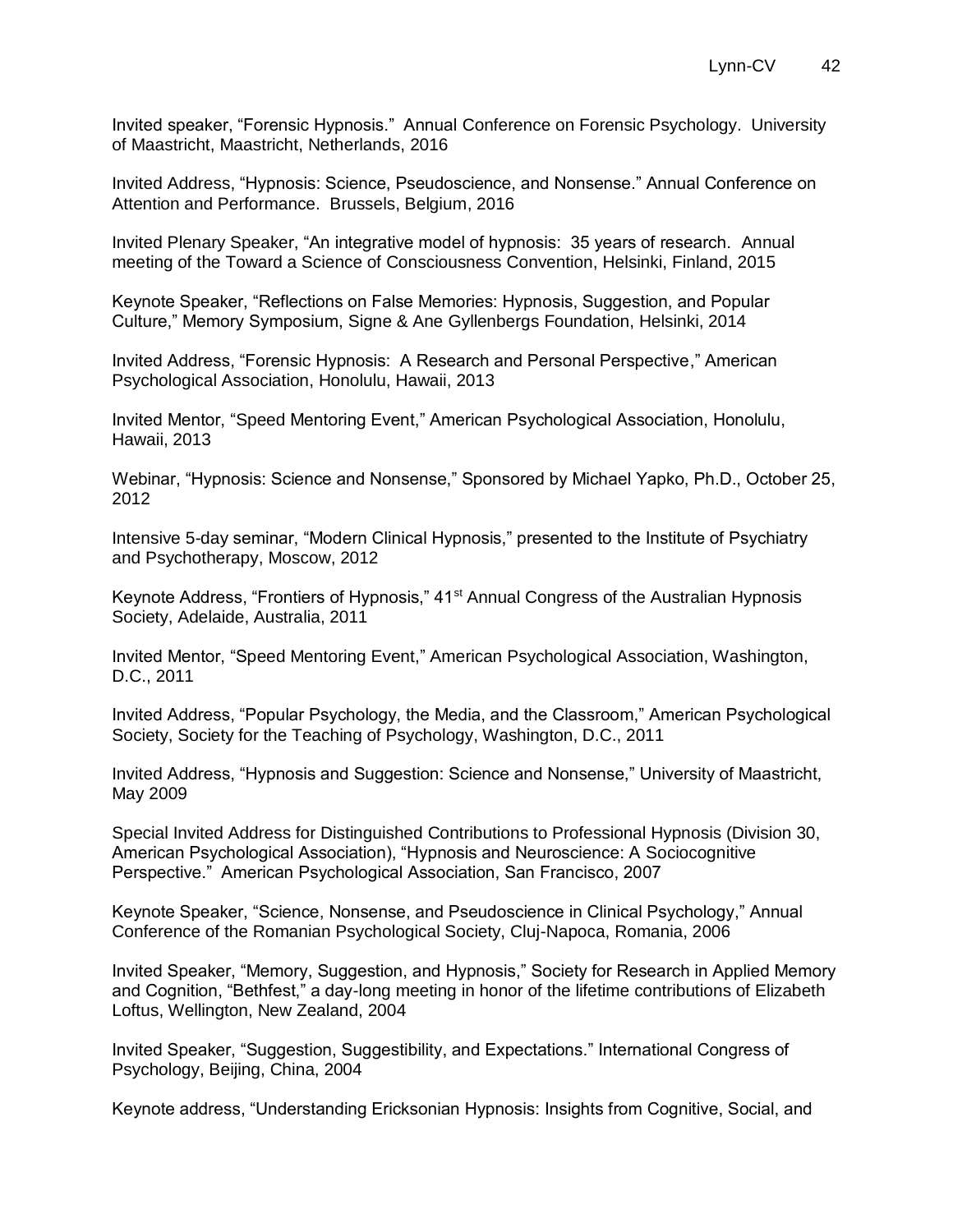Clinical Psychology." Annual Conference of British Society of Medical, Clinical, Dental and Experimental Hypnosis and the Royal Society of Medicine, London, England, 2003

Keynote Address, Fourth World Skeptics Conference, "Problematic Memory Recovery Techniques in Psychotherapy. "Burbank, CA., 2002

Special Invited Address for Distinguished Contributions to Psychological Hypnosis (Division 30, American Psychological Association). "Hypnosis and Response Sets." American Psychological Association, San Francisco, CA., 2001

Keynote Speaker, "Hypnosis as an Empirically Supported Adjunctive Treatment: An Examination of the Evidence." First joint meeting of the International Society of Hypnosis and the Society for Clinical and Experimental Hypnosis, Munich, Germany, 2000

Featured Speaker, "Who's Who in American Hypnosis." Annual Meeting of the American Society of Clinical Hypnosis, St. Louis, Mo., 1998

Keynote Speaker, "Rendering the Implausible Plausible: Narrative, Imagination, and Suggestion." Conference on Believed-in-Imaginings, Clark University, Worcestershire, MA., 1997

Invited Speaker, "Hypnosis, Pseudomemories, and Clinical Guidelines: A Sociocognitive Perspective." NATO Advanced Studies Institute, Recollections of Trauma: Scientific Research and Clinical Practice, Port-Bourgenay, France, two-weeks, 1996

Keynote Speaker, "Hypnosis, Trauma, and Memory Narratives." Annual Meeting of the Australian Society of Clinical Hypnosis, Perth, Australia, 1996

Master Lecture, "Noniatrogenic Hypnosis Techniques in the Treatment of Trauma." First Annual Conference on The New Traumatology, Clearwater, FL., 1996

Keynote Address, "Fantasy-proneness, psychopathology, and dissociation." Conference on Trauma, Loss, and Dissociation: Foundations for the 21st Century Study of Traumatology, Alexandria, VA., 1995

Keynote Address, "Hypnosis and False Memories." Second Annual Symposium on Suggestion and Suggestibility, Rome, Italy, 1995

I have presented more than 200 additional papers at national and international meetings.

#### MEDIA REPRESENTATION

#### *Movie and Television Interviews/Projects*

Consultant, "The Secret Life of Walter Mitty," 20<sup>th</sup> Century Fox Films (2009, movie released 2013); National Geographic Channel, "The CIA Secret Experiments" (2008); History Television, Canada, "UFO's The Secret History" (presented skeptical position regarding hypnosis and suggested UFO experiences, 2008); Vision TV, APTN, Canada, "The Moncla Memories" (documentary on the created memories of a claimed "UFO abductee," 2007); Academy Award nominated documentary, "Capturing the Friedman's," ABC's 20/20;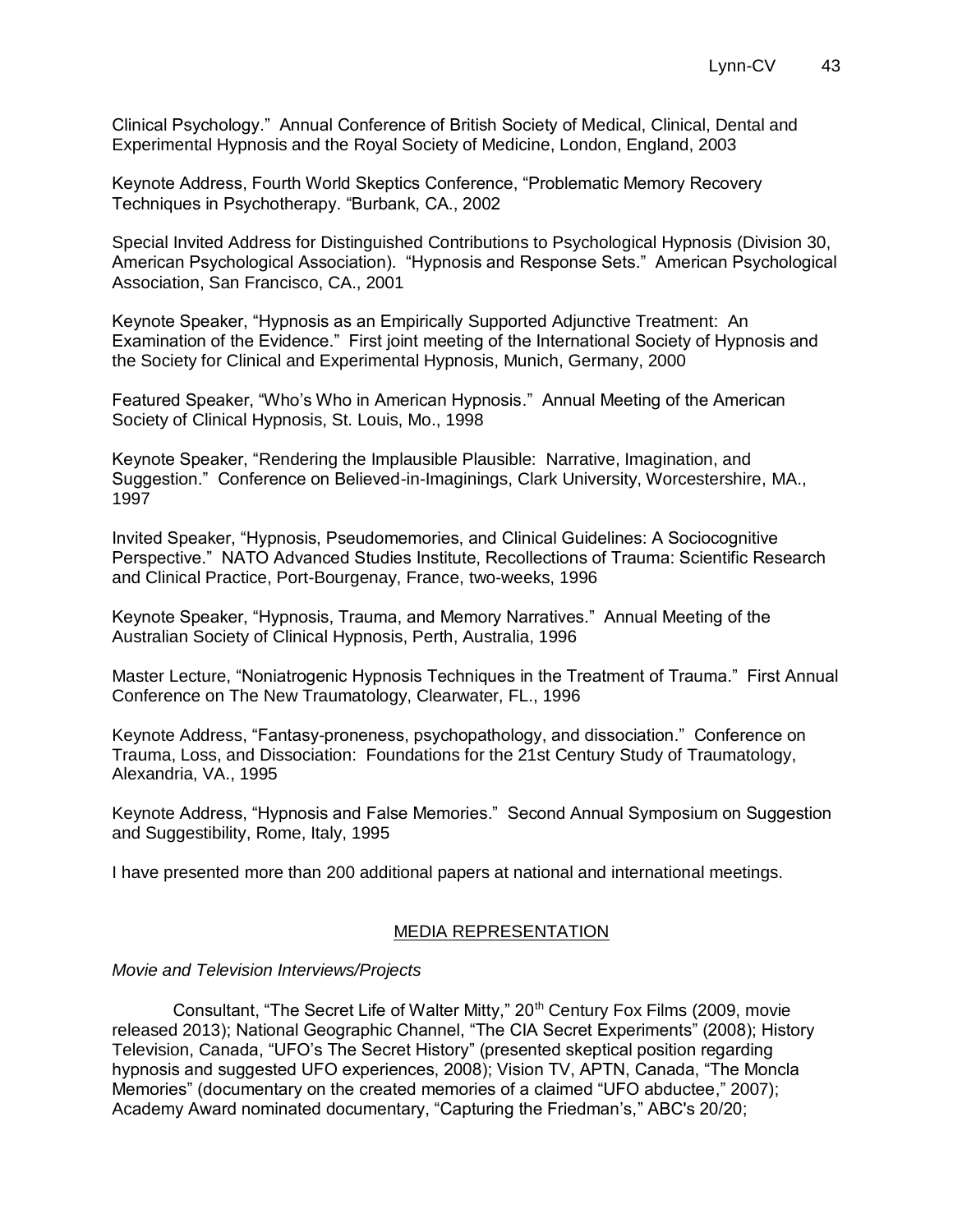"Glossolalia" (I presented a skeptical position, 2000); Discovery Channel, "Past Lives" (I presented a skeptical position, 1999); "Assignment" (TVNZ-New Zealand, "Total Recall" (hypnosis and recovered memories, 1998); Eye to Eye, CBS, "Lay hypnotists" (1995); CBS Morning Show, "Fantasy-proneness" (1988).

#### *Work Cited or Quoted in Selected Newspaper, Magazine/Internet Articles*

*Psychology Today* (21 myths of hypnosis, 2021); *Metro* (Overactive imagination? You might have a fantasy prone personality, 2021); *Süddeutsche Zeitung* Forensic hypnosis (2021); *Houston Chronicle, Flipboard, Yahoo News* (*"*Coping and resilience strategies might need to shift as Covid 19 crisis continues,"2020)*; Forbes* (*" 9/11 researchers share tips for coping with the pandemic," 2020); Dallas Morning News* ("The Memory Room", 2-part series on use of hypnosis by Texas Rangers for memory recovery, 2020)*; The Guardian* (extensive coverage of my research/opinions, "False witness: Why is the US still using hypnosis to convict criminals," 2019); *Vice Magazine* (Internet and featured print article on dissociative identity disorder, 2019); *Gizmodo* ("Canadian therapist gives up license after satanists expose her "mind control" talks", 2019); *Neuroscience* ("Scientists list 50 terms you may be confusing," *Neurosciencesstuff.tumblr.com*, 2018); *Minneapolis Post* (anxiety, vs. fear, shame vs. guilt…and other frequently confused psychology terms, 2018);*Dallas Observer* (testimony cited in Charles Flores hypnosis hearing, 2018); *Dallas News* (quote from hypnosis hearing, Charles Flores murder case, 2017); *CBC News/Health* (commonly confused psychological terms, 2017); *New York Post* (commonly confused psychological terms, 2017); *Science Newsline* (commonly confused psychological terms, 2018); *The Guardian* ("Trust me, I'm a fake doctor…", 2017); *Newsweek. com* (how hypnosis works on the brain, 2017); *Science Daily* ("Scientists list 50 terms you may be confusing," 2017); *i-newspaper* (scientific basis of hypnosis, 2017); EconoTimes (scientific basis of hypnosis, 2017); *Signs of the Times.net* (scientific basis of hypnosis starting to be uncovered, 2017); *Flipboard* (scientists uncover mystery of hypnosis, 2017); *NPR Health News* (Tetris tames trauma of car crash, 2017); *New York Times* (feature article Health Section, 78 surprising authors of psychological science, 2016); *NY Magazine.com* (Famous people and published psychological research, 2016); *Discover Magazine* (Some surprising authors of psychology papers, 2016)*; Neuroskeptic*; Some surprising authors of psychology papers, 2016); *The Spectator* (Hype and Hypnotherapists, 2016); *Texas Tribune* (Cited my affidavit instrumental in stay of execution of Charles Flores, 2016); *Delancy Place.com* ("Letting off Steam In Increases Aggression"/myth); *Business Insider* (50 incorrectly used terms in psychology, 2015*; World of Psychology* (50 incorrectly used terms in psychology listed as one of top 10 important or intriguing psychology articles of 2015; article also cited in *Minneapolis Post*, 2015, The Conversation, 2015); *The Atlantic* ("Can You Quit Smoking Through Hypnosis," 2015); *APS Observer*, "Blurred concepts of consent: Psychological research captures the distorted notions underlying many sexual assaults on college campuses" (2014); *APS web-site, Huffington Post.com, and Research Digest.com* (article on why psychotherapy appears to work (even if it doesn't), 2014); *East Bay Express* ("When the mind splits," 2014); *New Scientist* magazine (quoted regarding media influence on "multiple personalities," 2013); *ABC News* Radio.com (quoted regarded Romney not remembering incident of alleged bullying of a child, 2012); scholarly work cited and referred to in *Wikipedia* article on Dissociative Disorders (2012-present); *NEWS MEDICAL* (quoted in article on fantasy and dissociative identity disorder, 2012); *APS OserverXpress; Los Angeles Times HealthCanal.com; Science Codex.com; Eureka! com; Science News.com; Psych Central.com; APS Website* ("Fragmented Sleep, Fragmented Mind," quoted or research cited regarding sleep and dissociation, 2012); *LA times* (cited "Fragmented Sleep, Fragmented Personality, (2012); *ABC News*, "Therapist Accused of Implanting Satanic Memories" (quoted regarding ease of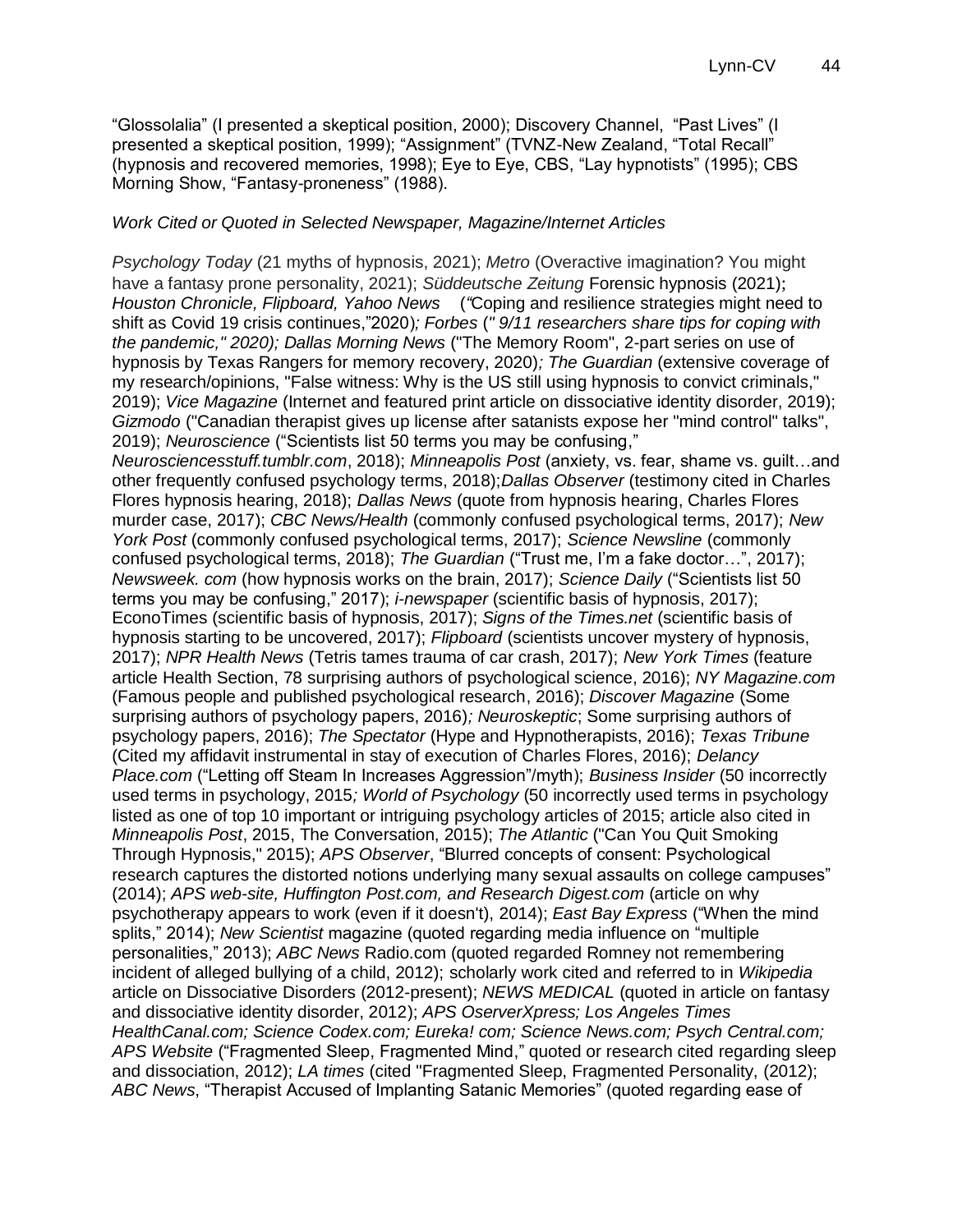implanting false memories, 2011); *American Psychological Society Website* (video featured of talk presented at annual convention, "The Media, Popular Psychology, and the Classroom, 2011);" *American Psychological Association Monitor* feature article, "Hypnosis Today" (hypnosis and smoking cessation, 2011 work cited); *American Psychological Society Website* (features 1 myth/month based on our book on popular myths of psychology, 2010); Cited as expert in *Wikipedia* articles on "Hypnosis" (2009-present) and "Hypnotherapy" (2009-present); *eSkeptic* (online, 10 psychology myths, 2010); *American Psychological Association Monitor* ("Mythbusting Psychology Style," 2010); *Binghamton University Magazine ("Don't' Believe Everything You Remember*," 2010); *U.S. News and World Report* (online, psychology myths, 2009); *Behavior Therapist.com* (myths of psychology, 2009); *Mark and Mercedes in the Morning* (online, psychology myths, 2009); *Scientific American Mind* (hypnosis research, 2008); *Huntington Beach Independent* (expert testimony cited in Donna Prentice murder case, 2008); *Los Angeles Times* (expert testimony cited in Donna Prentice murder case, 2008); *Pravda*, Slovakia (alien abduction stories, presented skeptical position, 2008); *APA Online*, "Psychology Matters" (hypnosis and pain relief, 2008); *Los Angeles Times* and *Chicago Tribune* (hypnosis and past life age regression, 2006); *New Yorker Magazine* (Is psychology a science? 2005); *Allure Magazine* (hypnosis and placebos, 2005); *Baltimore Sun* (hypnosis and pain relief, 2005); *Science Daily* (enhancing suggestibility, 2005); *Psychology Today* (role of fantasy in everyday life, 2004); *Psychology Matters* (APA Online, hypnosis for relief and control of pain, 2004)*;* Los *Angeles Times* (increasing hypnotic suggestibility, 2004)*; APA Monitor* (report on the "Bethfest in honor of Elizabeth Loftus, 2004"); *Social Work Today* ("energy therapies," 2004); *Washington Post Magazine* (science and pseudoscience, 2003); *New York Review of Books* (pseudoscience in psychology, 2003); *Chronicle of Higher Education* (pseudoscience and psychotherapy, 2003); *Psychology Today* (hypnosis and alien abduction narratives, 2003); *Skeptical Inquirer* (report on World Skeptic's Conference, 2002); *Newsweek* (anomalous experiences, 2001); *Science News* (cover article on science of anomalous experiences, 2001); *Chan Magazine* (anomalous experiences, 2001)*; Science Daily Magazine* (hypnosis and smoking cessation, 2000); *Web M.D.* (hypnosis and smoking cessation, 2000); *Science News* (cover article, the "unseen hand of the unconscious," 1999); *Skeptic* (hypnosis and false memories, 1999); *Bottom Line* (daydreaming, 1998); *APA Monitor* (warnings and false memories, 1998); *New York Times* (false memories and hypnosis, 1998); *Family Circle* (daydreaming, 1997); *London Times* (sexual abuse and false memories, 1997)*; Self* (daydreaming, 1995); *Current Consumer and Lifestyle Studies* (daydreaming, 1994); *Vogue Magazine* (daydreaming, 1993); *Circle K* (daydreaming and fantasy, 1993); *Sydney (Australia) Times* (involuntary responses and hypnosis, 1991); *Walking* (fantasy, 1990); *APA Monitor* (negative effects and hypnosis, 1990); *Boston Globe Sunday Magazine* (fantasy-proneness, 1989); *Psychology Today* (fantasyproneness, 1989, feature article); *Columbus Dispatch* (hypnosis and memory, 1989)*; Ottawa Citizen* (fantasy, 1989); *OMNI Magazine* (cover article on fantasy-proneness, 1989); *New York Times* (feature article in science section, fantasy-proneness, 1988)

## CLINICAL AND SUPERVISORY EXPERIENCE

*Director of Clinical Training (DCT)* (9/18-present), Doctoral Program in Clinical Psychology, Binghamton University. Responsible for the administration of the clinical psychology graduate program.

*Director of the Psychological Clinic* (1/07-9/2016), Binghamton University. Administer a psychological clinic that provides services to approximately 65 child and adult clients who are assessed and treated by 25 clinical psychology graduate students closely supervised by clinical faculty and community supervisors.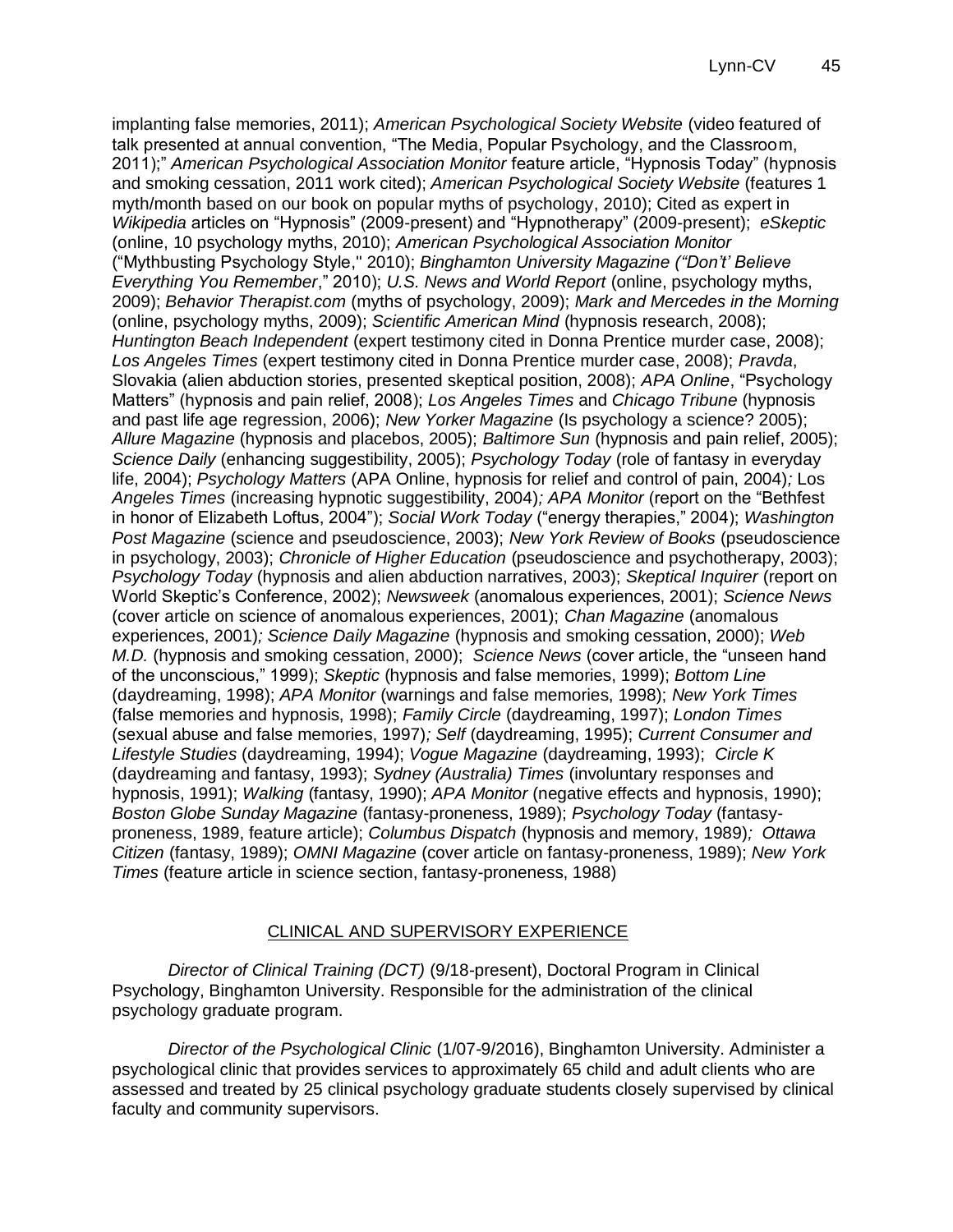*Forensic Consultant* (1983-present). Provide consultation to attorneys and serve as an expert witness on a national and international basis (Canada, New Zealand) in capital crime cases in which hypnosis has been used to "refresh" eyewitness testimony, in cases in which it is alleged that hypnosis was used in a coercive manner, and in personal injury, insanity (NGRI) and competence evaluations.

*Licensed Clinical Psychologist in Independent Practice,* Athens, Ohio (1977-2/97). Binghamton, New York (2/97-present).

*Clinical Supervisor* (1996-present). Binghamton University Psychological Clinic. Provide clinical supervision to 3-4 graduate students each semester.

*Forensic Examiner* (1/93-8/96). Shawnee Forensic Center, Portsmouth, Ohio. Shawnee is a regional, state supported forensic evaluation center. Conduct forensic evaluations and present expert testimony to the court pertinent to issues regarding insanity (NGRI) and competence to stand trial.

*Supervising Psychologist* (1/95-2/96). Health Recovery Services, Athens, Ohio. Serve as a supervisor of online clinical staff at an outpatient treatment facility for adolescent and adult substance abusers.

*Clinical Supervisor* (1/92-12/94). Ohio University College of Osteopathic Medicine. Provide supervision to medical students on clinical interviewing skills and on simulation interviews with "practice patients" who role-play medical problems with a psychosocial component.

*Supervising Psychologist* (1978-1991). Athens Mental Health and Development Center (AMHC), Athens, Ohio. AMHC is a 250-bed state hospital. Supervised clinical psychology graduate students and staff in assessment and psychotherapy. Training and presentations at case conferences; individual and group co-therapy with graduate students. Consultant to staff on the Intensive Treatment Unit and the Geriatrics Ward (8 hours/week).

*Acting Psychology Director* (7/88-8/88; 7/89-8/89; 6/90-8-90; 7/91-8/91). Health Recovery Services, Athens, Ohio. Served as acting director of psychological services and provided consultation and supervision of staff and psychological evaluations at a residential treatment program for adolescent substance abusers.

*Consultant and Trainer* (1985-6/88). American Lung Association of Ohio, Columbus, Ohio. Developed training manual for cognitive-behavioral hypnosis smoking cessation workshops conducted on a statewide basis, conducted workshops, trained workshop leaders.

*Consultant* (1978-1979). Tri-County Mental Health and Counseling Services, Athens, Ohio. Consultant to the executive director and staff on program planning, court referred evaluations, and inservice training.

*NIMH Postdoctoral Clinical Fellow* (9/76-9/77). Lafayette Clinic, Detroit, Michigan. Adult Outpatient Department. Specialized training and service in areas of group, family and individual therapy, assessment, neuropsychological testing and evaluation, behavior and sex therapy. Therapy with pain patients in the Biofeedback Clinic.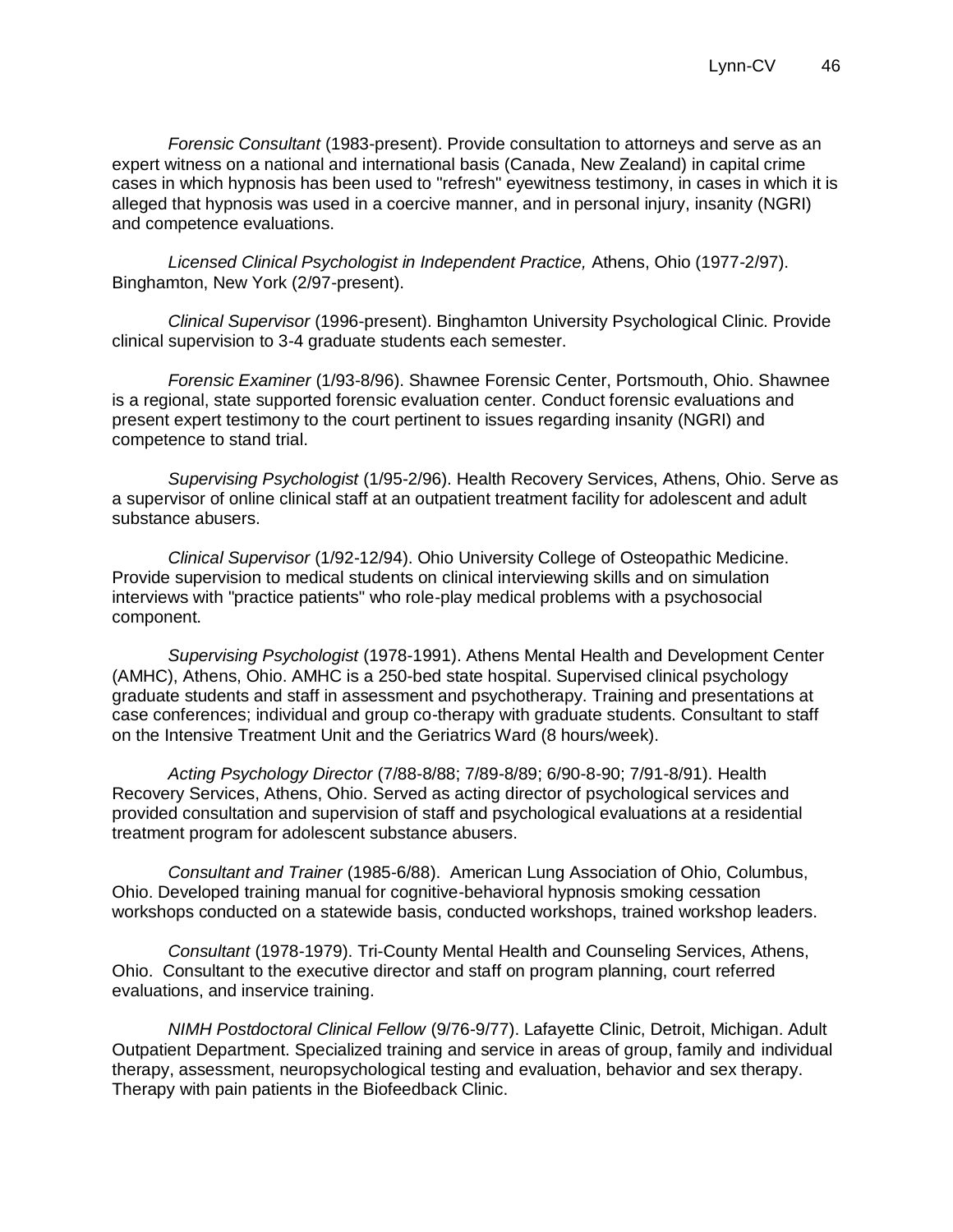*Executive Director* (1973-1975). Monroe County Group Homes, Inc., Bloomington, Indiana. First director of a multi-service agency that provided a group home for 10 delinquent and predelinquent male adolescents. In addition, placement of 5-8 delinquent and pre-delinquent female adolescents in individual community foster homes. Focus on family therapy, parent training, group therapy, and aftercare and follow-up services. Supervision of practicum students in the Counseling and Guidance Program, Indiana University.

*Intern* (9/72-9/73). Alameda County Mental Health Services, Oakland, California. Placements included the following: (1) Highland Hospital, Oakland, California. Adult Inpatient Service. Individual and group therapy, diagnostic assessment; (2) Probation Guidance Clinic, San Leandro, California. Individual, group, and family therapy with adult and juvenile offenders; intervention, testing and evaluations for the court, case and community consultation regarding forensic cases; (3) Berkeley Suicide Prevention Center, Berkley, California. Training and resource person; senior volunteer.

## TEACHING EXPERIENCE (BINGHAMTON UNIVERSITY)

### *Graduate teaching*

Psychotherapy Practicum (1996-2006, 2018), Psychopathology (1997-2007, 2017, 2018), Supervision and Consultation (2016), Behavior Therapies (2009-2011), Advanced Seminar in Hypnosis (2007-2008), Advanced Clinical Skills/Practicum (2004-2005), Hypnosis Seminar (1998-1999)*,* Personality Assessment (1997-1998)

### *Undergraduate Teaching*

Psychotherapy: Models and Methods (2000-2019), Behavior Disorders (1996-1997)

## MAJOR FORENSIC CASES, AFFIDAVITS, AND AMICUS BRIEFS

Provided consultation on an amicus curiae brief filed in the Supreme Court of the United States in Charles Don Flores, Petitioner v. Texas, November 5, 2020. I also provided consultation on a petition for a Writ of Certiorari in the Supreme Court of the United States in Charles Don Flores, Petitioner v. Texas, respondent to review the judgment of the Texas Court of Criminal Appeals related to the use of hypnosis to facilitate hypnotically elicited testimony, September 30, 2020. I served as the expert in this case (see below).

*Postlewaite v. The Crown (2020).* Contributed affidavit in forensic proceedings in New Zealand case related to the validity of memory 25 years after alleged event and the potential effects of suggestive techniques on memory; also critiqued opinions of other experts in this matter. In process.

*Whyte v. The Crown* (2019). Contributed affidavit in forensic proceedings in New Zealand case related to the validity of memory 25 years after alleged event and the potential effects of suggestive techniques on memory; also critiqued opinions of other experts in this matter. Appeal to preclude retrial was judged in favor of Mr. Whyte.

*State of Texas v. Kosul Chanthakoummane* (2017). Contributed affidavit regarding what is known about memory and hypnotically elicited recollections and use of hypnosis in this case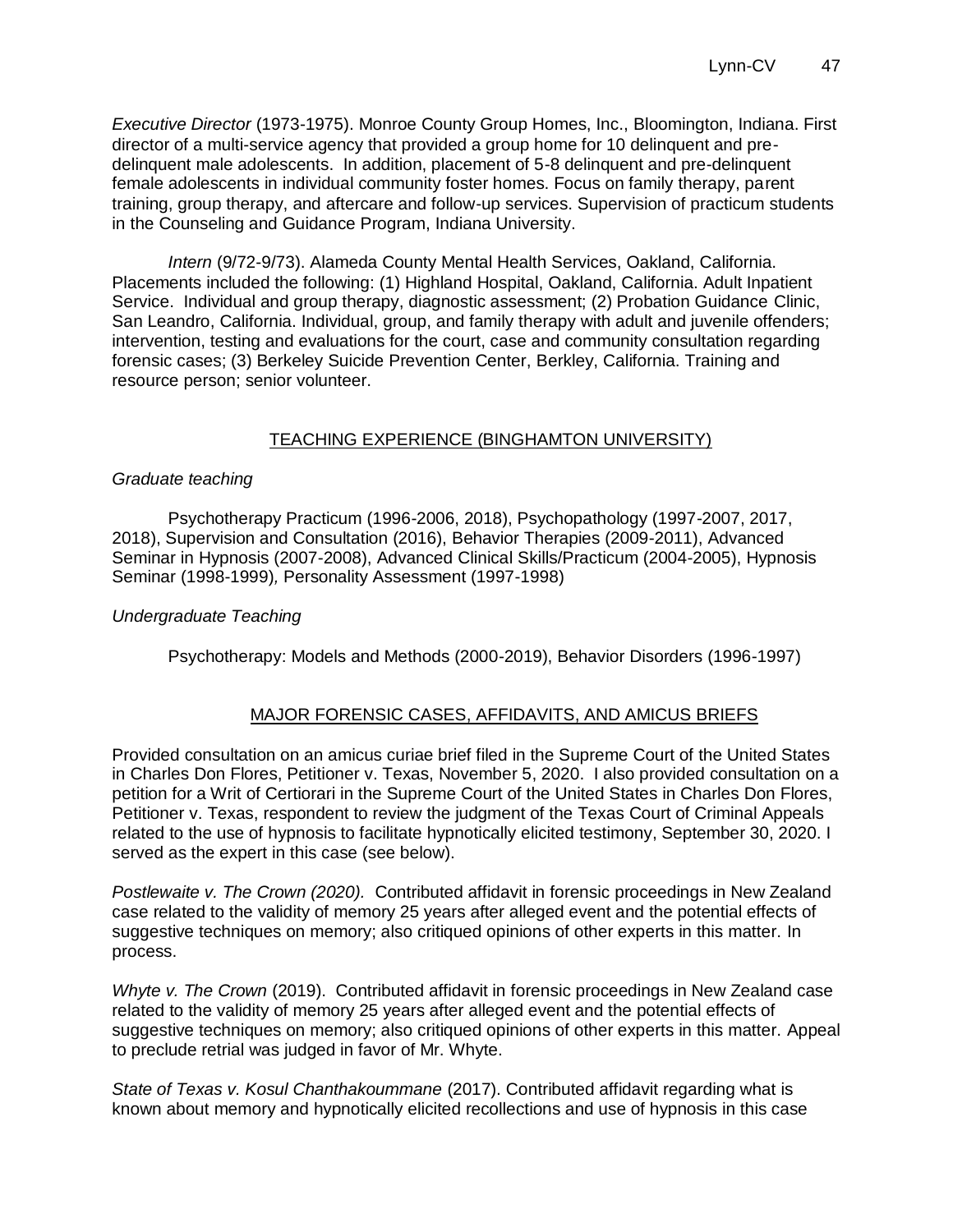that was instrumental in the court granting Chanthakoummane a stay of execution after nine years in prison six weeks before he was scheduled to be executed. Case covered on television episode, "Forensic Files--House Hunting."

*Commonwealth v. Frederick Clay* (2017)*.* Contributed affidavit regarding what is known about memory and hypnotically elicited recollections and use of hypnosis in this case that was instrumental in the court vacating Clay's conviction following hypnotically elicited testimony and freeing him from prison after 38 years.

*State of Texas v. Charles Don Flores* (2016). Contributed affidavit regarding what is known about memory and hypnotically elicited recollections that was instrumental in the court granting Flores, who had been on death row in Texas for 19 years, a stay of execution a week prior to his scheduled execution. The misapplication of hypnosis was at the crux of the court's ruling. Later testified in evidentiary hearing, outcome pending.

*Dowling v. Beard* (2013). Retained by Office of the Federal Public Defender for the Middle District of Pennsylvania. Contributed report detailing the pitfalls of hypnosis for memory recovery in proceedings relevant to capital murder conviction. Stay of execution petition ultimately denied. State of Pennsylvania Supreme Court refused to hear his appeal on a related criminal charge. Case featured on "Forensic Files" television series.

*Appelle v. Paul Shanley* (2009)*.* Contributed to amicus brief proffered by The International Committee of Social, Psychiatric, Psychological, Cognitive Science, Neuroscience, and Neurological Scientists, which challenged the "accepted" status of repressed memories in the scientific community in a case of claimed repressed memories of sexual abuse later recalled in adulthood. Filed in case relevant to appeal of Shanley conviction for rape of 6-year old boy in Boston suburb parish in the 1980s. Supreme Judicial Court of Massachusetts affirmed conviction.

*Varnum v. Brien* (2008). Contributed to an amicus brief for the Iowa Supreme Court in a marriage equality case in which the defense attorneys argued that expert testimony should be excluded because the experts for the prosecution had no documented expertise in the scientific literature regarding the effectiveness of gay parents in rearing children. Unanimous decision of the Iowa Supreme Court held the state's limitation of marriage to opposite-sex couples violated the equal protection clause of the Iowa Constitution.

*People v. Donna Prentice* (2008). Consultant to defense attorneys and expert witness in case involving hypnotically assisted recall of child events related to a missing persons case nearly 30 years in the past. Case initially resulted in a hung jury and was retried. On retrial, during which I testified, the result was declared a mistrial (10-1 for innocent). The case was not retried a second time and charges were dismissed. The case was presented on Dateline NBC television.

*Taus v. Loftus et al.* (2005). Contributed to an amicus brief for the California Supreme Court urging the Court to review a case involving Dr. Elizabeth Loftus's investigation of a widely publicized case of purportedly repressed memories.

*Larry Mayes, Jr. vs. The City of Hammond Indiana* (2005). Retained by law firm of Johnnie Cochrane, Peter Neufeld, and Barry Sheck. Served as expert witness at trial. Evaluated evidence suggesting that the plaintiff was hypnotized before she made an eyewitness identification of the defendant 18 years earlier. The hypnosis was not disclosed to the court at the time of the original trial. Recent DNA evidence exonerated the defendant. Jury award of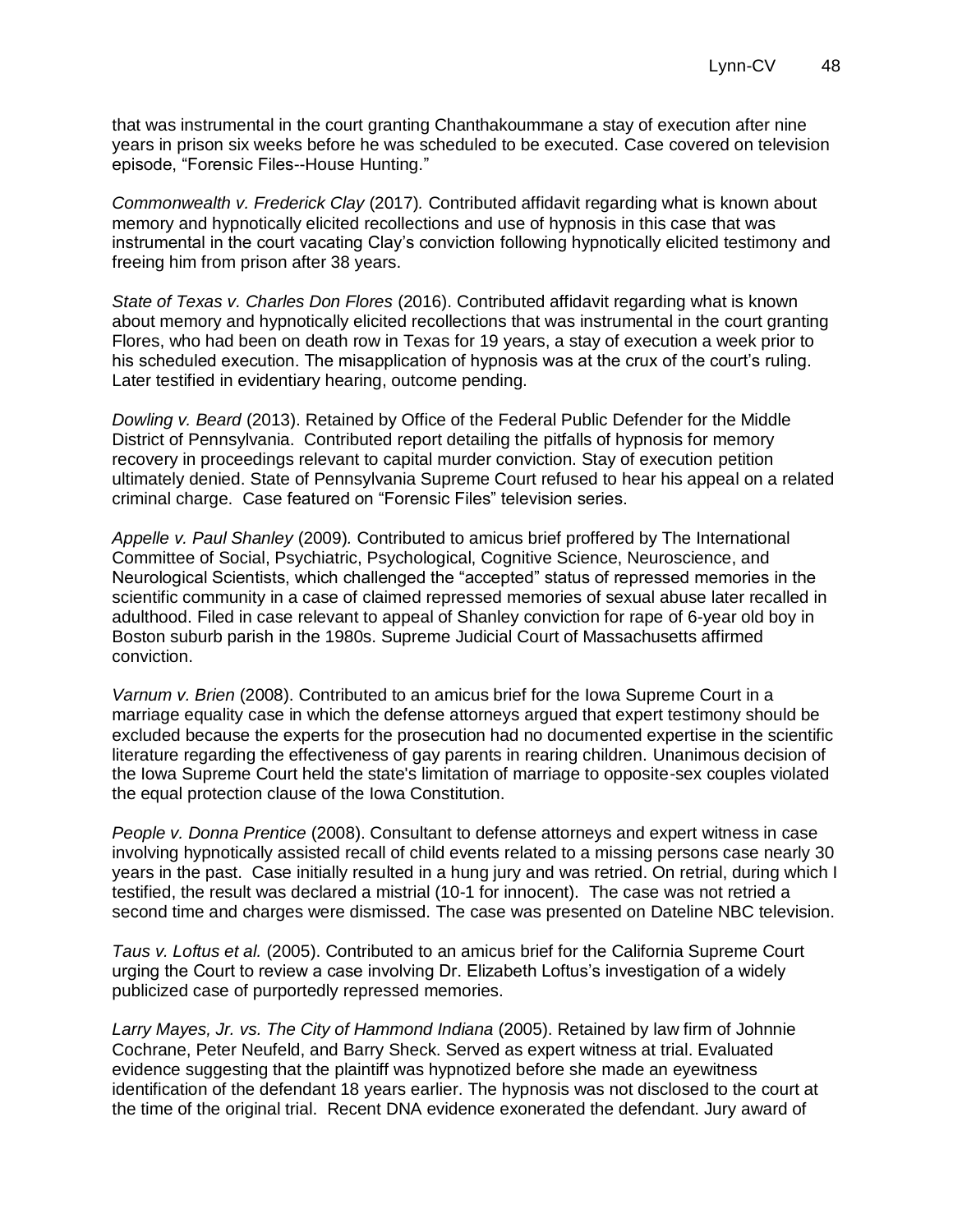\$9.5 million dollars.

*R. v. Robert Baltovich* (2004). Consulted with Canadian defense attorney James Lockyer and testified at hearing regarding the use of hypnosis in eyewitness investigation in case of Robert Baltovich accused of murdering his girlfriend. Based, in part, on this hearing, the appeals court in Toronto ruled for the defense to set aside an earlier guilty verdict and ordered a retrial of Baltovich after eight years in prison. In March 2008, the judge urged a jury to direct a verdict of not guilty, after the Crown did not call more than 50 witnesses, citing "new developments." This case became foundational for the Supreme Court of Canada's decision to ban all hypnotically elicited testimony in federal courts.

*State of New Jersey v. Clarence McKinley Moore* (2004). Consulted with defense attorneys and wrote affidavit in case involving hypnotically elicited eyewitness testimony in a case of traumatic sexual assault. Case successfully appealed for reasons of "inadequate defense." Defendant was freed after 15 years on death row. Testified for defense on the issue of the admissibility of hypnotically elicited testimony, with procedural safeguards, before judge, with testimony videotaped for the New Jersey Supreme Court. Judge ruled, for the defense, that hypnotic testimony was not admissible, even with safeguards. The New Jersey Supreme Court ruling quashed the possibility of retrial based on hypnotic testimony. Case was written up in the *New Jersey Law Review*, with expert opinion cited.

*Daly v. Monroe Clinic, et al.* (2003). Provided deposition and testimony in civil malpractice suit for plaintiff regarding memory recovery and the creation of dissociative identity disorder. The jury found the clinic and doctors were not negligent.

*Sawyer v. Middlefort* (2001). Provided deposition and testified for plaintiff in civil trial regarding false memories, dissociation, and the biasing effects of hypnosis in "recovering memories" in a case of dissociative identity disorder. Jury awarded plaintiff \$5,000,000 in second largest civil award in a "false memory" case.

*Jennifer Jackson, et al. v. General Motors Corp., et al.* (1999). Provided deposition for defense on issue of the reliability of hypnosis-assisted recall.

*Gardner v. Galetka, 494 U.S. 1090, 1990* (1999). Affidavit submitted as part of a Petition for a Writ of Habeas Corpus by a Person in State Custody ("death row"), submitted to the Utah Supreme Court, and testified at evidentiary hearing. Issue: Reliability of hypnotic recall in a "close up" shooting event. The court directed Gardner to file a post-conviction petition in state court and agreed to hold the federal petition in abeyance pending state court resolution. State court ultimately rejected the petition: Gardner executed, June 2010 by firing squad in highly publicized case.

*Hess and Wausau Insurance Companies v. Wisconsin Patients Compensation Fund and Fernandez, Circuit Court Branch 3, Marathon County, Wisconsin (1999). Testified for plaintiff in* civil trial regarding biasing effects of hypnosis in "recovering memories" in a case of dissociative identity disorder. Jury awarded plaintiff \$875,000, lawyers awarded fee recovery in excess of \$1,000,000.

*People v. John Stephens, Orange County Case No. 97WF1825 (1999)*. Provided report for defendant on hypnotic procedures used on witness in capital murder case. Case was dismissed.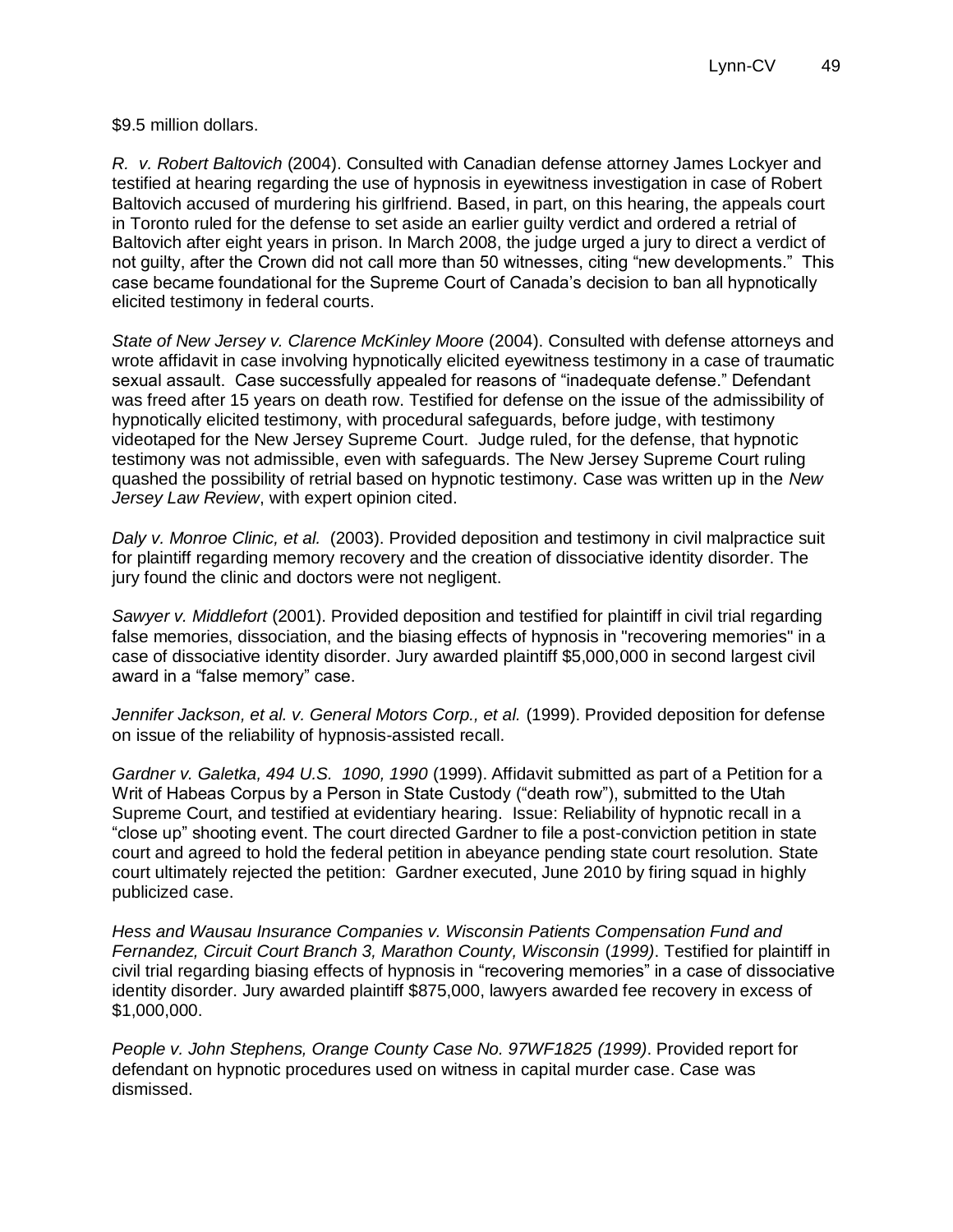*Nadean Cool v. Kenneth Olsen* (1997). Testified for plaintiff in civil trial regarding biasing effects of hypnosis in "recovering memories" in a case of dissociative identity disorder Settlement of 2.4 million dollars awarded to plaintiff. Case featured on "60 Minutes."

*Miller v. Calderon, number CV 91-2652-KN (1996).* Declaration filed for defendant, California Supreme Court. Issue: Is hypnotic eyewitness recall reliable?

*Church of Scientology International v. Fishman, Geertz, U.S. District, Central District of California No. 91-6426 HLH (Tx). (1995)*. Declaration filed regarding whether a person can lie during hypnosis. Church of Scientology dropped the case against Fishman and Geertz in civil defamation trial.

*Regina v. Michael Szyjewicz. (1995*). Declaration for defendant filed in Canadian criminal sexual assault case in which it was alleged that the plaintiff was hypnotized and, therefore, could not resist sexual advances.

*Namree Louth v. Dr. Pierre LeRoy (1992*). Declaration filed, State of Delaware Department of Justice, 1992. Issue: What accounted for a woman's apparent failure to resist sexual advances following hypnotic relaxation procedures? Wrote affidavit for plaintiff in a case that changed the law in Delaware so that doctors can be prosecuted for any sexual advances towards women, even when the women do not make their failure to consent known.

# LEADERSHIP AND SERVICE

*Binghamton University Psychology Department Service*

Director, Clinical Training, Binghamton University, 8/18-present.

Director, Psychological Clinic, Binghamton University, 1/07-8/16.

Chair, Scientific Program: The Fourth International Congress of Rational Emotive Behavior Therapy, Cluj-Napoca, Romania, September 11-15, 2019.

Faculty Senate *(Elected for Four Terms).* State University of New York, Binghamton, 9/03-2009, 9/01-2020).

Fellow, College in the Woods, Binghamton University,9/2009-present.

Undergraduate Committee. 9/96-6/97; 9/04-present.

Institutional Review Board, Binghamton Psychiatric Center, Faculty Representative, 1996-2005.

Promotion and Tenure Committees (wrote reports): Deanne Westerman (2015), Matthew Johnson (2012), Brandon Gibb (2012), Meredith Cole (2008, research, with Dick Pastore), Ken Kurtz (2006, teaching), Matthew Johnson (2005, research), Caroline Pepper (2002, research).

Chair, Psychology Department, Executive Committee,10/01-6/02.

Department Colloquia Committee. 9/98-2002.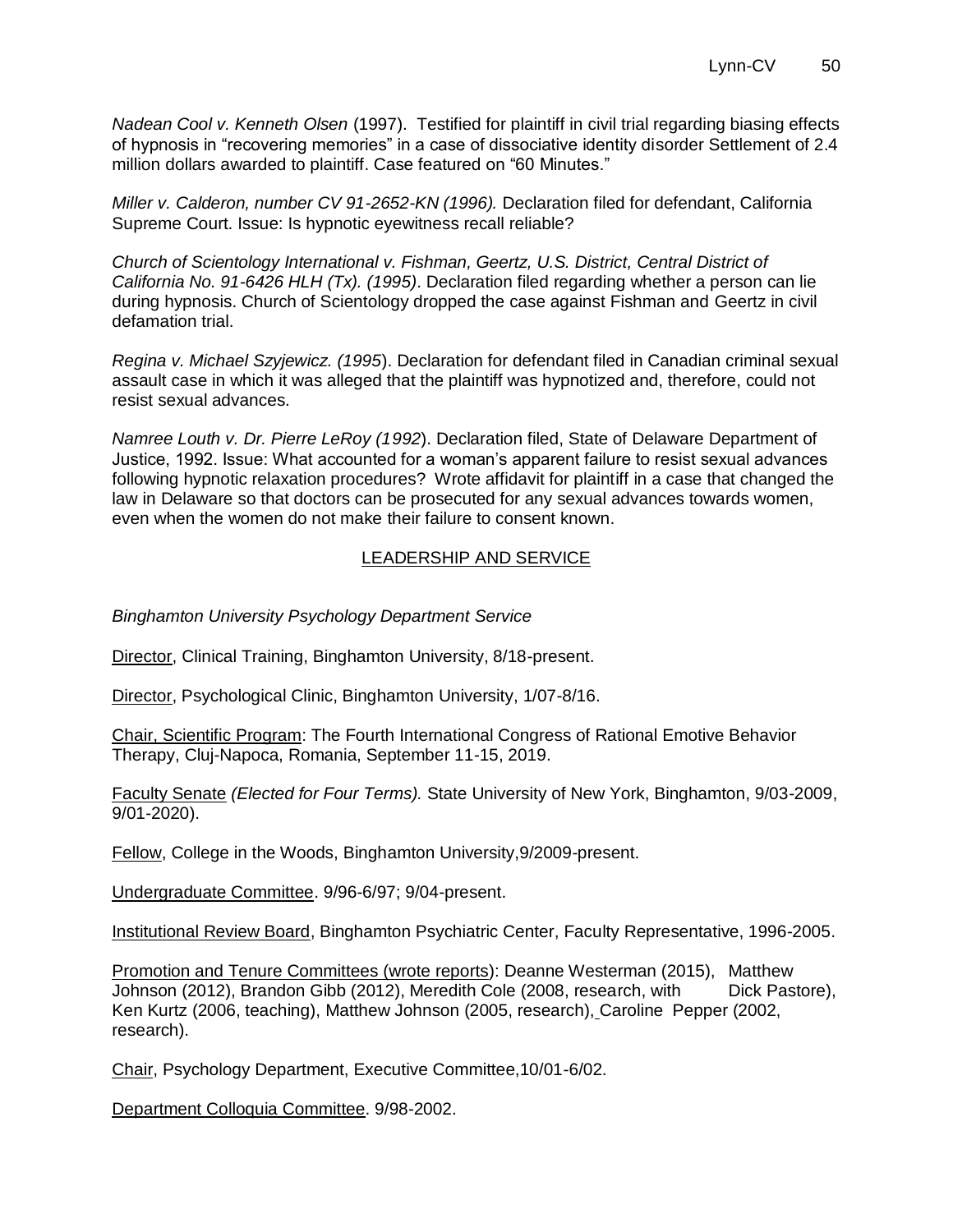Nominated Faculty for Awards/Prepared Documentation: Meredith Coles, APS Fellow, 2019; Brandon Gibb, APS Fellow, 2019; Christopher Bishop, Chancellor's Award for Excellence in Teaching, 2018; Meredith Coles, Chancellors Award for Excellence in Scholarship and Creative Activities, 2014; Brandon Gibb, Chancellors Award for Excellence in Scholarship and Creative Activities, 2013; Stephen Lisman, Distinguished Teaching Professor, 2008; Patricia Rourke, Provost's Adjunct Teaching Award, 2008; Joseph McCann, Provost's Adjunct Teaching Award, 2007; Mark Lenzenweger, Chancellors Award for Excellence in Scholarship and Creative Activities, 2004, 2005.

Resource Committee. 9/97-6/98; 9/04-9/07, 9/2013-2018.

Chair, Preliminary Exam Committee. 9/00-6/02; 9/04-9/07.

Liaison to APA, Committee on Accreditation (assisted in revising APA site visit report and organizing site visit). 3/03-3/04.

Representative to Annual Clinical Director's Meeting. 2/04

Chair, Clinical Selection Faculty Search Committee. 9/98-5/99.

Faculty Merit Committee,1999.

*Leadership and Service: National and International Level*

Scientific Meeting Coordinator. The 4th International Congress of Rational Emotive Behavior Therapy, Cluj Napoca, 9/2019.

Organizing Committee, International Society of Hypnosis, Montreal Conference, 8/2018.

Faculty, International Institute of Psychotherapy and Applied Mental Health, Cluj-Napoca, Romania, 8/04-present.

Consultant, Behavioral Science Workgroup, National Institute of Mental Health (NIMH), National Advisory Mental Health Council, 2000.

Board of Directors*,* American Board of Psychological Hypnosis, 9/93-9/98.

Executive Committee*,* Society for Clinical and Experimental Hypnosis; Liaison, American Psychological Association, 1/90-98.

Executive Committee*,* American Psychological Association, Division 30, l986-1999.

American Psychological Association, Ad Hoc Committee on Revising the Ethics Code, 1993.

President, Division 30 (Psychological Hypnosis), American Psychological Association, l989.

Member at Large (Elected), American Psychological Association, Division 30 Executive Committee, 8/92-8/96.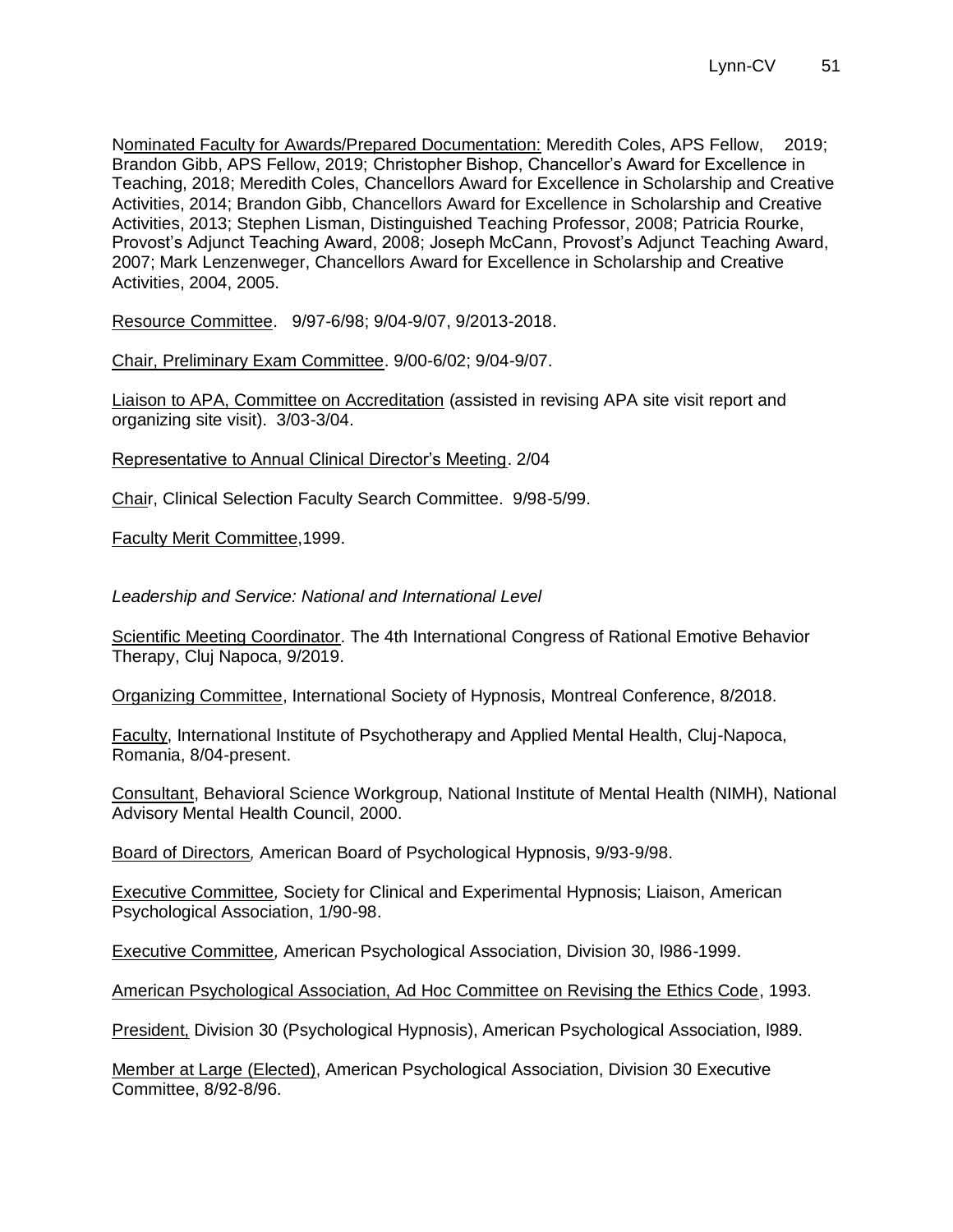Task Force on Child Abuse, American Psychological Association, Division 30, l991.

Chair*,* Workshops, Meeting of the Society for Clinical and Experimental Hypnosis, 1994.

Chair*,* Scientific Affairs Committee, American Psychological Association, Division 30, 1/92-1997.

*Chair*. Awards Committee, American Psychological Association, Division 30, 1/92-6/96.

Chair, Scientific Program, Meeting of the American Psychological Association, Division 30 (Psychological Hypnosis), l987.

Chair, Workshops, Meeting of the American Psychological Association, Division 30, l985, l986.

Chair*,* Workshops, Meeting of the Society for Clinical and Experimental Hypnosis, 1995.

*Consultant*, American Lung Association of Ohio, Columbus and Athens, Ohio, 1985-1988.

Chair/Coordinator, Joint hypnosis workshop, Co-sponsored by APA Division 30, Division 17 (Counseling Psychology) and the Missouri Psychological Association, l985.

Program Committee*,* Scientific Program, Meeting of the American Psychological Association Division 30, l986.

Research Committee, Society for Clinical and Experimental Hypnosis, l986.

## ACADEMIC, RESEARCH, AND FORENSIC POSITIONS OF FORMER STUDENTS

Michelle Accardi-Ravid, Acting Assistant Professor, Department of Anesthesiology and Pain Medicine, University of Washington Medical School.

Jessica Baltman, Psychology Department, Department of Psychiatry, Queens, Hospital Sean Barnes, Clinical Research Psychologist, Denver Veterans Administration Medical

Center, Denver, Co.; Assistant Professor, University of Colorado School of Medicine, Department of Psychiatry

John Brentar, Director, Morrissey/Compton Educational Center, and Adjunct Clinical Instructor, Stanford University, Department of Psychiatry

Amanda Deming, Psychologist, Counseling Center, Cornell University

Rachael Fite, Postdoctoral Fellow, Department of Psychiatry, University of Medicine and Dentistry of New Jersey, now in independent practice

David Frauman, formerly Associate Clinical Professor, Department of Psychiatry,

Indiana University Medical School; currently in independent practice in Indianapolis

Jeffrey Gfeller, Professor, Department Chair, Psychology Department, St. Louis University Donna Gfeller, Director of Psychology and Psychiatry, Knights of Columbus Developmental

Center at SSM Health Care, Cardinal Glennon Children's Hospital Adjunct Assistant Professor of Pediatrics, St. Louis University School of Medicine

Joseph P. Green, Professor, Psychology Department, Ohio State University, Lima Campus Jane Hamel-Lambert, Nationwide Children's Hospital. Visiting Associate Professor of Clinical Pediatrics, Ohio State University

Michael Hallquist, Associate Professor, University of North Carolina, Chapel Hill, Department of **Psychology** 

Joshua Knox, Ph.D., Clinical Psychologist, Michael E. DeBakey VA Medical Center, Houston,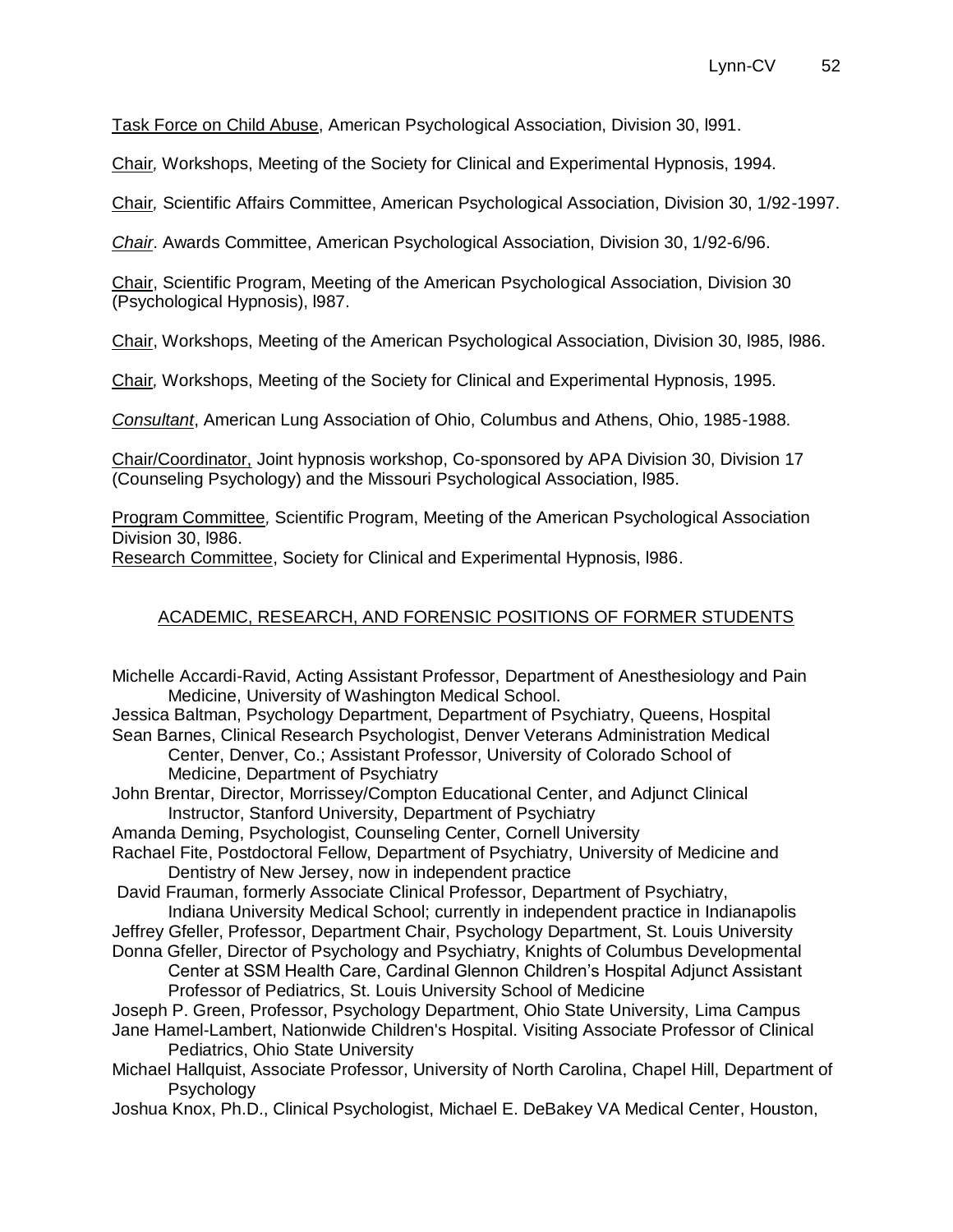TX

Elisa Krackow, Associate Professor, West Virginia University, Psychology Department. Steven Kvaal, Associate Professor Emeritus and former Director of Graduate Studies, Director

of Training, and Director of the PsyD Program in Clinical Psychology, School of Psychology, Roosevelt University

James MacKillop, Professor and Peter Boris Chair in Addictions Research, Department of Psychiatry and Behavioral Neurosciences, Mc Master University

- Anne Malaktaris, Postdoctoral Fellow, Center of Excellence, San Diego VA Health Care System, University of California, San Diego
- Cornelia Mare Pinnell, Professor, Arizona School of Professional Psychology
- Daniel Martin, formerly Assistant Professor, Department of Psychiatry Psychology Section, Division of Substance Abuse, Yale University School of Medicine; currently director of MRAC, Cambridge, MA, which creates research programs that encompass psychology, engineering, and neuroscience.
- Abigail Matthews Hamburg, Associate Professor for Behavioral Medicine and Clinical Psychology University of Cincinnati Department of Pediatrics; Clinical Director, Eating Disorders Program
- Cindy Matyi, Assistant Professor at Ohio University, Chillicothe
- Reed Maxwell, Assistant Professor, University of Kansas Medical School
- Jodi Aronoff McKibben, Research Assistant Professor at the Center for the Study of Traumatic Stress, Department of Psychiatry at Uniformed Services University of the Health Sciences; research psychologist at the Department of Psychiatry, F. Edward Herbert School of Medicine
- Eric Meyer, Ph.D. Professor and Director of the Clinical Rehabilitation and Mental Health Counseling Program, University of Pittsburgh
- Matthew Milano, President and CEO, Decision Strategy, Inc.
- Andrew Molteni, Visiting Assistant Professor, Skidmore College, Saratoga Springs, NY Bryan Myers, Professor and Graduate Coordinator, University of North Carolina, Wilmington
- Michael Nash, Professor Emeritus, Psychology Department, University of Tennessee
- Jeffrey Neuschatz, Distinguished Professor, Chair, Psychology Department, University of Alabama, Huntsville
- Eric Pihlgren formerly a researcher at the Substance Abuse Research Division, Department of Psychiatry and Behavioral Neurosciences, Wayne State University, Detroit, MI; currently Aspen Behavioral Health, Birmingham, MI.
- Judith Rhue, Professor, Department of Psychosocial Medicine, Ohio University Heritage College of Osteopathic Medicine
- Susan Rose, Honorary Adjunct Assistant Professor of Psychology and Education at the Teacher's College of Columbia University and the Director, Child and Family Center, William Alanson White Institute, NY
- David Sandberg, Professor, Psychology Department, California State University at Hayward
- David Segal,Chair, Family Studies Graduate Program, Head of Management and Human Resources Division of the B.A. in Behavioral Sciences and former Chair of Teaching Affairs, Senior Teaching Associate (with tenure), College of Management and Academic Studies, Tel Aviv, Israel
- Harry Sivec, Clinical Assistant Professor of Psychiatry, Senior Managing Consultant Trainer for BeST Center, Department of Psychiatry, Northeast Ohio Medical University, Rootson, Ohio
- John M. Snodgrass, Lecturer II, Psychology Department; Co-Director, Laboratory on Conscious and Unconscious Processes, University of Michigan
- Jane Stafford, Associate Professor, Director of the Applied Clinical Psychology Graduate